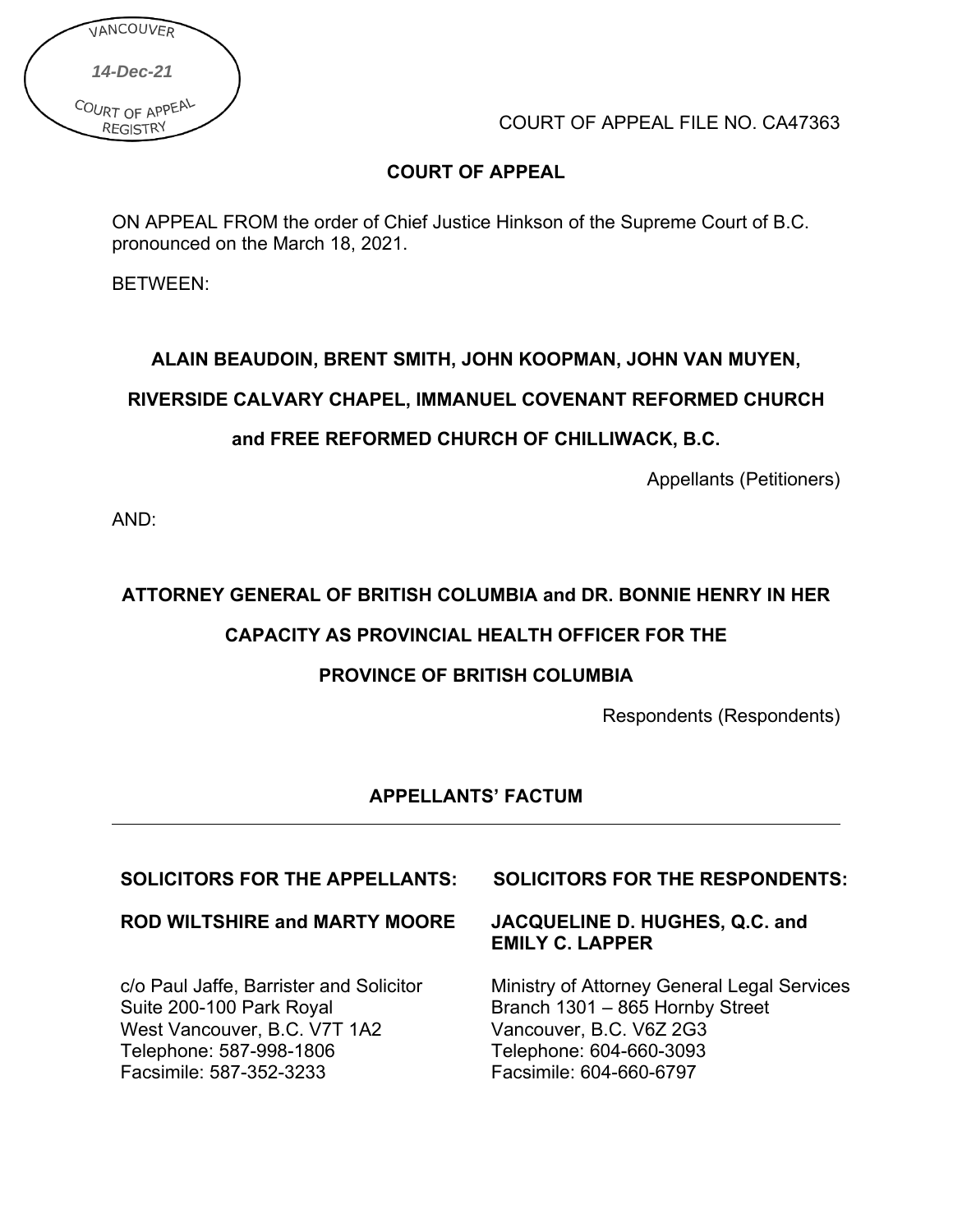<span id="page-1-0"></span>

| А.                                                                                     |  |
|----------------------------------------------------------------------------------------|--|
| В.                                                                                     |  |
| $C_{\cdot}$                                                                            |  |
| D.                                                                                     |  |
| Е.                                                                                     |  |
| Requests to PHO for reconsideration to hold in-person services  11<br>F.               |  |
|                                                                                        |  |
|                                                                                        |  |
|                                                                                        |  |
|                                                                                        |  |
|                                                                                        |  |
| The PHO failed to reconsider her Orders prior to January 8, 2021  16<br>1 <sub>1</sub> |  |
| 2.                                                                                     |  |
| C. The prohibition on in-person worship services impaired equality rights  18          |  |
| D. The PHO's Orders prohibiting in-person worship are unreasonable restrictions of     |  |
| Fundamental gap in the reasoning supporting the prohibition  20<br>1.                  |  |
| 2.                                                                                     |  |
| E. The prohibitions on worship services are not demonstrably justified 23              |  |
| $\mathbf 1$ .                                                                          |  |
| 3.                                                                                     |  |
| 4.                                                                                     |  |
| 5.                                                                                     |  |
| F. The requirement for outdoor protests to follow unspecified "guidelines" is not      |  |
|                                                                                        |  |
|                                                                                        |  |
|                                                                                        |  |

# **INDEX**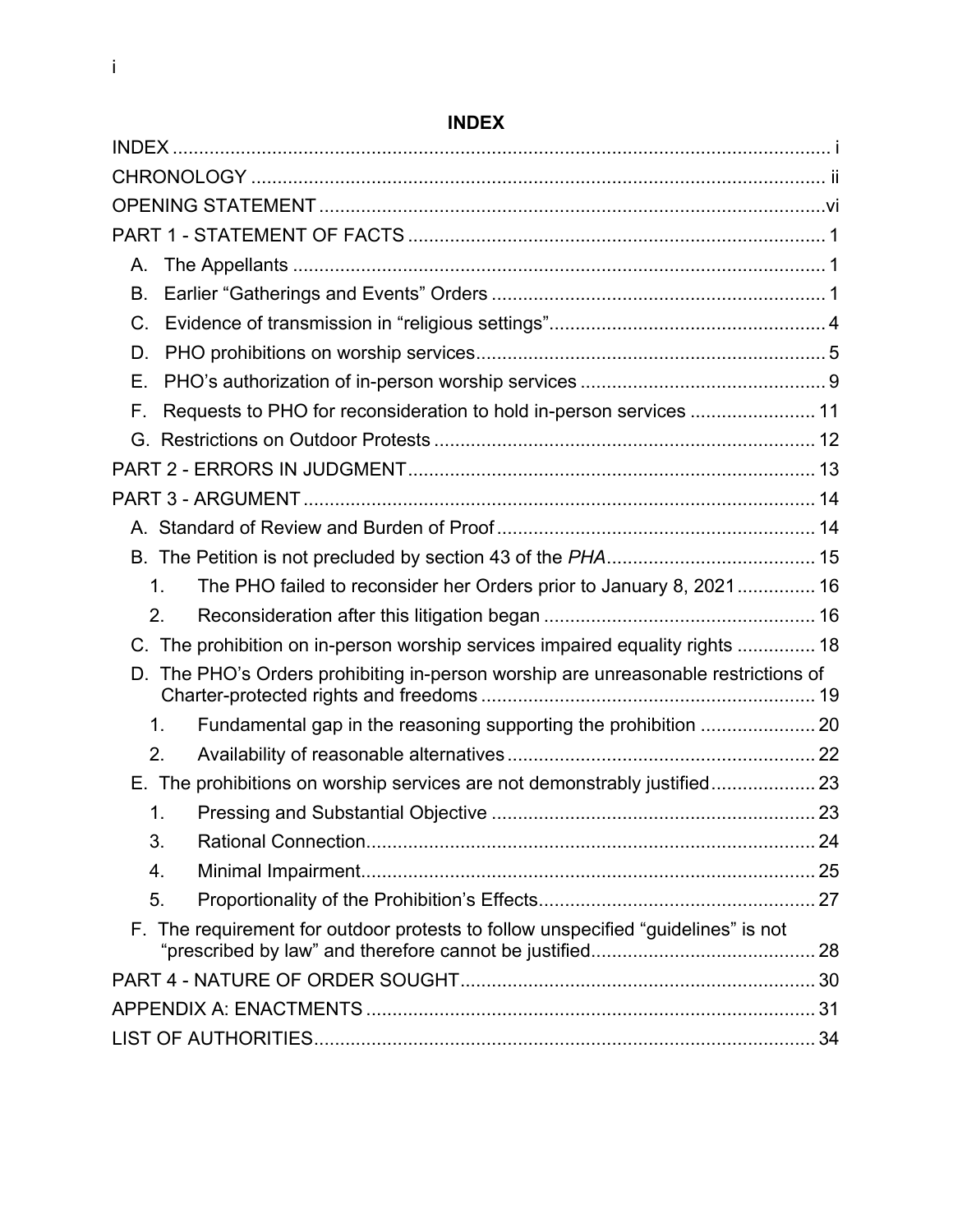<span id="page-2-0"></span>

| <b>CHRONOLOGY</b>    |                                                                                                                                                                                                                                                   |  |
|----------------------|---------------------------------------------------------------------------------------------------------------------------------------------------------------------------------------------------------------------------------------------------|--|
| <b>Date</b>          | <b>Event</b>                                                                                                                                                                                                                                      |  |
| November 19, 2020    | Provincial Health Officer ("PHO") issues oral Order<br>prohibiting in-person worship services, rallies and<br>demonstrations.                                                                                                                     |  |
| November 25-26, 2020 | Rabbi Meir Kaplan emails request to PHO to hold regular<br>religious services in person outside in a tent.                                                                                                                                        |  |
| November 27, 2020    | PHO sends email granting s. 43 variance to Rabbi Kaplan to<br>hold in-person services outdoors with up to 25 people.                                                                                                                              |  |
| November 30, 2020    | Appellants Rev. Brent Smith and Riverside Calvary Chapel<br>sends letter to PHO, requesting prohibition on in-person<br>worship services be rescinded, advising of safety<br>precautions adopted for in-person services. No response<br>received. |  |
| December 2, 2020     | PHO issues written Order confirming the November 19 oral<br>Order, prohibiting in-person worship services, rallies and<br>demonstrations.                                                                                                         |  |
| December 3, 2020     | Appellant Immanuel Covenant Reformed Church sends<br>letter to PHO, requesting prohibition on in-person worship<br>services be rescinded, advising of safety precautions<br>adopted for in-person services. No response received.                 |  |
| December 4, 2020     | PHO issues written Order repealing December 2 Order, and<br>reissuing prohibitions on in-person worship services, rallies<br>and demonstrations.                                                                                                  |  |
| December 7, 2020     | PHO orally extends December 4 Order and allows drive-in<br>events.                                                                                                                                                                                |  |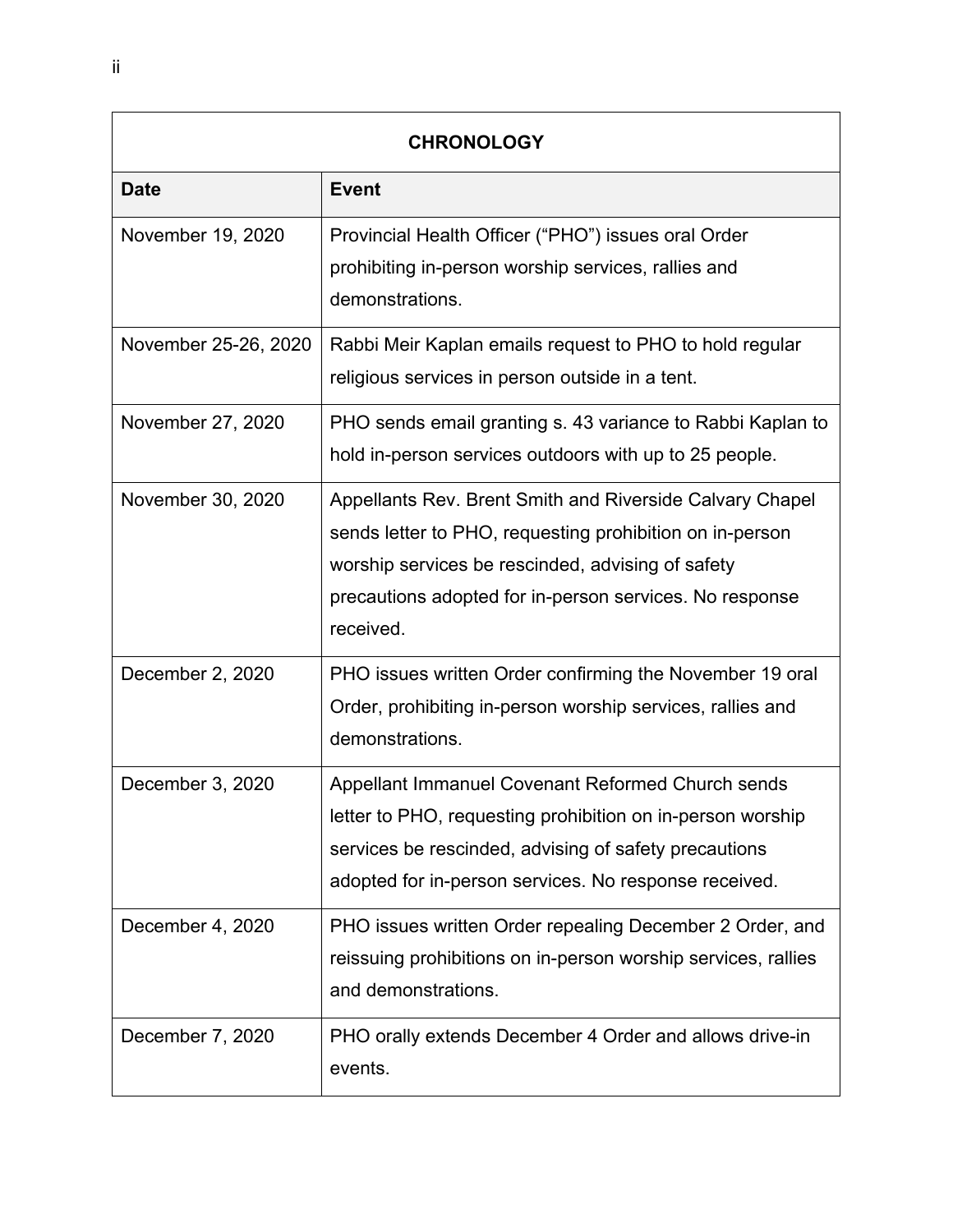| December 7, 2020       | Rev. Garry Vanderveen sends PHO request under s. 43 for<br>reconsideration and a proposal under s. 38 to permit in-<br>person worship services. No response received.       |
|------------------------|-----------------------------------------------------------------------------------------------------------------------------------------------------------------------------|
| December 9, 2020       | PHO issues written Order repealing December 4 Order,<br>repeating prohibitions of in-person worship services, rallies<br>and demonstrations.                                |
| December 14, 2020      | Rabbi Kaplan emails PHO seeking permission for in-person,<br>indoor worship services for 10 Orthodox synagogues.                                                            |
| December 15, 2020      | PHO issues written Order repealing December 9 Order,<br>repeating prohibitions of in-person worship services, rallies<br>and demonstrations.                                |
| December 17, 2020      | PHO sends email to Rabbi Kaplan granting s. 43 variance<br>for all Orthodox synagogues to hold in-person services<br>outdoors with up to 25 people.                         |
| December 18, 2020      | PHO sends letters to Appellants Rev. Smith and Rev. John<br>Koopman confirming prohibition on worship services but<br>inviting them to request reconsideration under s. 43. |
| December 22, 2020      | Rev. Koopman sends letter to PHO requesting that in<br>person worship services be allowed.                                                                                  |
| December 24, 2020      | PHO issues written Order repealing December 15 Order,<br>repeating prohibitions of in-person worship services, rallies<br>and demonstrations.                               |
| <b>January 7, 2021</b> | Petition and affidavits of Beaudoin, Smith, Koopman (#1),<br>Van Muyen, Dyck, Champ, O'Neil, Pollard, Versteeg and<br>Gusdal filed.                                         |

iii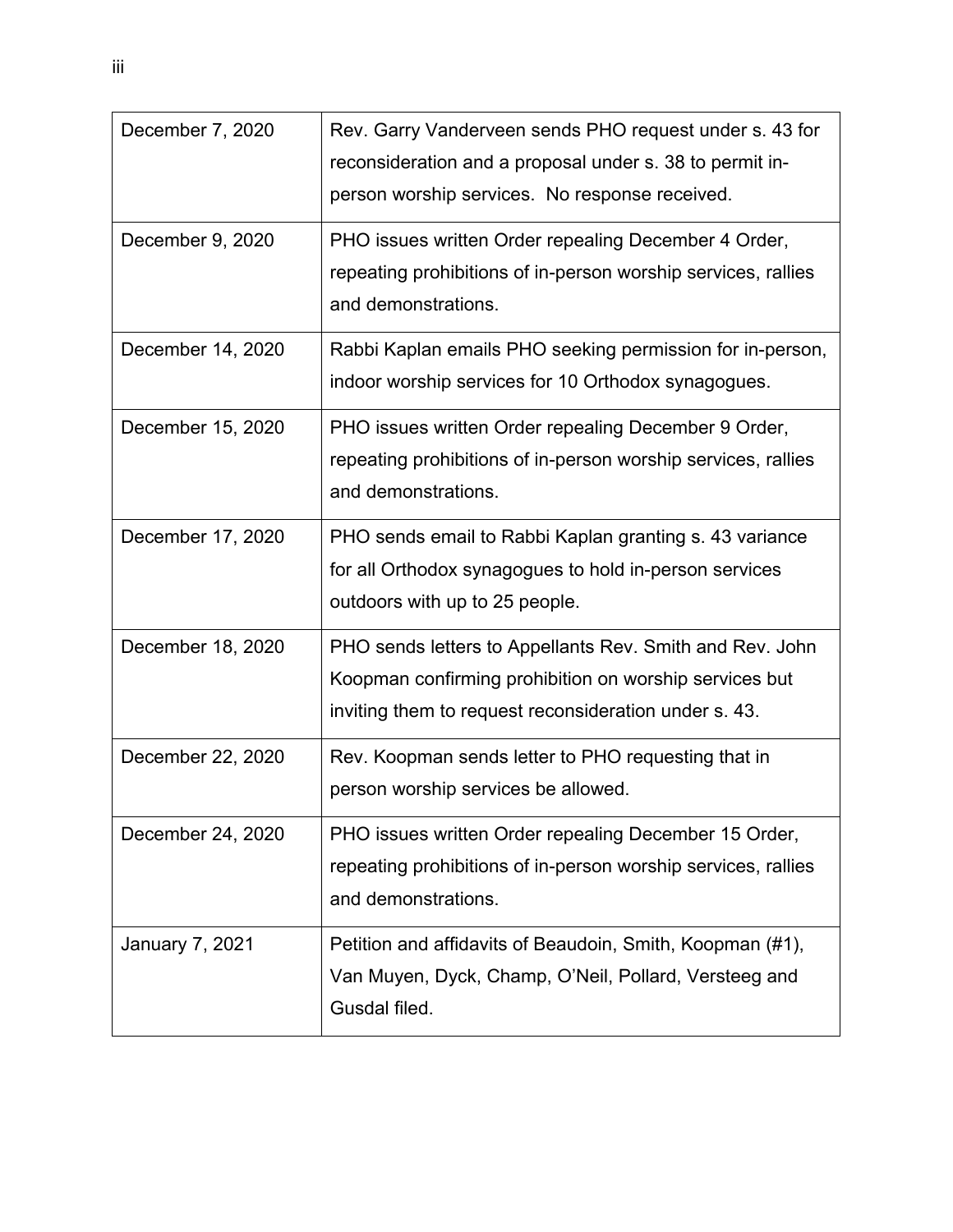| <b>January 8, 2021</b>                                                | Petition and affidavits of Beaudoin, Smith, Koopman (#1),<br>Van Muyen, Dyck, Champ, O'Neil, Pollard, Versteeg and<br>Gusdal sent to PHO.                                     |
|-----------------------------------------------------------------------|-------------------------------------------------------------------------------------------------------------------------------------------------------------------------------|
| <b>January 8, 2021</b>                                                | PHO issues written Order repealing December 24 Order,<br>repeating prohibitions of in-person worship services, rallies<br>and demonstrations.                                 |
| <b>January 8, 2021</b>                                                | PHO emails Rabbis to advise that their variance for in-<br>person services is extended to February 5, 2021.                                                                   |
| <b>January 8, 2021</b><br><b>January 14, 2021</b><br>January 25, 2021 | Counsel for 11 churches requests to PHO seeking<br>reconsideration under s. 43 of January 8 order prohibiting<br>worship services. No response received.                      |
| January 29, 2021                                                      | Counsel for Appellants requests that PHO reconsider the<br>Order and grant s. 43 exemptions to the Appellant churches                                                         |
| <b>February 5, 2021</b>                                               | PHO issues written Order that repeals January 8 Order,<br>repeats prohibitions of in-person worship services, rallies<br>and demonstrations, but acknowledges Charter rights. |
| <b>February 8, 2021</b>                                               | PHO's counsel provided with affidavits of Schoeman,<br>Vanderveen, Sikkema and Koopman (#2).                                                                                  |
| <b>February 8, 2021</b>                                               | Rabbi Kaplan emails PHO requesting an exemption for in-<br>person Purim services at all Orthodox synagogues in BC to<br>be held February 25-26, 2021.                         |
| <b>February 9, 2021</b>                                               | PHO's counsel provided with unsworn reports of Dr. Kettner<br>and Dr. Warren.                                                                                                 |
| February 10, 2021                                                     | PHO issues written Order that repeals February 5 Order,<br>repeats prohibition of in-person worship services, but<br>permits "outdoor assemblies for the purpose of           |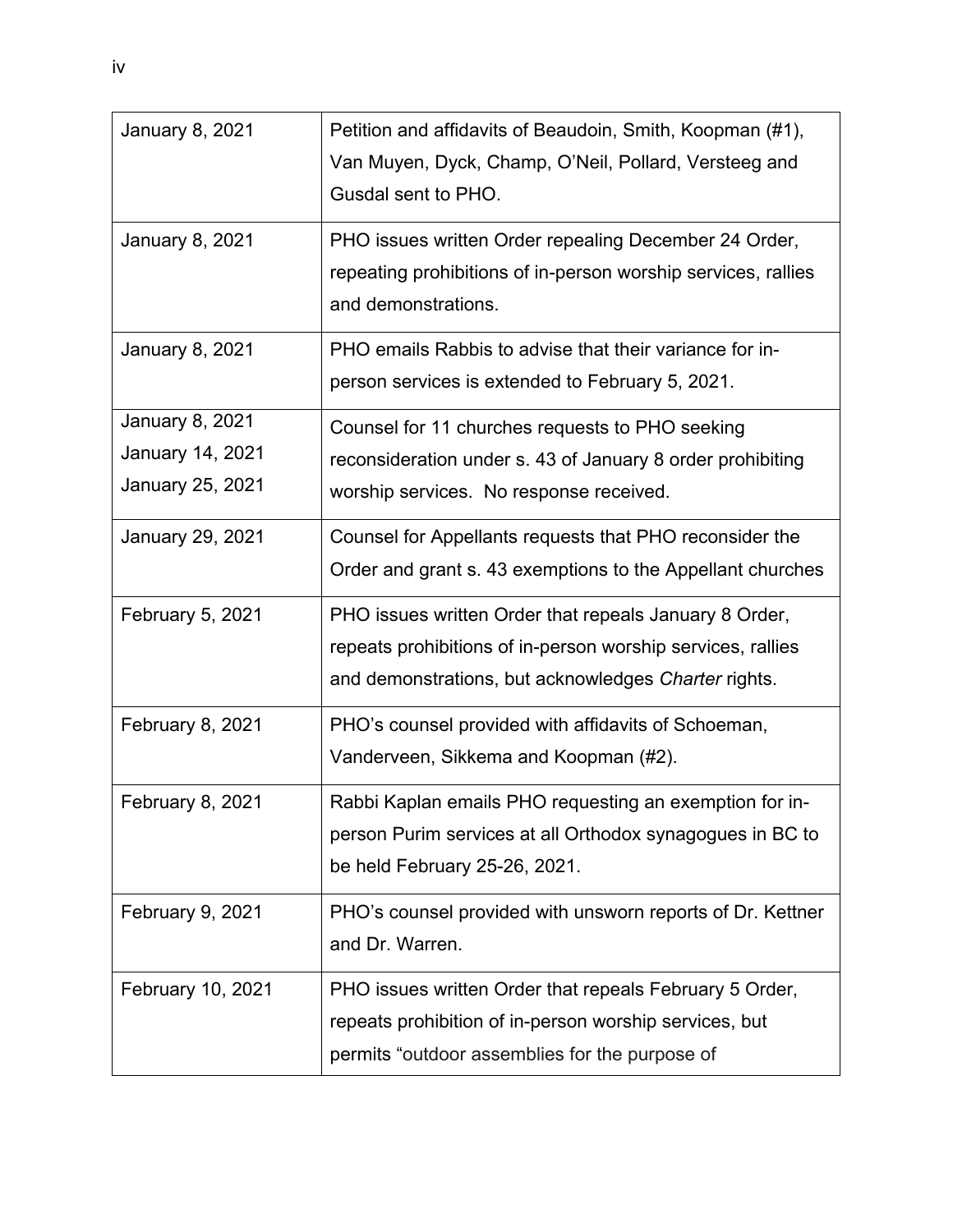|                          | communicating a position on a matter of public interest or<br>controversy" subject to compliance with "guidelines".                                                                                                                                                                                                                        |
|--------------------------|--------------------------------------------------------------------------------------------------------------------------------------------------------------------------------------------------------------------------------------------------------------------------------------------------------------------------------------------|
| February 12, 2021        | Respondents' application for an injunction against the<br>Appellant churches is heard before Chief Justice Hinkson                                                                                                                                                                                                                         |
| February 17, 2021        | Chief Justice Hinkson denies Respondents' injunction<br>request and issues Reasons for Judgment in Beaudoin v<br>British Columbia, 2021 BCSC 248.                                                                                                                                                                                          |
| February 17, 2021        | PHO emails Rabbi Kaplan granting s. 43 variance for all<br>Orthodox synagogues in BC to meet for Purim on February<br>25-26, 2021 with up to 25 people in-person, outdoors.                                                                                                                                                                |
| <b>February 23, 2021</b> | PHO emails Rabbi Kaplan granting s. 43 variance for all<br>Orthodox synagogues in BC to hold Purim and weekly<br>Sabbath services with up to 25 people in-person, indoors.                                                                                                                                                                 |
| February 25, 2021        | PHO issues Appellant churches s. 43 variance to hold<br>worship services with up to 25 people in-person, outdoors.                                                                                                                                                                                                                         |
| February 28, 2021        | Counsel for the Appellants request information from PHO<br>about exemption granted to Orthodox synagogues.                                                                                                                                                                                                                                 |
| March 1, 2021            | PHO emails Rabbi Kaplan revising s. 43 variance for<br>Orthodox synagogues to require that services be held<br>outdoors.                                                                                                                                                                                                                   |
| March 1-3, 5, 2021       | <b>Chambers Hearing</b>                                                                                                                                                                                                                                                                                                                    |
| March 18, 2021           | Chief Justice Hinkson issues Reasons for Judgment in<br>Beaudoin v. British Columbia, 2021 BCSC 512, granting a<br>declaration that restrictions on public protests in PHO<br>Orders predating February 10, 2021, are of no force and<br>effect, but dismissing the petition challenging the prohibition<br>on in person worship services. |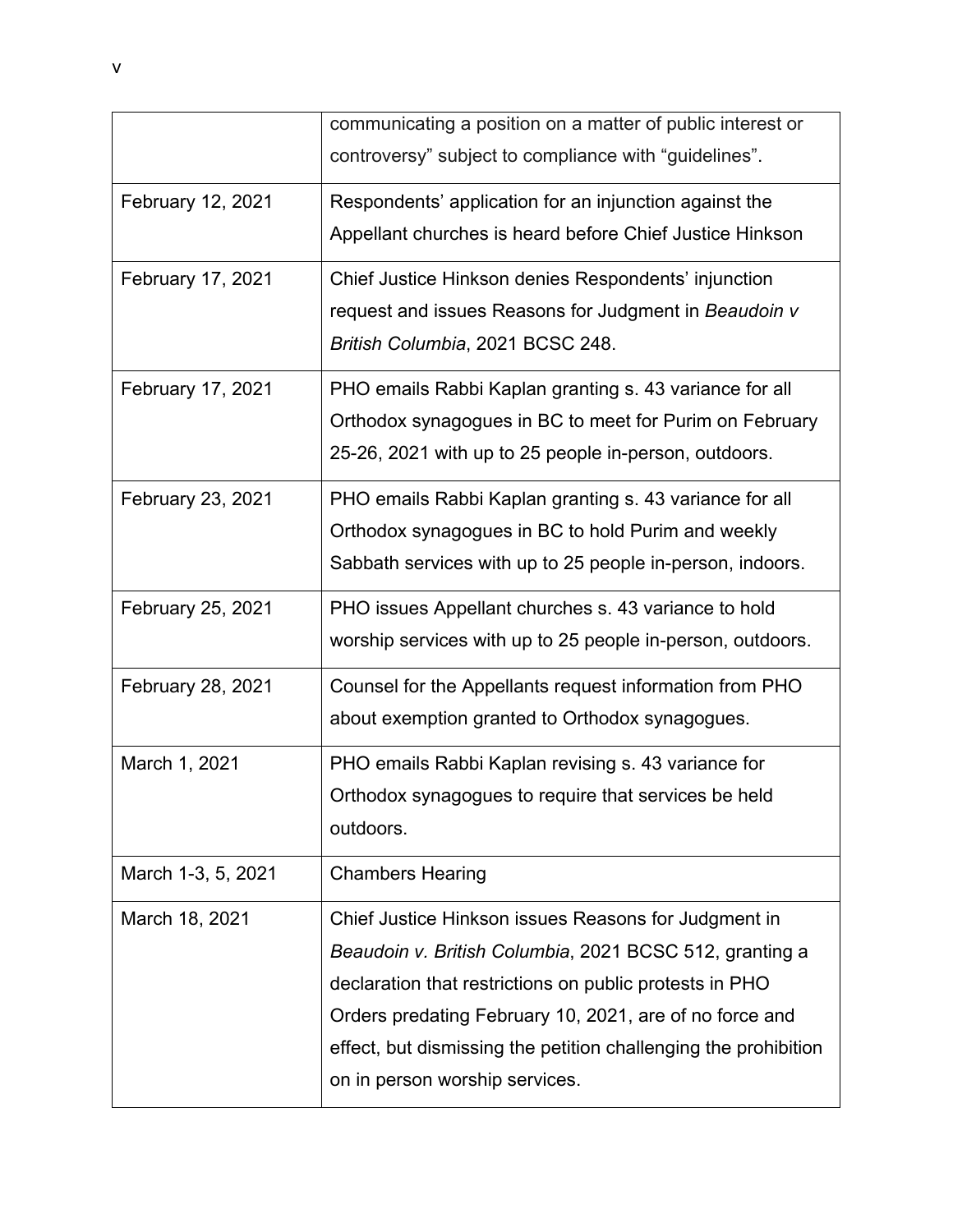#### **OPENING STATEMENT**

<span id="page-6-0"></span>1. This is an appeal of a decision made in Chambers, which dismissed a Petition for remedies under the *Charter* and the *JRPA* against prohibitions on in-person worship services contained in a series of Orders made by the respondent Provincial Health Officer ("PHO") from November 19, 2020 to February 10, 2021.

2. These prohibitions on in-person worship services applied throughout the province, regardless of protective measures taken to prevent the spread of COVID-19.

3. The Respondents concede that the Orders restricted the Appellants' *Charter*protected freedoms of religion, expression and peaceful assembly. The Chambers Judge found that the Orders limited the Appellants' freedom of association as well.

4. The categorical ban on in-person worship services stands in stark contrast to the PHO's concurrent attempts to address the risk of transmission in other in-person settings, where scrutiny was applied to particular unsafe activities, safety plans were implemented, and those failing to adhere to safety measures were targeted for enforcement and closure. The material before the PHO and the explanations she gave for the Orders show a fundamental gap in her reasons for prohibiting in-person worship: there was no consideration of whether in-person worship services that adhere to safety measures were a significant public health risk, or whether concerns about transmission in worship services could have been addressed by regulation, as in other in-person settings.

5. The PHO's actions reveal the existence of a reasonable alternative that gives significantly more effect to the *Charter* rights of those who must worship in person. During the time in-person worship was prohibited, the PHO permitted Orthodox synagogues to hold regular in-person services outdoors with masking and no more than 25 people, which the PHO deemed as "low risk" events.

6. The PHO bears the burden of proof and persuasion that the restriction of the Appellants' freedoms is both reasonable and demonstrably justified under s. 1 of the *Charter*. The categorical prohibition on in-person worship services did not minimally impair or give effect as fully as possible to the *Charter* rights engaged.

7. Finally, the lower Court struck down the PHO's prior protest prohibitions, but failed to address whether vague content restrictions and unspecified guidelines required by the PHO for protests on February 10, 2021, were unjustified *Charter* violations.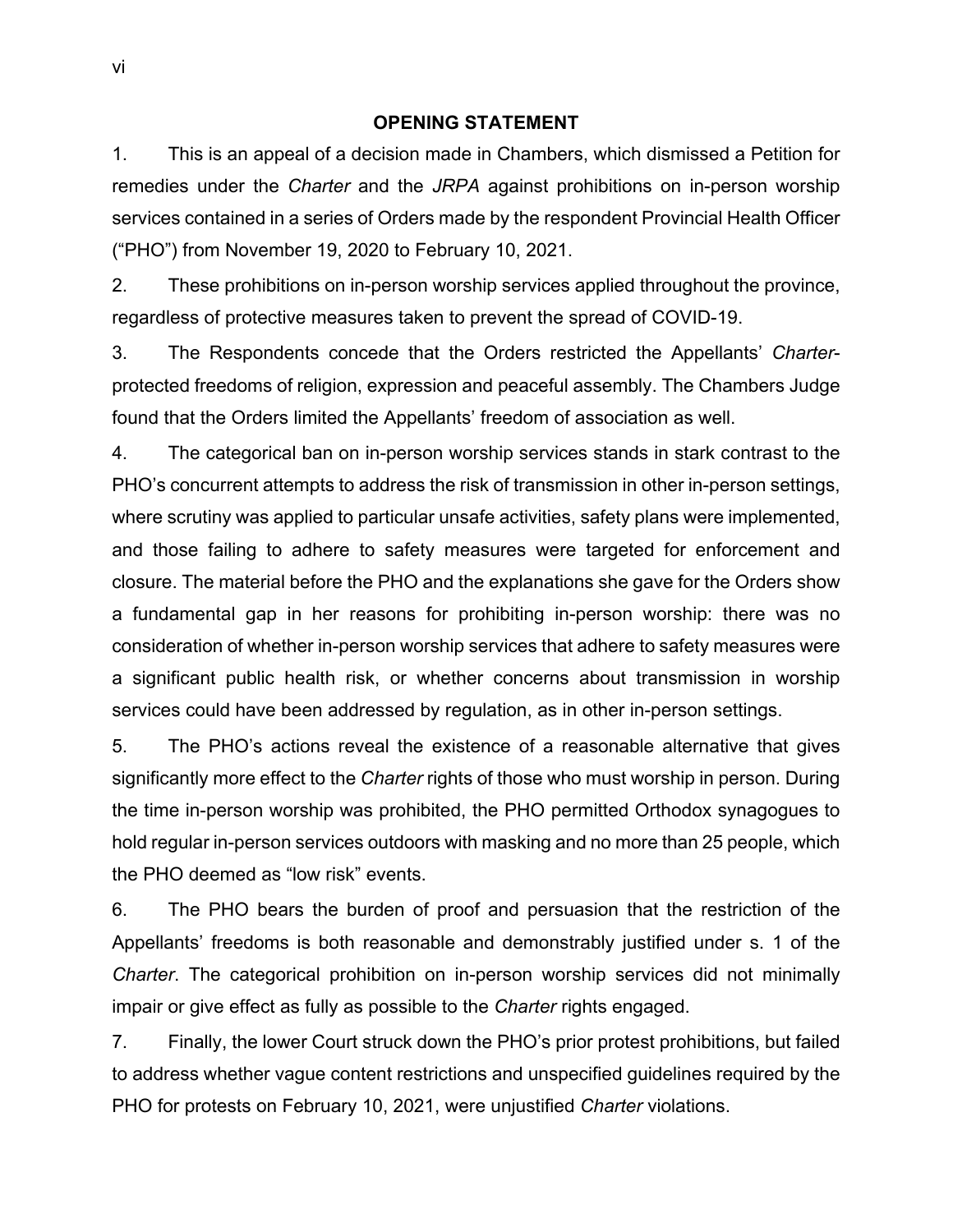#### **PART 1 - STATEMENT OF FACTS**

#### <span id="page-7-1"></span><span id="page-7-0"></span>**A. The Appellants**

1. The Appellants include three churches in the Fraser Valley: Riverside Calvary Chapel and its Pastor Brent Smith, Immanuel Covenant Reformed Church and its Chair John Van Muyen, and the Free Reformed Church of Chilliwack and its Pastor John Koopman (collectively the "Churches").

2. The Churches' sincerely held religious beliefs require them to meet in person for religious worship services.<sup>[1](#page-7-3)</sup> Both before and after the first impugned Order, each of the Churches adhered to safety measures like those required of similar in-person gatherings, to minimize any risk of Covid transmission at their services.<sup>[2](#page-7-4)</sup>

3. Starting November 29, 2020, the Churches began receiving \$2,300 tickets for allegedly violating the Public Health Orders prohibiting in-person worship services.

4. The Appellant Alain Beaudoin participated in outdoor protests in Dawson Creek against government restrictions. On December 12, 2020, the RCMP ticketed Mr. Beaudoin for allegedly failing to comply with some guidelines and requirements in the PHO Orders, which they believed applied to these protests, including having a "Covid response plan", collecting the data of those who attend protests, and limiting attendance at the protest to 50 persons or less. $3$  Mr. Beaudoin's evidence is that he could not comply with those guidelines. He could not, for example, collect contact information from people attending an outdoor protest.

## <span id="page-7-2"></span>**B. Earlier "Gatherings and Events" Orders**

5. On March 16, 2020, the PHO made her first Gatherings and Events ("G&E") order, which prohibited all gatherings of more than 50 people.<sup>[4](#page-7-6)</sup> It did not impose safety restrictions on gatherings of fewer than 50 people and was to expire on May 30, 2020.

<span id="page-7-3"></span><sup>1</sup> Affidavit #1 of Brent Smith ("Smith #1"), paras. 1, 3, Ex. A, Appeal Book ("AB"), pp. 183, 192; Affidavit #1 of John Van Muyen ("Van Muyen #1"), paras. 1-2, Ex. A, AB, pp. 100, 108; Affidavit #1 of John Koopman ("Koopman #1"), paras. 1, 3, AB, pp. 114-15.<br><sup>2</sup> See Reasons for Judgment ("Reasons"), paras. 156-160, AR, pp. 73-75.

<span id="page-7-5"></span><span id="page-7-4"></span><sup>&</sup>lt;sup>3</sup> Affidavit #1 of Alain Beaudoin ("Beaudoin"), paras. 9, 26, 39, AB, pp. 41, 43, 45.

<span id="page-7-6"></span><sup>4</sup> Emerson #1, Ex. 9, AB, p. 457.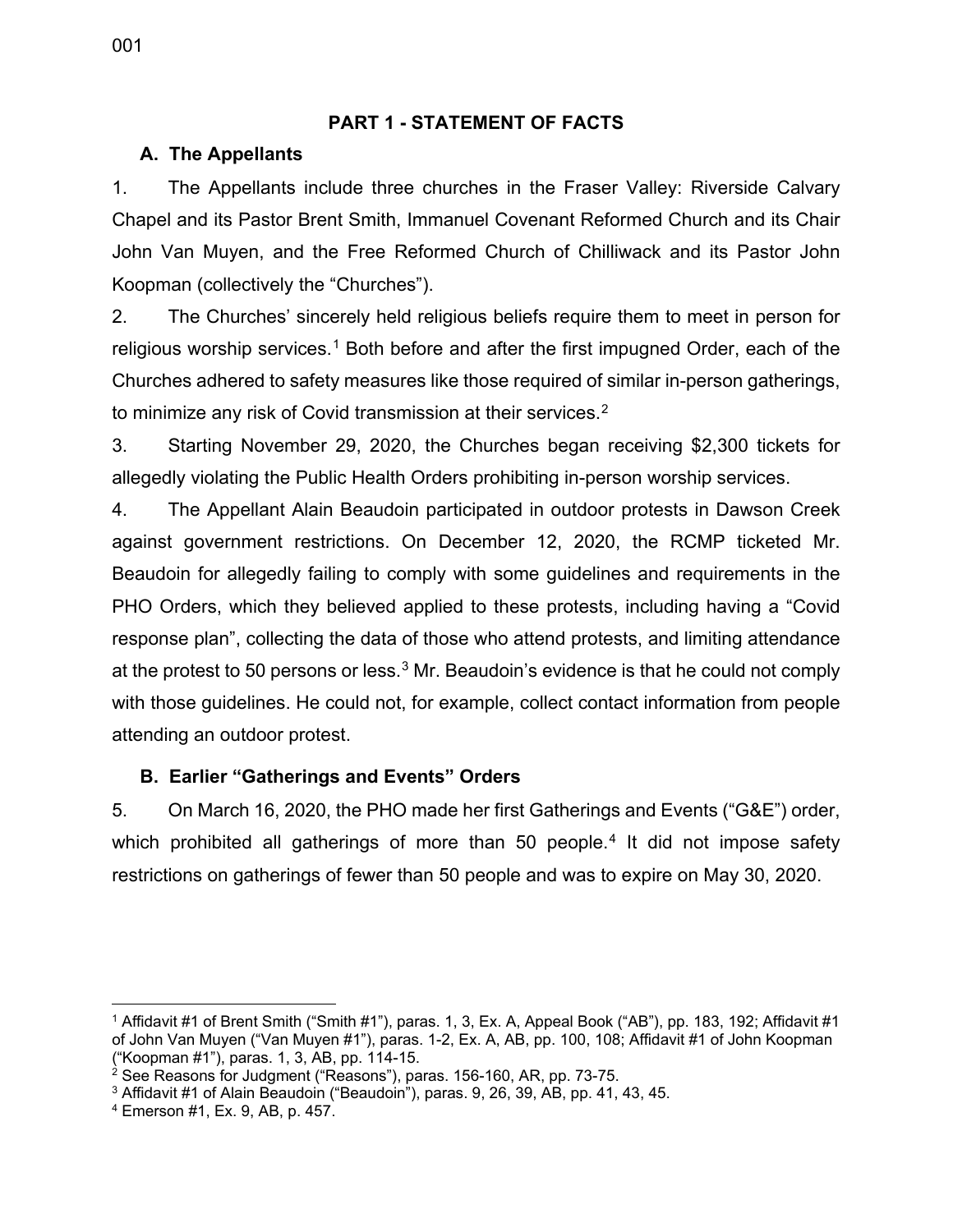6. The March 16, 2020 Order was repealed and replaced by a G&E Order on May 22, 2020.<sup>[5](#page-8-0)</sup> Safety restrictions on gatherings of fewer than 50 people were introduced in a G&E Order made July 27, 2020,<sup>[6](#page-8-1)</sup> and repeated in subsequent orders until these gatherings were prohibited in November 19, 2020, as described below.<sup>[7](#page-8-2)</sup>

7. On October 26, 2020, Dr. Henry commented on the success of these restrictions:

I'd like to remind everybody about our mass gathering order. That is, refers across the board to gatherings of no more than 50 people. But there are caveats to this order. It requires that every location must have sufficient space that people can maintain safe distancing between everyone. And we know that when these COVID safety plans are followed in settings like restaurants, event spaces, churches, temples, hotels, that we don't see transmission. But too often, over the last few weeks, we've been hearing stories where people are trying to put aside the safety plans, that feel it is okay to have a few additional people, or for people to mix and mingle. And, and unfortunately, we have seen spread in these environments.<sup>[[8](#page-8-3)]</sup>

8. Gatherings of fewer than 50 people were generally permitted throughout B.C. with prescribed safety restrictions until November 7, 2020, when the PHO made an oral order that prohibited social gatherings in the Vancouver Coastal and the Fraser Health regions. [9](#page-8-4) The Order also required that workplaces adhere to Covid safety plans, suspended travel for sports, restricted certain group fitness and sports activities, and ordered party busses to stop operating. In issuing the November 7 Order, Dr. Henry explained that there had been transmission in workplaces, retail locations, group physical activities, and restaurants when Covid safety plans were not followed. Dr. Henry warned that if safety plans were not followed, the medical health officer "will shut those businesses down".[10](#page-8-5)

<sup>9.</sup> In-person worship services were not, however, treated as "social gatherings".<sup>[11](#page-8-6)</sup>

<span id="page-8-0"></span><sup>5</sup> Although not of record, this Order is archived on the Government of British Columbia's website and available here: https://www2.gov.bc.ca/assets/gov/health/about-bc-s-health-care-system/office-of-the-<br>provincial-health-officer/Covid-19/archived-docs/pho order mass gatherings may 22 2020.pdf.

<span id="page-8-2"></span><span id="page-8-1"></span><sup>&</sup>lt;sup>6</sup> Available at https://www2.gov.bc.ca/assets/gov/health/about-bc-s-health-care-system/office-of-the-<br>provincial-health-officer/Covid-19/archived-docs/pho\_order\_gatherings\_and\_events\_july\_27\_2020.pdf.  $\overline{7}$  A full list of the Provincial Health Orders, including G&E Orders, are archived and available here: https://www2.gov.bc.ca/gov/content/health/about-bc-s-health-care-system/office-of-the-provincial-health-<br>officer/current-health-topics/Covid-19-novel-coronavirus#orders

<span id="page-8-3"></span> $\frac{8}{3}$  Reasons, para. 34, AR, p. 44; see also, Koopman #1, para. 5, AB, p. 115 [emphasis added].  $\frac{9}{3}$  See Emerson #1, Ex. 23, AB, p. 598.

<span id="page-8-6"></span><span id="page-8-5"></span><span id="page-8-4"></span> $^{10}$  Emerson #1, Ex. 23, AB, pp. 597-99.<br><sup>11</sup> See Emerson #1 at Ex. 23, AB, p. 608. The Chambers Judge incorrectly understood that worship services were "social gatherings" and prohibited under the November 7 Order: see Reasons, paras. 44(k), 127, AR, pp. 46, 68.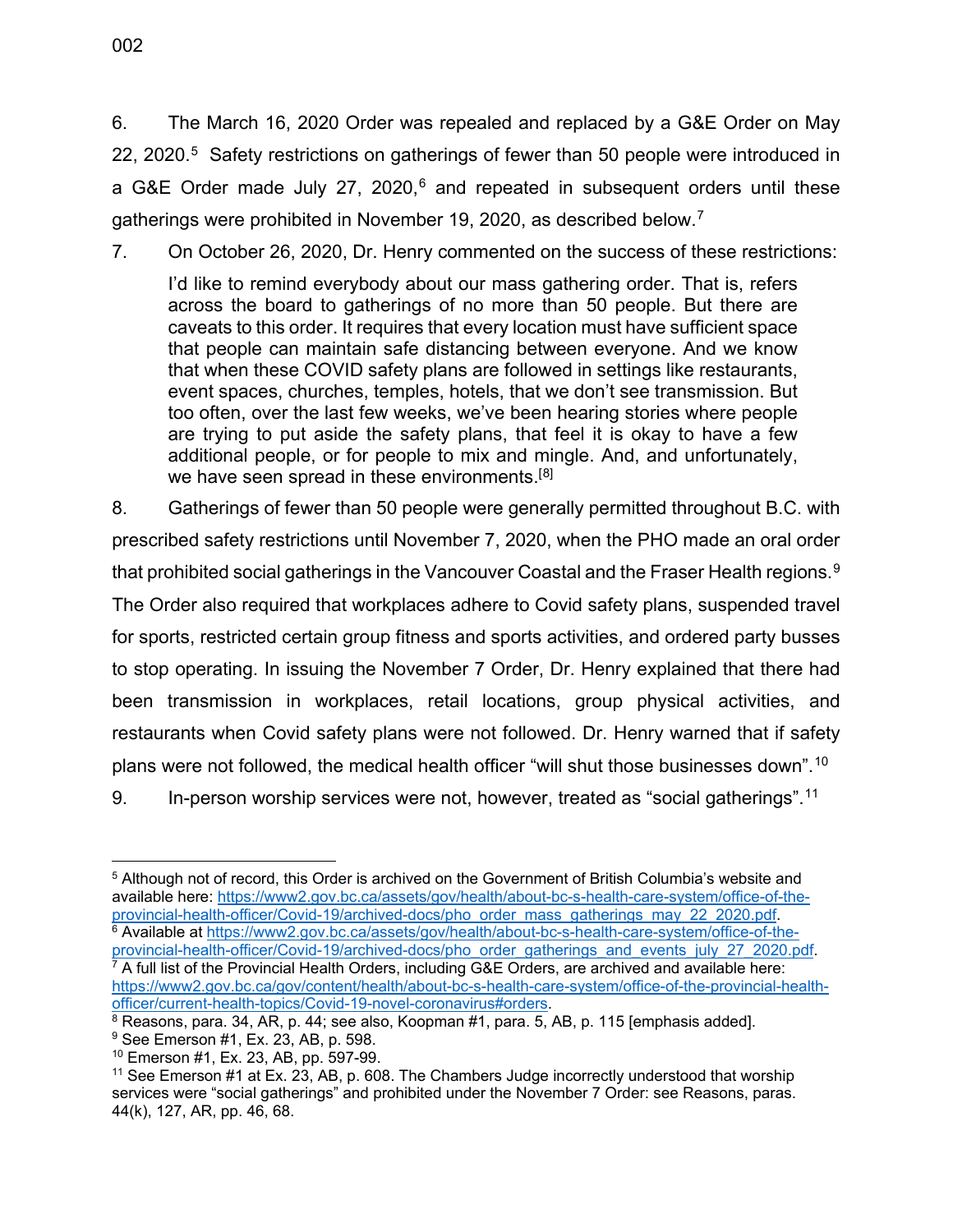10. Cases continued to mount, adding 6,394 cases between November 7 and November 21 in the Fraser Health region, [12](#page-9-0) where the Appellant Churches are located. Religious settings were not a significant contributor to these case numbers. According to data before the PHO, cases "associated with religious settings"[13](#page-9-1) in the Fraser Health region for the month of November totaled 14 at two different settings, constituting less than a quarter of 1% of the Fraser Health region's cases.<sup>[14](#page-9-2)</sup>

11. The most serious outbreak in a religious setting in BC listed by the PHO involved 28 cases and one death "associated with" a Vancouver religious setting. [15](#page-9-3) The information relied on by the PHO does not say whether this "religious setting" was a worship service, a wedding or funeral, or some other "religious setting". No information before the PHO describes whether those at this religious setting, or any religious setting "associated with" a case, complied with safety guidelines or not.

12. This serious outbreak in a religious setting was not more notable than outbreaks in other settings. In a November 12, 2020 Monthly Update, the Province provided three examples of outbreaks, based on actual case data<sup>16</sup>:

- 48 cases and 1 hospitalization from an industrial worksite;
- 15 cases from a wedding, causing further outbreaks at a family business and a long term care home, resulting in 1 death and 3 hospitalizations;
- 67 cases from two group fitness studios and another 180 cases from two groups fitness studios, from just one COVID-19 positive person at a fitness class, which then resulted in another 48 cases, 3 hospitalizations, 6 school exposures and an outbreak at a correctional facility.

<span id="page-9-0"></span><sup>12</sup> See Emerson #1, Exs. 22, 27, AB, p. 587, 644: 11,606 total cases had been reported in Fraser Health Region on November 7, 2021, and 18,000 cumulative cases were reported by November 21, 2021. <sup>13</sup> Cases are "associated with" merely because of "their attendance in theses settings." Covid need not

<span id="page-9-1"></span>have had been transmitted in a religious setting with which it is counted as "associated", as it could have been acquired elsewhere in the community: See Emerson, para. 107, AB, p. 346. The PHO's evidence provided by Dr. Brian Emerson uses the term "religious setting" to include not only worship services but also apparently weddings and funerals. See Emerson #1, para. 101, 105, AB, pp. 345-46.

<span id="page-9-4"></span><span id="page-9-3"></span><span id="page-9-2"></span><sup>&</sup>lt;sup>15</sup> Emerson #1, para. 102, AB, pp. 345-46.<br><sup>16</sup> Emerson #1, Ex. 39, AB, pp. 860-62.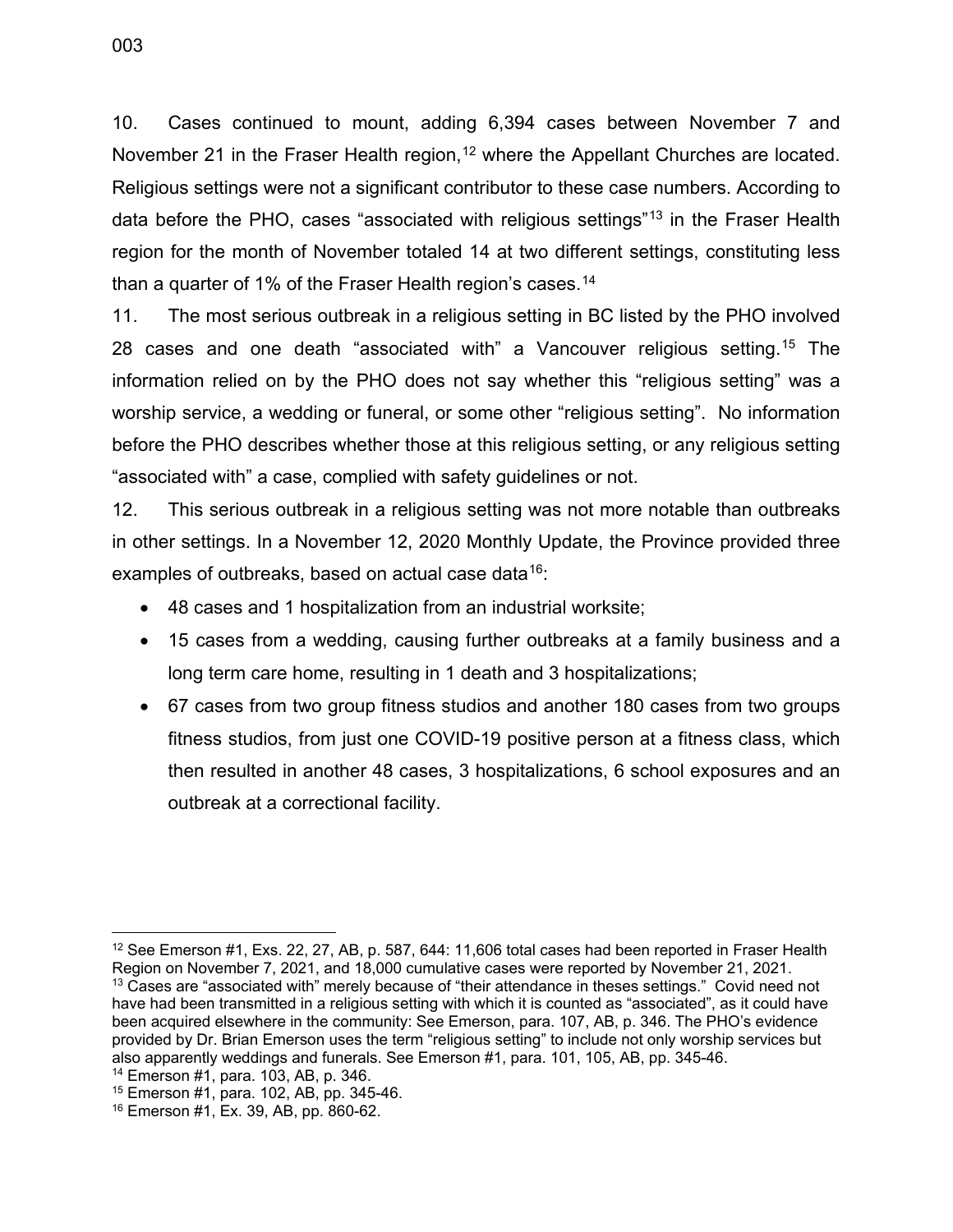<span id="page-10-0"></span>13. Dr. Emerson discusses the "Record Before the PHO - Evidence of Transmission in Religious Settings" at paragraphs 97 through 107 of his first affidavit. Dr. Emerson deposes that in the nine-month period from March 15, 2020 to January 15, 2021, a period that spans the introduction of safety measures for gatherings of fewer than 50 people in late July, the PHO was aware of 180 Covid cases and one death "associated with religious settings in British Columbia."<sup>[17](#page-10-1)</sup> These numbers appear to include those from weddings and funerals that were held in religious settings,<sup>[18](#page-10-2)</sup> which were restricted to 10 attendees but not prohibited by the November  $19<sup>th</sup>$  Order. Within this broader category of events, the percentage of BC's Covid cases "associated with religious settings" in BC was approximately 0.31% of total cases.[19](#page-10-3)

14. For comparison purposes, data obtained via a Freedom of Information request<sup>[20](#page-10-4)</sup> and filed by the Appellants showed that 132 cases were associated with gym/fitness facilities in a two-and-a-half-month period (August 9 to October 24, 2020). This amounted to .95% of the reported cases within that time period.<sup>[21](#page-10-5)</sup>

15. The PHO's information about cases "associated with religious settings" not only includes cases that may not have been acquired in a religious setting, but also does not distinguish between a) "religious settings" that resemble in-person worship at the Churches (some are weddings and funerals, and the remainder are only known to be in some way religious) or between b) "religious settings" where Covid safety protocols were followed and those where they were not.

16. Nothing in the Record provided by the Affidavit of Brian Emerson contradicts the PHO's October 26, 2020 conclusion that "we don't see transmission" when COVID safety

<span id="page-10-1"></span><sup>&</sup>lt;sup>17</sup> Emerson #1, paras. 101-105, AB, pp. 345-46.<br><sup>18</sup> Emerson #1, paras. 101, 106, AB, pp. 345, 346.

<span id="page-10-3"></span><span id="page-10-2"></span> $19$  According to Emerson #1, Ex. 38, AB, p. 838, the total number of Covid cases in the Province as of January 9, 2021 was 58,677. This works out to a rate of 180 out of at least 58,677, or less than 1 out of every 325 cases or 0.31% of total cases "associated with" "religious settings" in BC.

<span id="page-10-4"></span> $20$  The Respondents did not provide any data on the evidence of transmission in settings other than "religious settings".

<span id="page-10-5"></span><sup>&</sup>lt;sup>21</sup> Affidavit #1 of Anthony Roy ("Roy #1"), Ex. A, AB, p. 1248: "132/13875 (0.95%) cases have been associated with an exposure setting of gym/fitness facility." This data did not include the 44 additional cases reported from one outbreak at a dance studio between October 25 and November 8.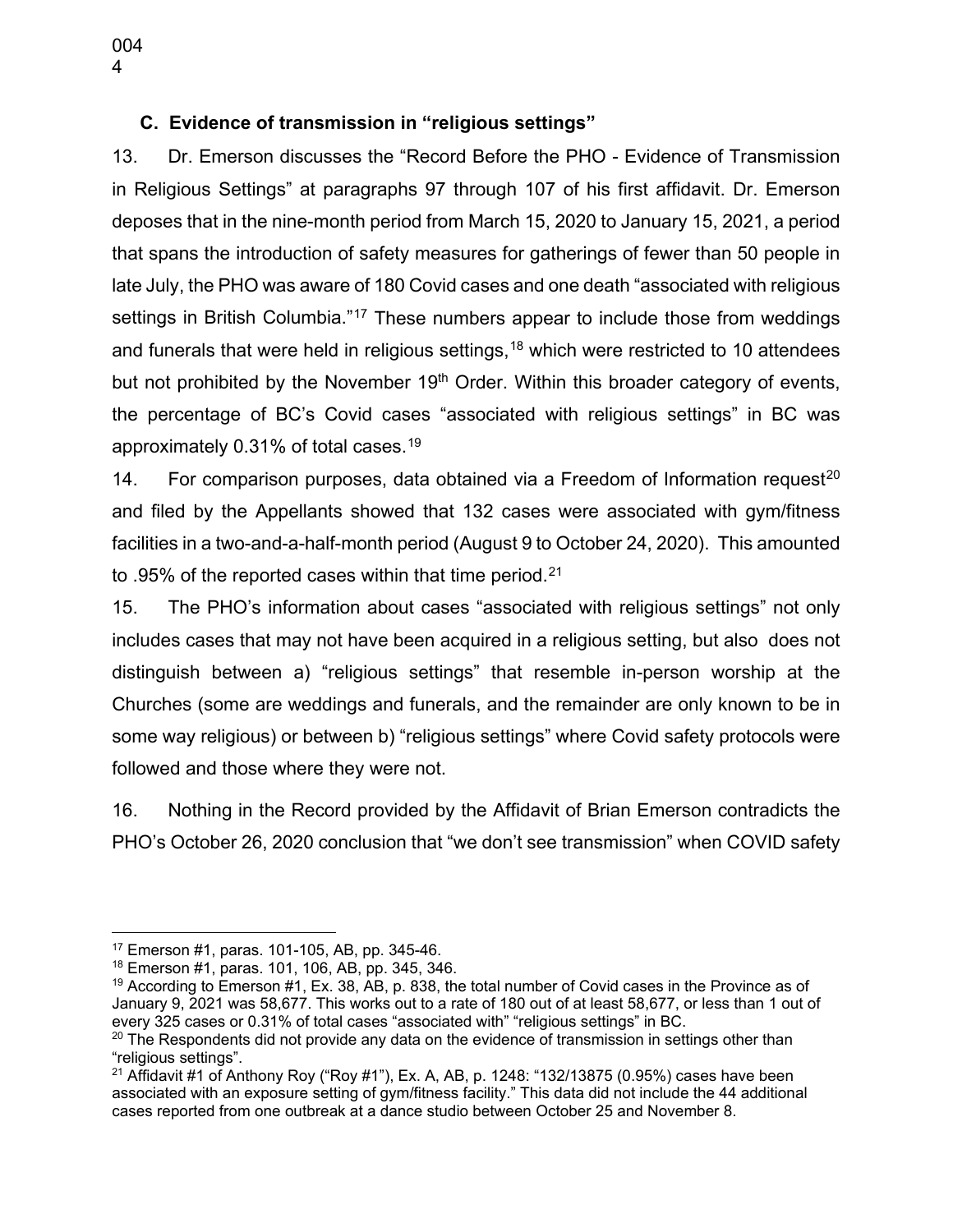plans are followed or her conclusion that spread of the disease is due to people not following safety plans and allowing people to mix and mingle.

#### <span id="page-11-0"></span>**D. PHO prohibitions on worship services**

17. On November 19, 2020, the PHO orally issued a new, province-wide, G&E order<sup>22</sup>:

- Workplaces and businesses could allow in-person attendance, but needed to follow COVID safety plans or risk being shut down by inspectors;
- Weddings, funerals and baptisms could continue in person, but were limited to 10 people in attendance;
- Fitness facilities could continue to operate in person, though certain group physical activities were banned, but "[a]ll other group fitness activities indoors can continue to operate but they must adhere to the updated guidance that we are developing;"
- Worship services in person, however, were categorically banned.<sup>[23](#page-11-2)</sup>

18. In issuing her November 19 Order, the PHO identified "social interactions" and the violation of safety rules as a key cause of the increase of Covid transmission she was seeing across numerous in-person workplaces and businesses generally: food production plants, retail outlet, banks, car dealerships and bars and pubs. To address these concerns, the PHO focused on improving adherence to Covid safety plans and implementing more inspections and shutting down those places that were not adhering to Covid safety plans. This contrasts to the categorical prohibition on in-person worship services, regardless of whether safety measures are observed.

19. Concerning the prohibition on in-person worship services, the PHO stated that "we have seen transmission in some of our faith-based settings." In response to a reporter's question, the PHO replied:

What we're saying is those services that were explicitly under the event order, where people came together at specific times and it was up to 50 people in a space, depending on how the large space was<sup>[[24\]](#page-11-3)</sup> that we need those to be suspended for this short period of time, because we have seen that despite our best efforts we have transmission happening in those events.

<span id="page-11-1"></span><sup>22</sup> Emerson #1, Ex. 28, AB, pp. 655-71.

<span id="page-11-2"></span><sup>23</sup> Emerson #1, Ex. 28, AB, p. 657.

<span id="page-11-3"></span> $24$  That is, while gatherings of up to 49 people were permitted, the permitted size of the gathering was also limited by the need to observe social distancing, which could reduce the number of persons permitted in a particular space. See Emerson #1, Ex. 28, AB, p. 669.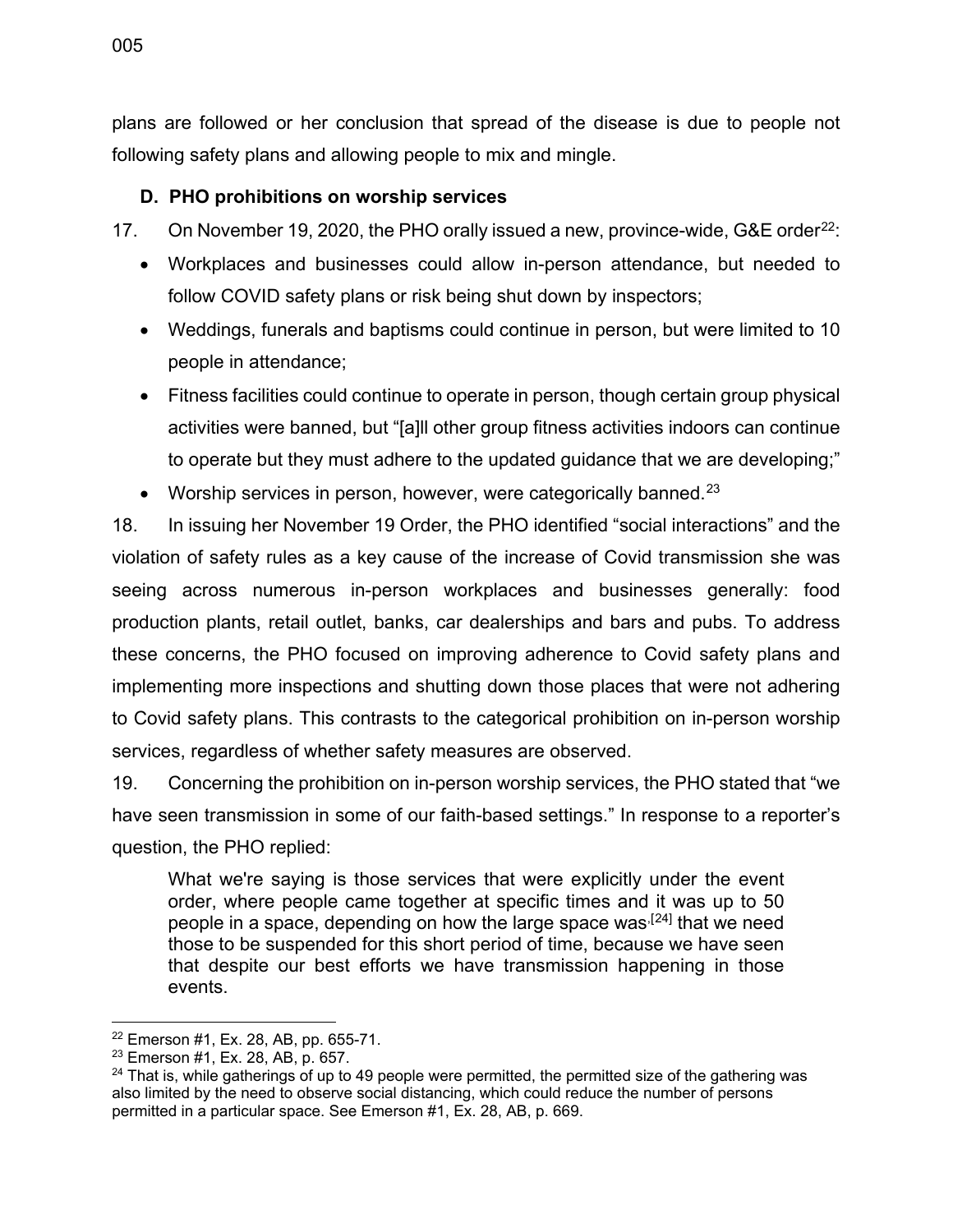21. The PHO's November 19 Order was confirmed in writing on December 2, 2020. This Order did not provide any reasoning specific to why in-person worship services were categorically banned, other than a general statement that

Social interactions and close contact resulting from the gathering of people and events promotes the transmission of SARS-CoV-2 and increases the number of people who develop COVID-19 and become seriously ill[.]<sup>25</sup>

22. The December 2 Order was repealed and replaced by the December 4 G&E Order,<sup>[26](#page-12-1)</sup> which did not offer any different reasoning for the prohibition it imposed on inperson worship services.

23. The PHO issued another oral Order on December 7, 2020, extending the December 4 Order, and permitting drive-in events. At the media availability, the PHO spoke to the issue of in-person worship services in response to a reporter's question:

These restrictions are about recognizing there are situations where this virus is spreading rapidly, and we have seen when we come together and congregate indoors, in particular, those are settings where the virus is transmitted, despite our best efforts, despite the measures that we have had in place for several months that were working for many months. We are now seeing that those are not enough right now.

24. The PHO again referred to "our best efforts" not working, but did not say that transmission had occurred at in-person worship services despite congregants' best efforts to comply with safety measures.

25. The December 9 and December 15 Orders repealed and replaced earlier Orders, without offering new reasoning for continuing to prohibit in-person worship services.<sup>[27](#page-12-2)</sup>

26. On December 18, 2020, the PHO sent identical letters to the Appellants Rev. Smith at Riverside Calvary Chapel and Rev. Koopman at the Free Reformed Church in Chilliwack.<sup>[28](#page-12-3)</sup> In her letters, the PHO explained her reasoning for prohibiting in-person worship, while allowing other in-person settings to continue their in-person functions

<span id="page-12-0"></span> $25$  Emerson #1, Ex. 29, AB, p. 673.<br> $26$  Emerson #1, Ex. 30, AB, pp. 692-711.

<span id="page-12-2"></span><span id="page-12-1"></span> $27$  See Emerson #1, Exs. 35, 36, AB, pp. 759-803.

<span id="page-12-3"></span><sup>28</sup> Emerson #1, Exs. 49, 50, AB, pp. 956-57, 983-84.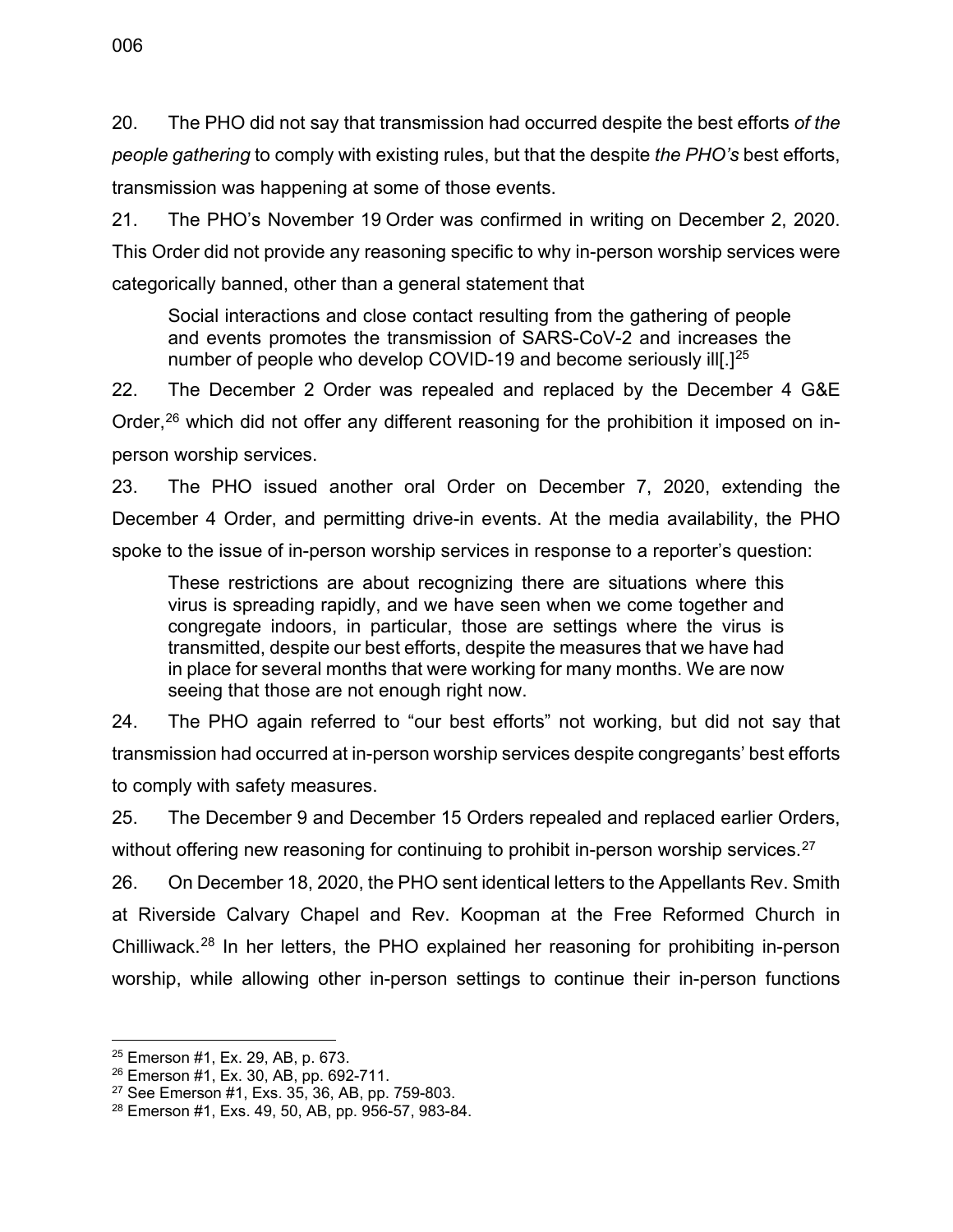under Covid safety plans. The PHO did not allege that in-person religious settings experienced transmission while following safety measures; rather, she expressed her view that people in religious gatherings would not comply with safety measures:

I am aware that some people do not agree with my decision to prohibit inperson religious services, since other types of activities such as people visiting restaurants or other commercial establishments are permitted with restrictions. In my view, unlike attending a restaurant or other commercial or retail operation, (all of which are subject to WorkSafe COVID-19 Safety Plans) experience has shown it is particularly difficult to achieve compliance with infection-control measures when members of a close community come together indoors at places of worship.

Unlike dining with one's household members in a restaurant, or visiting an establishment for short-term commercial purposes, it is extremely difficult to ensure that attendees keep appropriate physical distance from each other in the intimate setting of gatherings for religious purposes attended by persons outside of each attendee's own household. Additionally, singing, chanting and speaking loudly are proven to increase the risk of infection when indoors.

27. There was no evidence supporting the PHO's statements about a failure to comply by people in religious communities.

28. The PHO's December 18 letters are the first reference in the record to singing and chanting as a justification for prohibiting in-person worship services. As the PHO's variances issued in February 2021 showed, she could prohibit singing and chanting while permitting in-person services.

[29](#page-13-0). The December 24 Order<sup>29</sup> repealed and replaced the December 9 Order, but did not offer any new reasoning in reissuing the prohibition on in-person worship services.

30. The Appellant churches filed this petition on January 7, 2021, and emailed it and supporting affidavits<sup>[30](#page-13-1)</sup> to the PHO and the AG on January 8, 2021.

[31](#page-13-2). The January 8 Order<sup>31</sup> repealed and replaced the December 24 Order, but did not offer any new reasoning for reissuing the prohibition on in-person worship services.

32. The February 5 Order was issued less than a month after the Appellants filed their Petition. It repealed and replaced the January 8 Order, but reissued the prohibition on in-

<span id="page-13-1"></span><span id="page-13-0"></span> $^{29}$  Emerson #1, Ex. 37, AB, pp. 804-836.<br> $^{30}$  Affidavit #1 of Michelle Gusdal, Beaudoin #1, Champ #1, Affidavit #1 of Russ O'Neill ("O'Neill #1"), Affidavit #1 of Cameron Pollard, Affidavit #1 of Brian Versteeg, Van Muyen #1, Koopman #1, Affidavit #1 of Randy Dyck, Smith #1, AB, pp. 1-202.

<span id="page-13-2"></span><sup>31</sup> Affidavit #2 of Vanessa Lever, Ex. A, AB, pp. 205-237.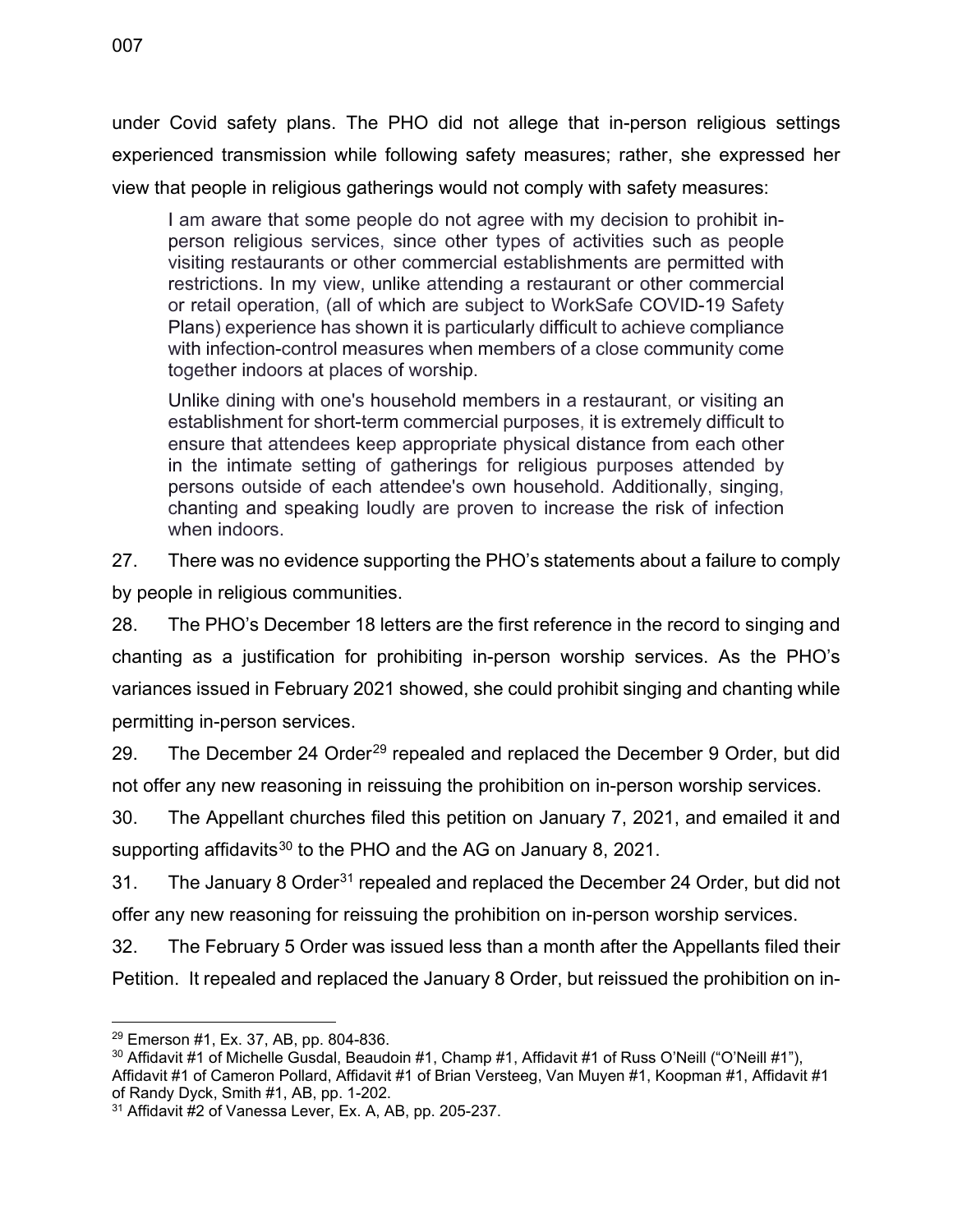person worship services. The February 5 Order was the first to recognize that *Charter*  rights were at stake.

33. On February 9, 2021, the Appellants provided the Respondents with additional affidavits,  $32$  including two unsworn reports prepared by their expert witnesses, Dr. Thomas Warren and Dr. Joel Kettner.<sup>[33](#page-14-1)</sup> Dr. Henry stated that the "affidavits of Dr. Kettner and Dr. Warren do not represent information that was not available to me".<sup>[34](#page-14-2)</sup>

34. The final Order issued before the Chambers Hearing, on February 10, 2021 repealed and replaced the February 5 Order, without providing any new reasoning for prohibiting in-person worship services. The February 10 Order changed the prohibition of outdoor protests, as discussed below.

35. The most lengthy reasons for the prohibition on in-person worship services were given at a news conference on February 12, 2021, nearly three months after the prohibition was first imposed and after ten different Orders imposing the prohibition had been made and nine had been repealed. This was a month after the Appellants had filed their Petition and ten days after her Deputy Public Health Officer had an affidavit purporting to provide the "Record Before the PHO".[35](#page-14-3)

36. The Chambers Judge ruled that the Second Affidavit of Valerie Christopherson made February 25, 2021, which provided the transcript of the February 12 news conference along with the PHOs variance decision issued to the Appellants, "is irrelevant to the reasonableness of Dr. Henry's earlier G&E Orders."[36](#page-14-4) We believe he was correct. The Chambers Judge however, quoted extensively from the February 12 news conference earlier in his reasons.<sup>[37](#page-14-5)</sup>

<span id="page-14-0"></span> $32$  Affidavit #2 of John Koopman ("Koopman #2"), Affidavit #1 of Jack Schoeman ("Schoeman #1"), Affidavit #1 of John Sikkema ("Sikkema #1"), Affidavit #1 of Garry Vanderveen ("Vanderveen #1"), AB, pp. 1056-1135.<br> $33$  The Chambers Judge incorrectly held that the Affidavits of Drs. Warren and Kettner were not before the

<span id="page-14-1"></span>PHO when she made her Orders: Reasons at para. 79, AR, p. 57. In fact, those reports had been provided (unsworn) the day before the PHO issued her February 10 Order. See Respondent's Application Record Index for February 12, 2021 hearing.

<span id="page-14-2"></span><sup>&</sup>lt;sup>34</sup> Affidavit #2 of Valerie Christopherson ("Christopherson #2"), Ex. B, AB, p. 1186-1242.<br><sup>35</sup> See Emerson #1, paras. 60-125, AB, pp. 337-349.<br><sup>36</sup> Reasons, para. 105, AR, p. 63. <sup>37</sup> Reasons, paras. 58-60, AR, pp. 50-5

<span id="page-14-3"></span>

<span id="page-14-4"></span>

<span id="page-14-5"></span>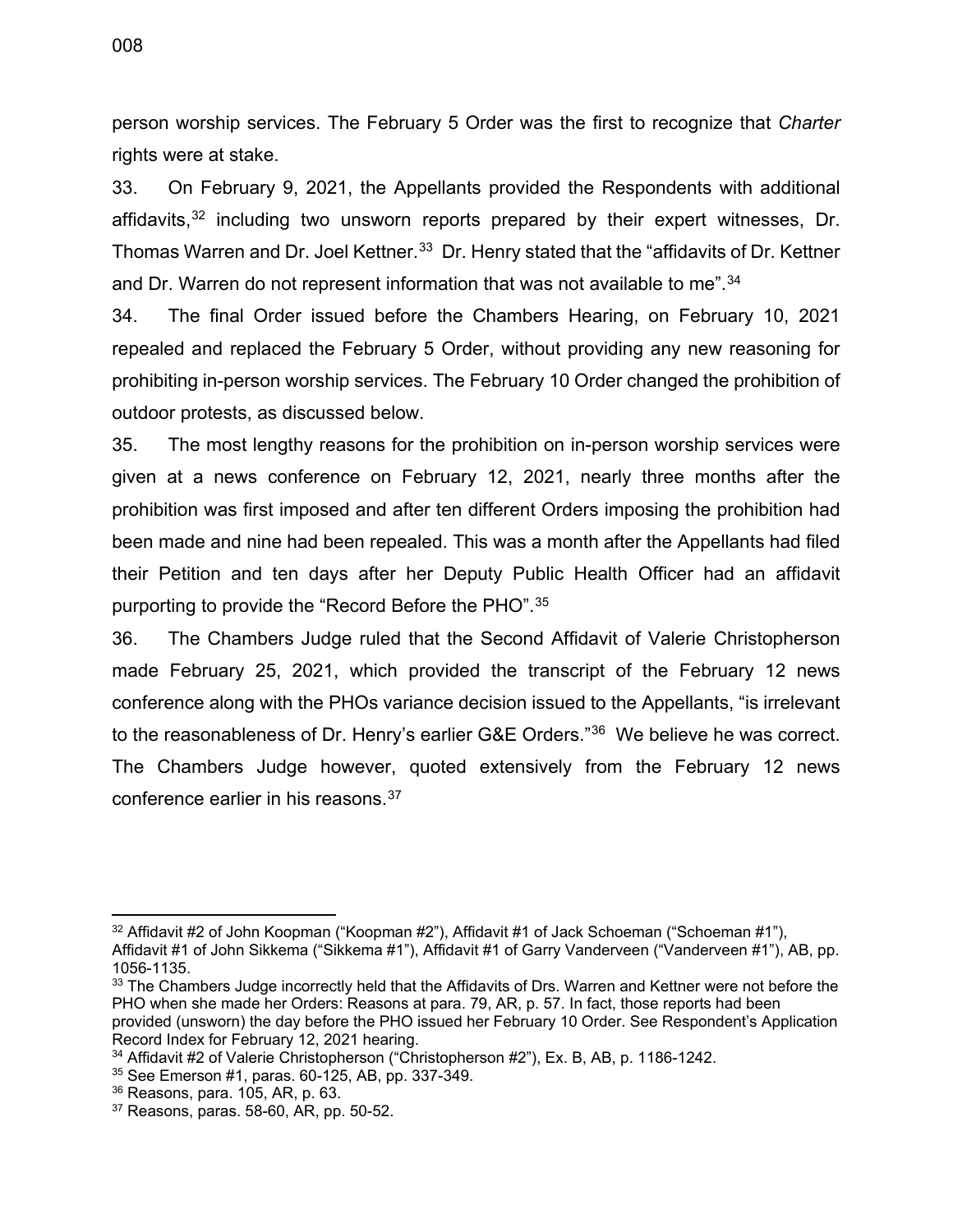37. At the February 12 news conference, the PHO sought to "look back at what we were seeing<sup>"[38](#page-15-1)</sup> and ostensibly give her reasons for issuing the prohibition on in-person worship services in November 2020. Her claims, however, went beyond any of her prior statements on the topic and also went beyond the evidence Dr. Emerson had provided on her behalf just 10 days before.

38. Of note, in Emerson's Affidavit, he stated that "[b]ased on the information provided to the PHO by the MHOs for each Health Authority, the PHO was aware" of "one death… associated with an outbreak at a religious setting".<sup>39</sup> Yet, at the February 12 news conference, the PHO recalled that in imposing the worship service prohibition in November 2020, "we were seeing people ending up in hospital, and sadly, we had some deaths in particularly older people who were exposed in their faith settings."[40](#page-15-3) In addition to the difference in the number of deaths the PHO attributed to religious settings, there is a sharp contrast in her new certainty that these individuals were "exposed in their faith setting",<sup>[41](#page-15-4)</sup> whereas Emerson's evidence is that cases "associated to these religious settings could have been acquired elsewhere" but were included "because of their attendance in these settings."[42](#page-15-5)

39. February 12 was the first time the PHO stated that "there was transmission in a number of faith settings despite having those measures in place" and "despite people taking their best precautions".<sup>[43](#page-15-6)</sup> No evidence appears in the material before the PHO in support of the PHO's February 12 statements, the transcript of which was attached as an Exhibit to a paralegal's affidavit filed two business days before the Chambers Hearing.

#### <span id="page-15-0"></span>**E. PHO's authorization of in-person worship services**

40. Although the PHO prohibited all outdoor and indoor in-person worship services in her Orders starting November 19, 2020, from that same date the PHO authorized outdoor in-person worship services for Orthodox synagogues. The PHO viewed these outdoor worship services as "low risk."

<span id="page-15-2"></span><span id="page-15-1"></span><sup>&</sup>lt;sup>38</sup> Christopherson #2, Ex. A, AB, p. 1182.<br><sup>39</sup> Emerson #1, paras. 101-02, AB, pp. 345-46.<br><sup>40</sup> Christopherson #2, Ex A, AB, p. 1183.

<span id="page-15-4"></span><span id="page-15-3"></span><sup>&</sup>lt;sup>41</sup> Ibid. Exposure does not equate to transmission: see Affidavit #1 of Dr. Joel Kettner ("Kettner #1"), paras. 48-50, AB, pp. 1166-167.<br><sup>42</sup> Emerson #1, para. 107, AB, p. 346.<br><sup>43</sup> Christopherson #2, Ex. A, AB, p. 1183.

<span id="page-15-5"></span>

<span id="page-15-6"></span>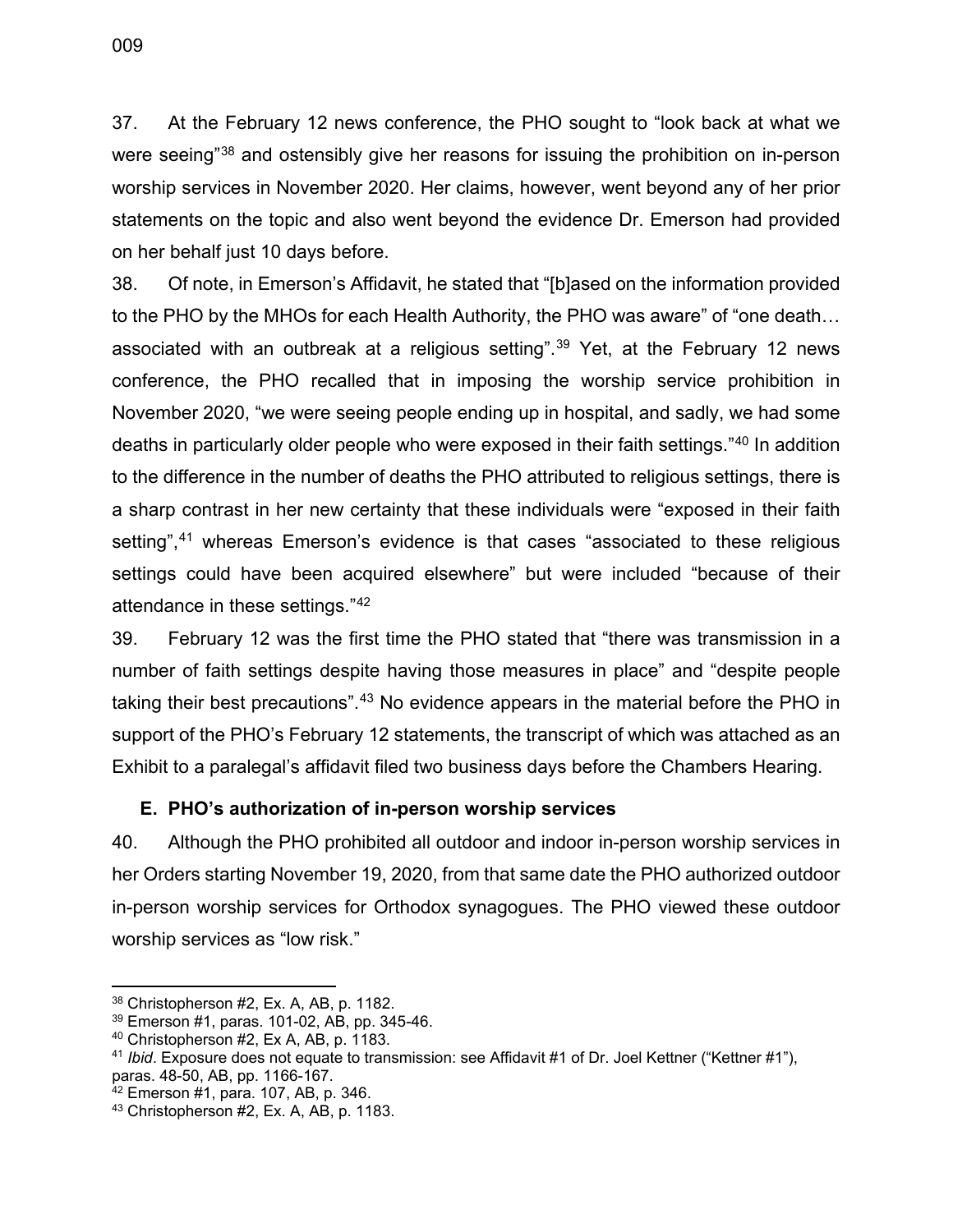41. The PHO provided an email from Rabbi Meir Kaplan, dated November 26, 2020,

to the PHO, specifically emailed to Dr. Emerson. The email recounts, in part:

- 3. At the phone conference with religious leaders on Wednesday, November 18, I asked Dr Henry if we would be able to have services outdoors with face masks and 6 ft. distancing. I was told that this would be acceptable.
- 4. Following the government order, I called the Provincial Health Officer on Friday, November 20 to follow up and confirm that we would be able to hold Services in that fashion. I was put on hold and eventually, it was confirmed to me again that this would be allowed.<sup>[44](#page-16-0)</sup>

42. By 7:09 the next morning, Dr. Emerson replied to Rabbi Kaplan on behalf of Dr. Bonnie Henry, allowing up to 25 people to attend services outside, with physical distancing and mask wearing in place, stating specifically:

Based on our review of the safety plan and you circumstances it is our opinion that *this will be a low risk event as long as the safety plan is implemented* as described, and you follow the other applicable requirements of the *Gatherings and Events*  order posted on my website at [https://www2.gov.bc.ca/gov/content/health/about](https://www2.gov.bc.ca/gov/content/health/about-bc-s-health-care-system/office-of-the-provincialhealth-officer/current-health-topics/covid-19-novel-coronavirus)[bc-s-health-care-system/office-of-the-provincialhealth-officer/current-health](https://www2.gov.bc.ca/gov/content/health/about-bc-s-health-care-system/office-of-the-provincialhealth-officer/current-health-topics/covid-19-novel-coronavirus)[topics/Covid-19-novel-coronavirus.](https://www2.gov.bc.ca/gov/content/health/about-bc-s-health-care-system/office-of-the-provincialhealth-officer/current-health-topics/covid-19-novel-coronavirus) [45](#page-16-1)

43. On December 17, the PHO allowed approximately 10 other Orthodox synagogues in BC to hold outdoor services, reiterating that "it is our opinion that in-person services will be a low risk events" if the safety conditions were met.<sup>[46](#page-16-2)</sup> On December 26, the PHO confirmed that this variance applied to "all the Orthodox Synagogues".[47](#page-16-3)

44. On January 8, 2021, the PHO extended this permission for in-person services to February 5, 2021. On February 17, 2021, the PHO allowed all Orthodox congregations to hold Purim services outdoors.<sup>[48](#page-16-4)</sup> Then, on February 23, 2021, the PHO allowed Orthodox synagogues to hold "Purim and weekly Sabbath services indoors" subject to some additional requirements, including a prohibition on singing and encouraging people over age 60 and certain others to not attend.

45. Although the above requests to hold worship services in person had made no reference to reconsideration or variance under the *Public Health Act[49](#page-16-5)* ("*PHA*"), the PHO nonetheless granted them pursuant to s. 43(3)(c).

<span id="page-16-1"></span><span id="page-16-0"></span><sup>44</sup> Emerson #1, Ex. 43, AB, pp. 934-36. 45 *Ibid*. [emphasis added].

<span id="page-16-3"></span><span id="page-16-2"></span> $47$  Emerson #1, Ex. 46, AB, p. 944.

<span id="page-16-4"></span><sup>&</sup>lt;sup>48</sup> Affidavit #4 of Vanessa Lever ("Lever #4"), Ex. A, AB, p. 1276.<br><sup>49</sup> S.B.C. 2008, c. 28.

<span id="page-16-5"></span>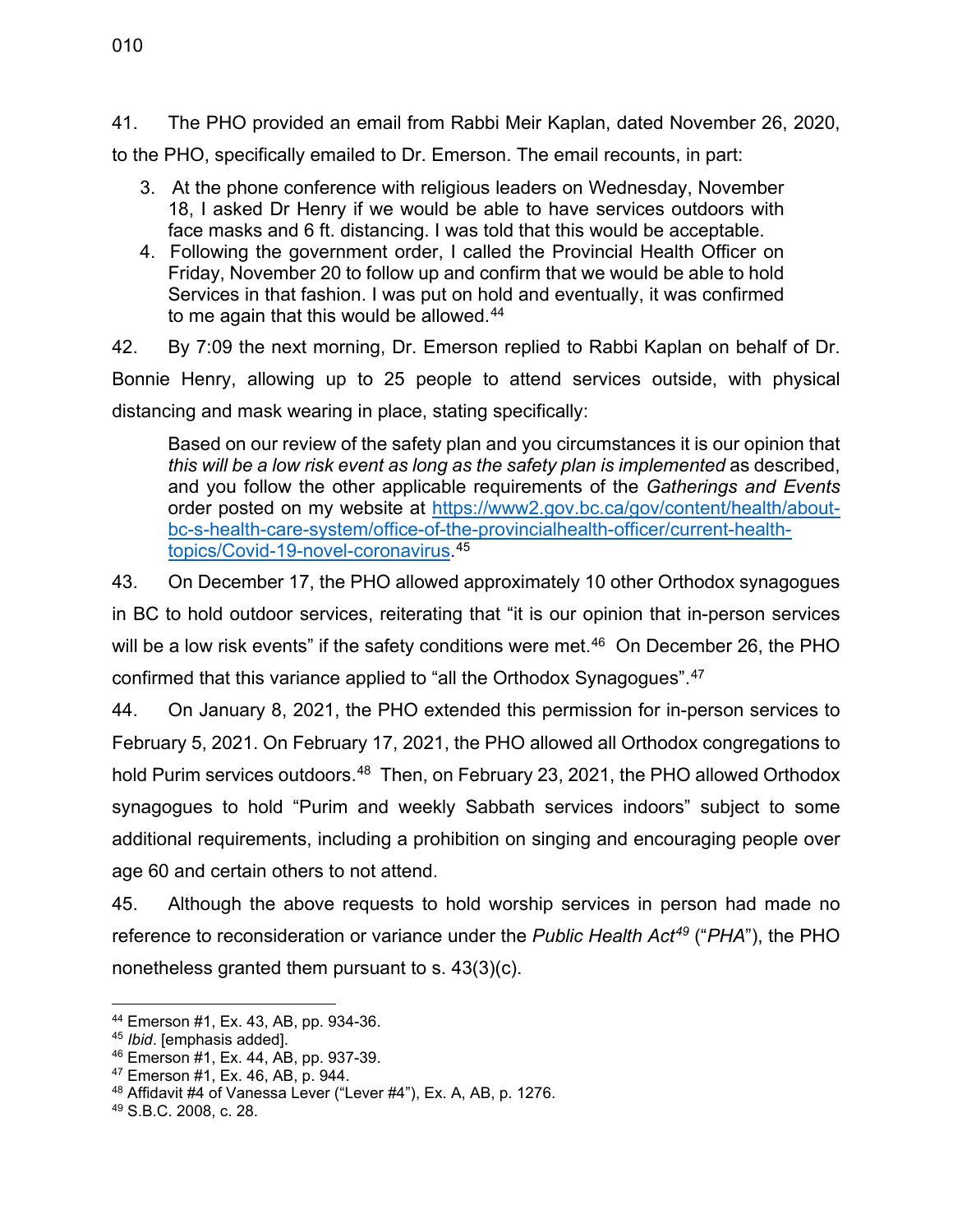#### <span id="page-17-0"></span>**F. Requests to PHO for reconsideration to hold in-person services**

46. The PHO received requests from numerous churches, including the Appellants, which requested reconsideration of the prohibition on in-person worship. The only such request that received a response from the PHO was a request from the Appellant Churches' lawyer three weeks after filing this case, which received a response a month later, two business days before the Chambers Hearing.

47. The Appellants Rev. Brent Smith and Immanuel Covenant Reformed Church wrote letters to the PHO on November 30 and December 3, 2020, respectively, requesting that she reconsider the ban on indoor in-person worship. They described their religious obligation to worship together, claimed their *Charter*-protected freedoms, and described safety measures they would follow at worship, which were similar to those in force before the ban on in-person worship.

48. The PHO did not respond to either Immanuel Covenant Reformed Church's<sup>[50](#page-17-1)</sup> or to Rev. Smith's letters. The PHO's December 18, 2020 letter to Rev. Smith did not respond to his concerns or the safety measures that Rev. Smith proposed.<sup>[51](#page-17-2)</sup> The letter makes no reference to his previous correspondence. The Respondents nowhere claim this letter is a response to Rev. Smith, saying instead that it and an identical letter to Rev. John Koopman are attempts to secure compliance with the PHO's ban on in-person worship services. The PHO suggested the Rev. Smith request the PHO to reconsider that Order, something that Rev. Smith had already done, without any response.

49. Rev. Garry Vanderveen had written to the PHO on December 7, 2020.<sup>52</sup> His letter lays out his congregants' religious obligation to gather to worship, claims their *Charter*protected freedoms, and a *very* detailed proposal for an agreement relating to in-person worship under s. 38 and s. 43 of the *Public Health Act*. Rev. Vanderveen received no response, other than an autoreply from the PHO's email address listed on her orders. $^{\rm 53}$  $^{\rm 53}$  $^{\rm 53}$ 

50. Rev. Koopman responded to the PHO's December 18 letter on December 22, 2020. He informed the PHO that he was aware that "many requests have been made for you to reconsider your Order prohibiting all in-person worship services" including from

<span id="page-17-1"></span><sup>50</sup> Emerson #1, para. 121, AB, p. 349.

<span id="page-17-2"></span><sup>51</sup> Emerson #1, Ex. 49, AB, pp. 956-58.

<span id="page-17-3"></span> $52$  Vanderveen #1, Ex. A, AB, pp. 1124-130.<br> $53$  Vanderveen #1, Ex. B, AB, p. 1131.

<span id="page-17-4"></span>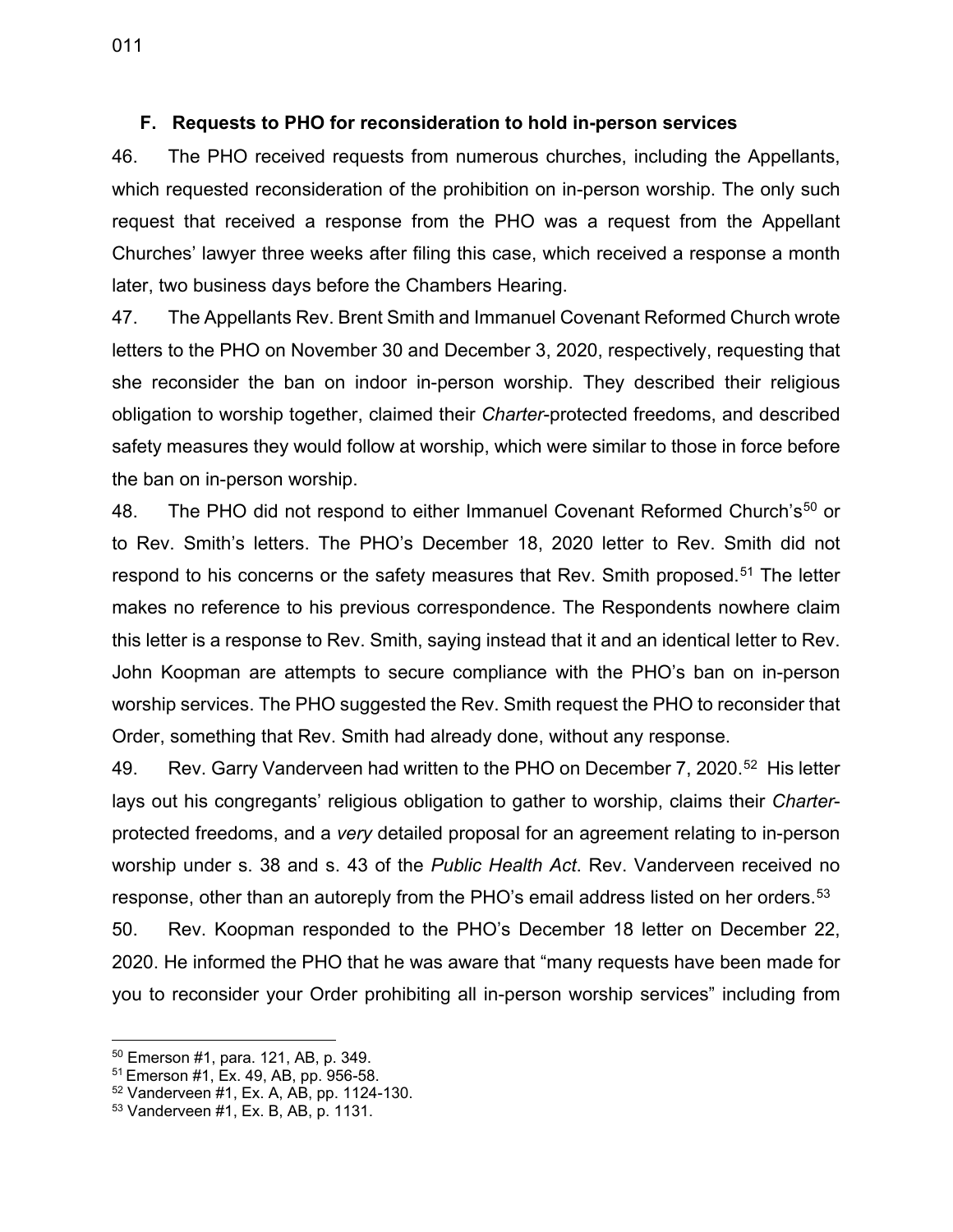"other churches". As "they have not received a response to their request", Rev. Koopman concluded that the PHO's "offer to consider a request from our church to reconsider your Order sadly rings hollow."[54](#page-18-1)

51. Another group of churches, through counsel, emailed and faxed the PHO a letter and safety plan requesting reconsideration of her January 8 order prohibiting worship services.<sup>55</sup> Despite multiple resubmissions, they never received a response.

52. A few weeks after filing this Petition counsel for the Appellants asked the PHO to grant them s. 43 exemptions from the January 8 Order to meet in-person, via letters to the PHO's Counsel on January 29 and on February 3, 2021.<sup>[56](#page-18-3)</sup>

53. On February 25, nearly a month after the Appellants' counsel had formally asked to hold indoor in-person services with safety measures in place, the PHO denied their request, but granted them the permission that the PHO had given to Orthodox synagogues since November 2020, permitting them to meet outdoors with up to 25 people. [57](#page-18-4) The PHO imposed the additional condition that they not sing.

54. One of the Appellant churches became aware of the indoor exemption the PHO had granted to Orthodox synagogues, on Thursday, February 28, 2021. Counsel for the Appellants requested that the PHO's communication related to that exemption be available to Appellants at the Chambers Hearing set to commence the next day. By 11 a.m. on March 1, 2021, the first day of the Chambers Hearing, Dr. Henry had sent an email to Rabbi Kaplan revoking permission for indoor weekly Sabbath services and requiring that they must be held outdoors.<sup>[58](#page-18-5)</sup>

#### <span id="page-18-0"></span>**G. Restrictions on Outdoor Protests**

55. The Orders that prohibited in-person worship services as described above also generally prohibited events, defined to include even outdoor rallies and demonstrations, and thus prohibited outdoor protests.

56. This changed in the PHO's February 10, 2021 Order, which stated:

I am not prohibiting outdoor assemblies for the purpose of communicating a position on a matter of public interest or controversy, subject to my

<span id="page-18-2"></span><span id="page-18-1"></span><sup>&</sup>lt;sup>54</sup> Emerson #1, Ex. 51, AB, p. 1010.<br><sup>55</sup> Sikkema #1, Exs. A, B, AB, pp. 1108-121.<br><sup>56</sup> Koopman #2, Ex. L, AB, pp. 1096-1100.

<span id="page-18-3"></span>

<span id="page-18-4"></span> $57$  Christopherson #2, Ex. B, AB, pp. 1186-1242.<br> $58$  See Lever #4, Ex. B, AB, pp. 1281-289.

<span id="page-18-5"></span>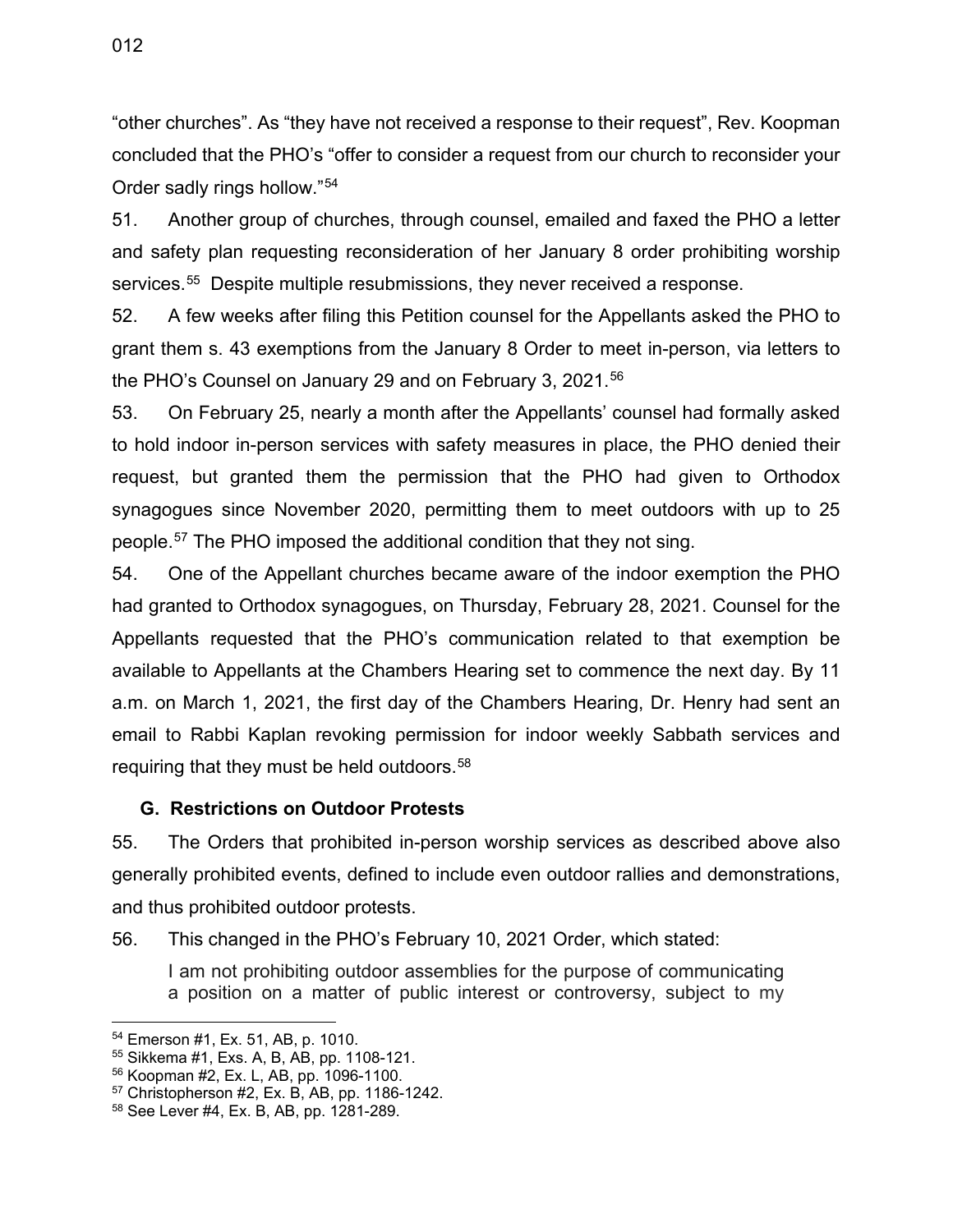expectation that persons organizing or attending such an assembly will take the steps and put in place the measures recommended in the guidelines posted on my website in order to limit the risk of transmission of COVID-19.[59](#page-19-1)

57. The Order however did not provide any link or web address to the "guidelines", or identify what "website" was being referenced.

58. The Respondents had not identified even a single Covid case associated with an outdoor protest, including Black Lives Matter and "Anti-Mask" protests.<sup>[60](#page-19-2)</sup>

59. At the hearing, the Respondents conceded that the prohibition on outdoor protests violated ss. 2(b) and 2(c) of the *Charter* and were not justified under s. 1.[61](#page-19-3)

60. The Chambers Judge issued a declaration that the prohibition on outdoor protests between November 19, 2020 and February 10, 2021 violated ss. 2(b) and 2(c) of the *Charter* and are of no force or effect,<sup>[62](#page-19-4)</sup> but did not address the restrictions on outdoor protests that remained in the February 10 Order.

## **PART 2 - ERRORS IN JUDGMENT**

- <span id="page-19-0"></span>61. The Chambers Judge erred by:
	- a. Finding that the Appellants were not entitled to challenge the G&E Orders because they had applied to the PHO for reconsideration under s. 43 of the *PHA*;
	- b. Failing to determine that s. 15(1) of the *Charter* was violated by the prohibition on in-person worship services;
	- c. Finding that the PHO's prohibition on in-person worship services was a reasonable restriction of *Charter* rights;
	- d. Failing to apply the *Oakes* analysis and hold that the prohibition on in-person worship services was unjustified;
	- e. Failing to determine whether the vague and unspecified continued restrictions on outdoor protests unjustifiably violated the *Charter*.

<span id="page-19-1"></span> $59$  Affidavit #1 of Valerie Christopherson ("Christopherson #1"), Ex. A, para. J, AB, pp. 1024-25.<br><sup>60</sup> Emerson #1 para. 109, AB p. 347.

<span id="page-19-2"></span>

<span id="page-19-4"></span><span id="page-19-3"></span> $61$  Reasons, para. 132, AR, p. 69.<br> $62$  Reasons, paras. 174, 251, AR, p. 78, 94; see also Order Made after Application, entered June 28, 2021, para. 1, AR, p. 35.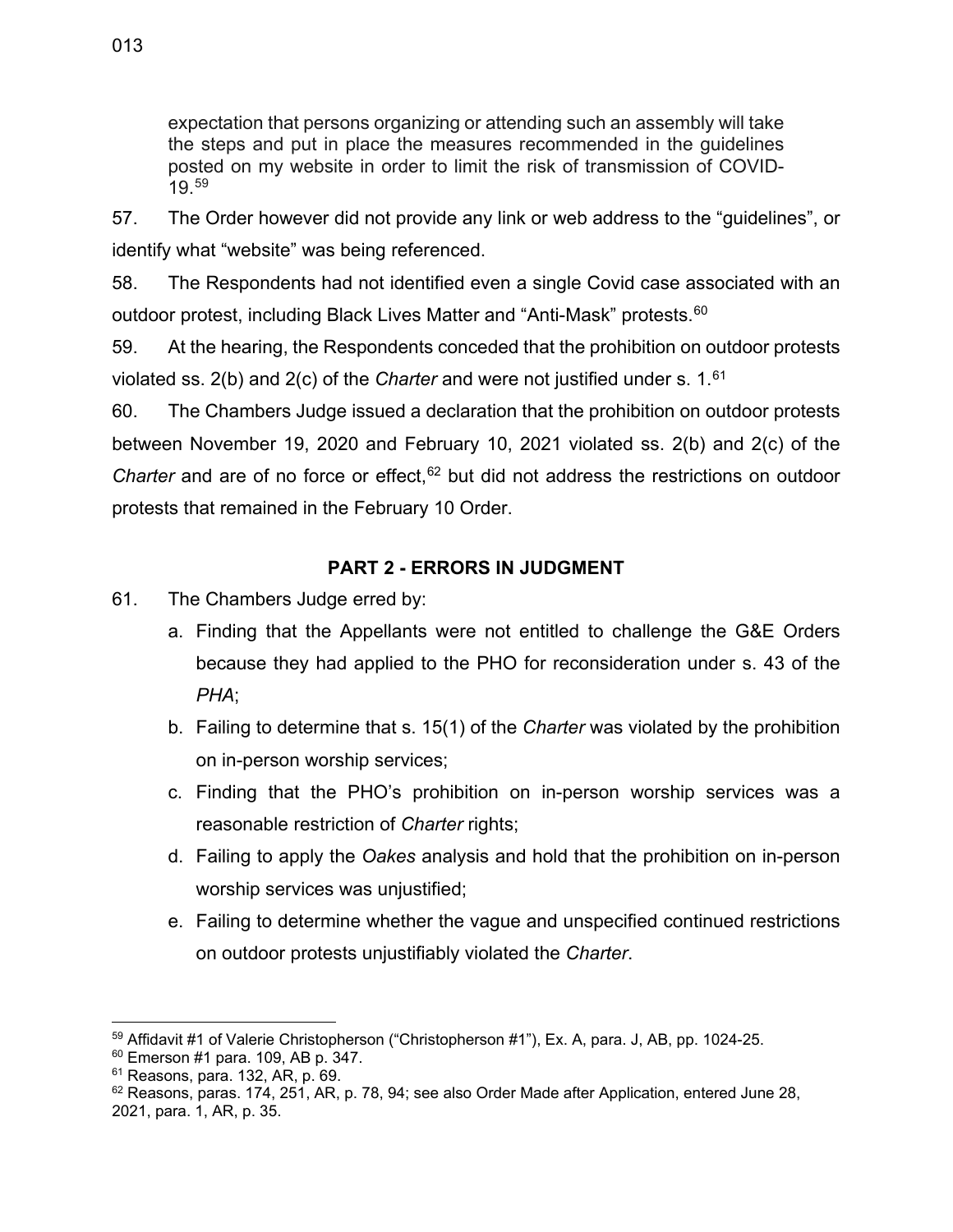#### **PART 3 - ARGUMENT**

#### <span id="page-20-1"></span><span id="page-20-0"></span>**A. Standard of Review and Burden of Proof**

62. Whether the PHO's power to reconsider an Order precludes this Petition is a question of law and must be correct. [63](#page-20-2)

63. Whether *Charter* rights are infringed is a question of law reviewed for correctness. The Chambers Judge failed to determine that s. 15(1) rights were infringed. $^{64}$  $^{64}$  $^{64}$ 

64. The Orders challenged are properly considered laws of general application to all British Columbians. Whether a limitation of *Charter* protections by a law of general application is justified under s. 1 is determined by an *Oakes* analysis.[65](#page-20-4)

65. The Chambers Judge treated the Orders as administrative decisions rather than laws of general application. On appeal of a judicial review, the Court steps into the shoes of the lower court whose decision is not entitled to deference. [66](#page-20-5)

66. Under *Vavilov*, the presumptive standard of review for administrative decisions is reasonableness.[67](#page-20-6) *Vavilov* holds that:

- a. Judicial review of a decision by a subordinate decision-maker is a review of "the decision maker actually made, including the justification offered for it."<sup>[68](#page-20-7)</sup> It is not a determination of whether a decision is correct, all things considered, and thus excludes reasons that might be adduced in support of a decision after the fact.
- b. In reviewing a decision for reasonableness, a Court must ask whether the decision has the qualities that define reasonableness: justification, transparency and intelligibility.[69](#page-20-8) A reasonable decision must be based on an internally coherent and rational chain of analysis.<sup>[70](#page-20-9)</sup>

<span id="page-20-2"></span><sup>63</sup> *Housen v. Nikolaisen*, [2002 SCC 33](https://www.canlii.org/en/ca/scc/doc/2002/2002scc33/2002scc33.html) at para. 11.

<span id="page-20-3"></span> $64$  The Appellants are not advancing the issue of an impairment of s. 7 rights on this appeal.

<span id="page-20-4"></span><sup>65</sup> See *Christian Medical and Dental Society of Canada v. College of Physicians and Surgeons of Ontario,*  2018 ONSC 579, paras. 51-69, which applied the *Oakes* test rather than the *Doré* reasonableness analysis where the issue was constitutionality of particular provisions in administrative policies of general application to all physicians. The Court of Appeal applied the same approach without deciding the issue: see *Christian Medical and Dental Society of Canada v. College of Physicians and Surgeons of Ontario*, 2019 ONCA 393 at paras. 58-60.<br><sup>66</sup> See *Northern Regional Health Authority v. Horrocks*, 2021 SCC 42 at paras. 10-12, referring to *Agraira* 

<span id="page-20-5"></span>*v. Canada (Public Safety and Emergency Preparedness)*, [2013](https://www.canlii.org/en/ca/scc/doc/2013/2013scc36/2013scc36.html) SCC 36 at paras. 45-47; see also *Yu v. Richmond (City)*, 2021 BCCA 226 at paras. 44-45.

<span id="page-20-6"></span><sup>67</sup> *Canada (Minister of Citizenship and Immigration) v. Vavilov*, 2019 SCC 65 [*Vavilov*] at para. 34.

<span id="page-20-7"></span><sup>68</sup> *Vavilov* at para. 15.

<span id="page-20-8"></span><sup>69</sup> *Vavilov* at para. [99.](https://www.canlii.org/en/ca/scc/doc/2019/2019scc65/2019scc65.html#par99)

<span id="page-20-9"></span><sup>70</sup> *Vavilov* at para. [85.](https://www.canlii.org/en/ca/scc/doc/2019/2019scc65/2019scc65.html#par85)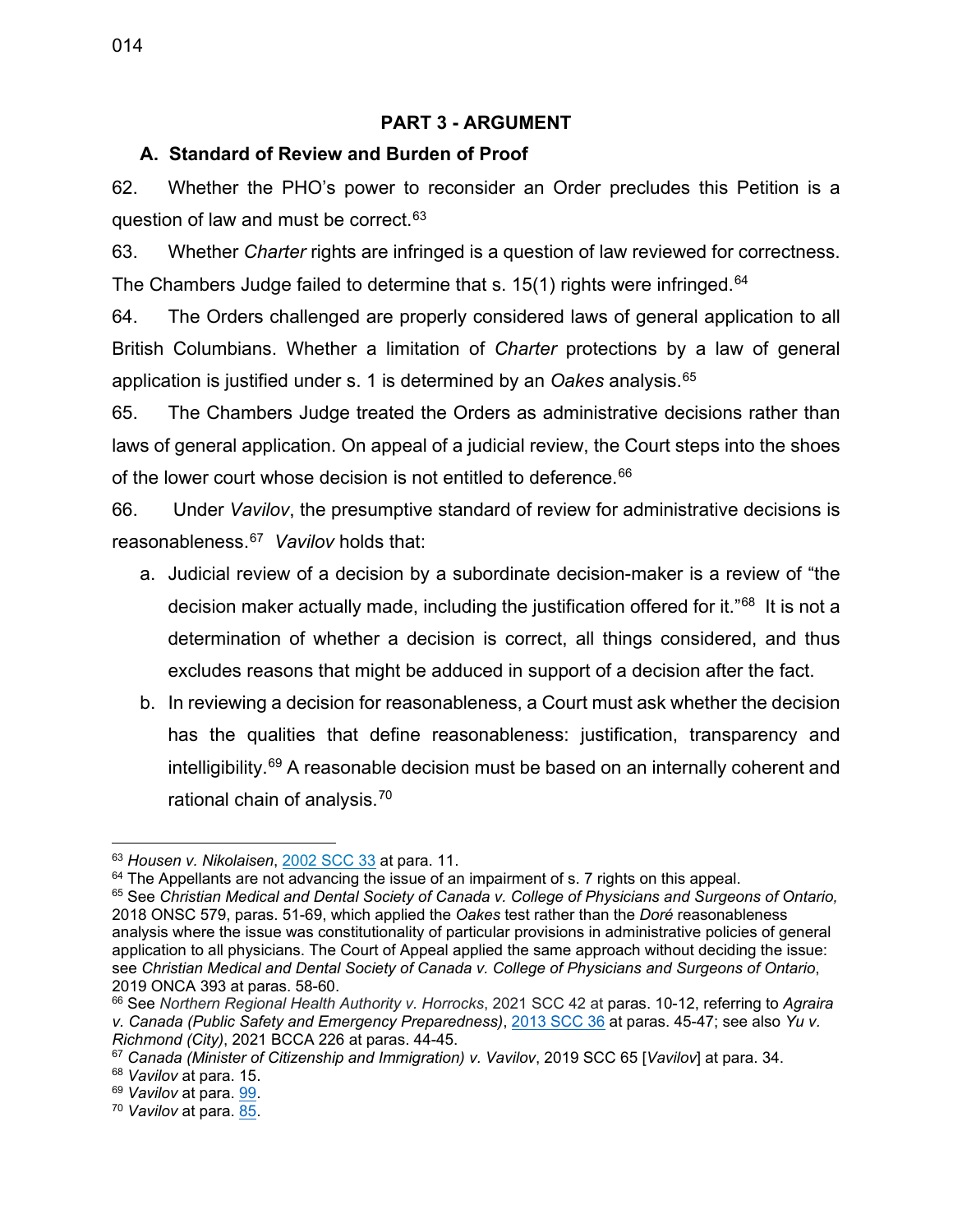67. Reasonableness in a *Charter* context further requires proof that the decisions at issue affected *Charter* protections as little as reasonably possible in light of the applicable statutory objectives.[71](#page-21-1) The Court in *LSBC v TWU* held:

if there was an option or avenue *reasonably* open to the decision-maker that would reduce the impact on the protected right while still permitting him or her to sufficiently further the relevant statutory objectives, the decision would not fall within a range of reasonable outcomes.<sup>[72](#page-21-2)</sup>

68. "The *Charter* enumerates a series of guarantees that can only be limited *if the government can justify* those limitations as proportionate."[73](#page-21-3)

## <span id="page-21-0"></span>**B. The Petition is not precluded by section 43 of the** *PHA*

69. At paragraphs 61 through 66 and 70 through 79 of his reasons, the Chambers Judge considers the effect of the PHO's power to reconsider her Orders under s. 43 of the *PHA* on the Appellants' Petition. He concluded that "[t]he religious petitioners have not satisfied me that they are entitled to challenge the G&E Orders on their judicial review under [s. 2](https://www.canlii.org/en/bc/laws/stat/rsbc-1996-c-241/latest/rsbc-1996-c-241.html#sec2_smooth) of the *[JRPA](https://www.canlii.org/en/bc/laws/stat/rsbc-1996-c-241/latest/rsbc-1996-c-241.html)*",<sup>[74](#page-21-4)</sup> on the basis that

[72] Dr. Henry issued the religious petitioners a partial variance to the G&E Orders a few days before the hearing of this petition. In light of this, the respondents raised a preliminary objection that the religious petitioners must amend their petition to challenge Dr. Henry's reconsideration decision, rather than continue to challenge the G&E Orders.

70. [73] On an application for relief under s. 2 of the *JRPA*, the basic principle of judicial review is that an applicant must first exhaust all adequate statutory remedies and that review must be of a final decision. Where a party has taken advantage of a reconsideration process, only the reconsideration decision may be judicially reviewed: *Yellow Cab Company Ltd. v. Passenger Transportation Board*, 2014 BCCA 329 [*Yellow Cab*] at para. 40 [Further Citations]. The PHO's failure to respond promptly or at all to the Appellants' (and others') requests for reconsideration until the eve of trial shows that s. 43 did not offer an adequate alternative remedy in these circumstances.

<span id="page-21-1"></span><sup>71</sup> *Law Society of British Columbia v. Trinity Western University*, 2018 SCC 32 [*LSBC v. TWU*] at para. 80.

<span id="page-21-3"></span><span id="page-21-2"></span><sup>&</sup>lt;sup>73</sup> Loyola High School v. Quebec (Attorney General), 2015 SCC 12 [Loyola] at para. 38 [emphasis added].<br><sup>74</sup> Reasons, para. 250, AR, p. 94.

<span id="page-21-4"></span>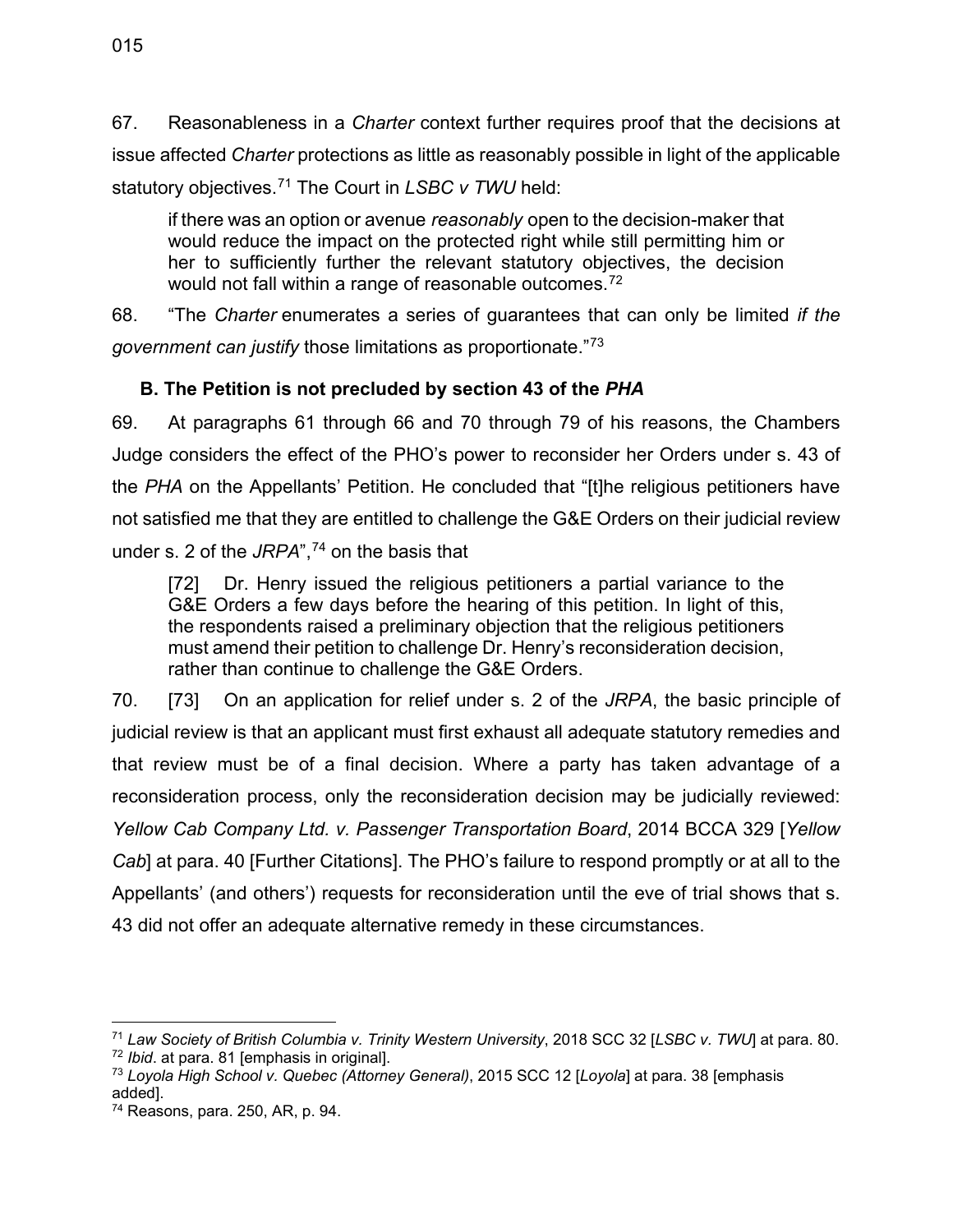#### *1. The PHO failed to reconsider her Orders prior to January 8, 2021*

<span id="page-22-0"></span>71. Although the Appellants *attempted* to have the November 19 Order varied to allow indoor in-person worship and proposed safety measures, the PHO did not "undertake the reconsideration".[75](#page-22-2) The PHO's prompt and thoughtful responses to Rabbi Kaplan, who did not specifically request reconsideration under the *PHA*, show she was able to do so.

72. Judicial review of the PHO's Orders made on November 19 and December 2, 4, 7, 9, 15 and 24, 2020 is properly sought despite the PHO's power to reconsider them. There are no reconsideration decisions to review because the PHO failed to make any.

73. The PHO's delay is crucially important here. The Appellant Churches have been issued 14 tickets totaling \$32,200 for allegedly contravening the G&E Orders issued by Dr. Henry.<sup>[76](#page-22-3)</sup> These charges remain before the courts. The legality of the Orders could not be determined by judicial review of subsequent reconsideration by the PHO of the now repealed Orders,<sup>[77](#page-22-4)</sup> but by judicial review of the specific Orders in effect when people were charged.

## *2. Reconsideration after this litigation began*

<span id="page-22-1"></span>74. This Petition also sought review of future Orders made that restricted the Appellants' freedom to worship. Such Orders were made on January 8 and February 5 and 10, 2021.

75. On January 29, 2021, the Appellants, through counsel, requested that the PHO reconsider and vary her January 8 Order to allow indoor in-person worship.

76. The hearing of this matter began on Monday, March 1, 2021. Two court days earlier on Thursday, February 25, 2021, the PHO responded to the Appellants' January 29 request for reconsideration. She refused their request for indoor in-person worship, but allowed outdoor worship subject to safety measures, much as she had done since

<span id="page-22-2"></span><sup>&</sup>lt;sup>75</sup> The Appellants' requests that the PHO reconsider her prohibition on in-person worship services thus fall between the alternatives described by Mr. Justice Groberman in *Yellow Cab* at paragraphs 39 and 40, which discuss requests for reconsideration that are decided and requests that are not made.

<span id="page-22-3"></span><sup>76</sup> Champ #1, Ex. B, AB, pp. 76, 78; Van Muyen #1, Exs. B, C, AB, pp. 112-113; Koopman #1, Ex. G, AB, pp. 155, 157; Schoeman #1, Ex. H, AB, p. 160; Riverside #1, Ex. C, AB, p. 195; Smith #1, Ex. E, AB, p. 201; Koopman #2, Exs. G, H, I, J, K, AB, pp. 1087, 1089, 1091, 1093, 1095.

<span id="page-22-4"></span><sup>77</sup> *Yellow Cab Company Ltd.* v. *Passenger Transportation Board*, 2014 BCCA 329 [*Yellow Cab*], at para. 39: "Where the power of reconsideration is not wide enough to encompass the alleged error, reconsideration cannot be considered an adequate alternative remedy to judicial review, and the existence of the limited power of reconsideration will not be an impediment to judicial review."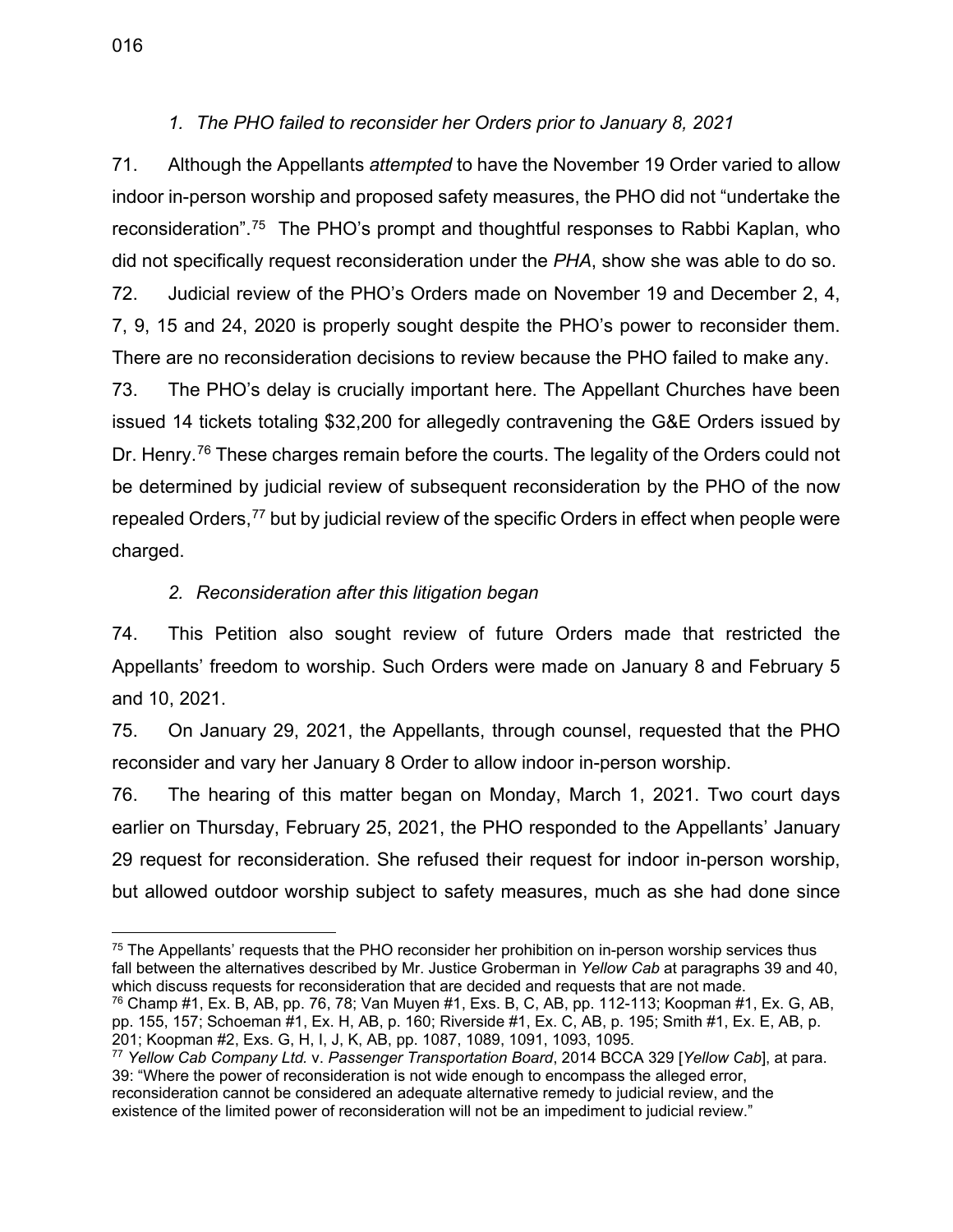017

late November for Orthodox synagogues. This communication to the Appellants, unlike the PHO's email responses to Rabbi Kaplan, took the form of a formal letter, with four attachments totaling 49 pages.

77. The Respondents' preliminary objection, that the PHO's February 25, 2021 response to the Appellants' request for reconsideration is the proper subject for judicial review, is a transparent machination to advance the PHO's position in this litigation long after the impugned Orders were actually made:

- The preliminary objection would prevent the Court from considering the merits of the PHO's Orders based on material before the PHO when those orders were made and the explanations she gave for them. It is instead an attempt to supplement the actual basis for her Orders after the fact.
- The PHO's reconsideration, coordinated by her counsel, was a strategic move in this litigation. The permission she granted to the Appellants to hold outdoor services, which the PHO had granted Orthodox synagogues since November 2020, could have been granted in response to their requests months before.
- 78.Mr. Justice Groberman's comments in *Yellow Cab* are wholly appropriate here. There, he considers the circumstance where a decision-maker's refusal of leave to reconsider a decision does not amount to a dismissal of the reconsideration application on the merits. He holds that the initial decision is the there the proper subject of judicial review. A failure to consider requests for reconsideration amounts to the same thing:

[44] Where a denial of leave does not constitute a determination that the request for reconsideration lacks merit, it is my view that the initial administrative decision, and not the denial of leave, will be the appropriate target for judicial review. To hold otherwise would be to allow a tribunal, through procedural machinations, to oust the inherent, constitutionallyprotected supervisory jurisdiction of the superior courts. In *Jozipovic v. British Columbia (Workers' Compensation Board)*, [2012 BCCA 174,](https://www.canlii.org/en/bc/bcca/doc/2012/2012bcca174/2012bcca174.html) this Court emphasized that a tribunal cannot, by blocking access to administrative review of a decision, bar the courts from passing on the merits of judicial review.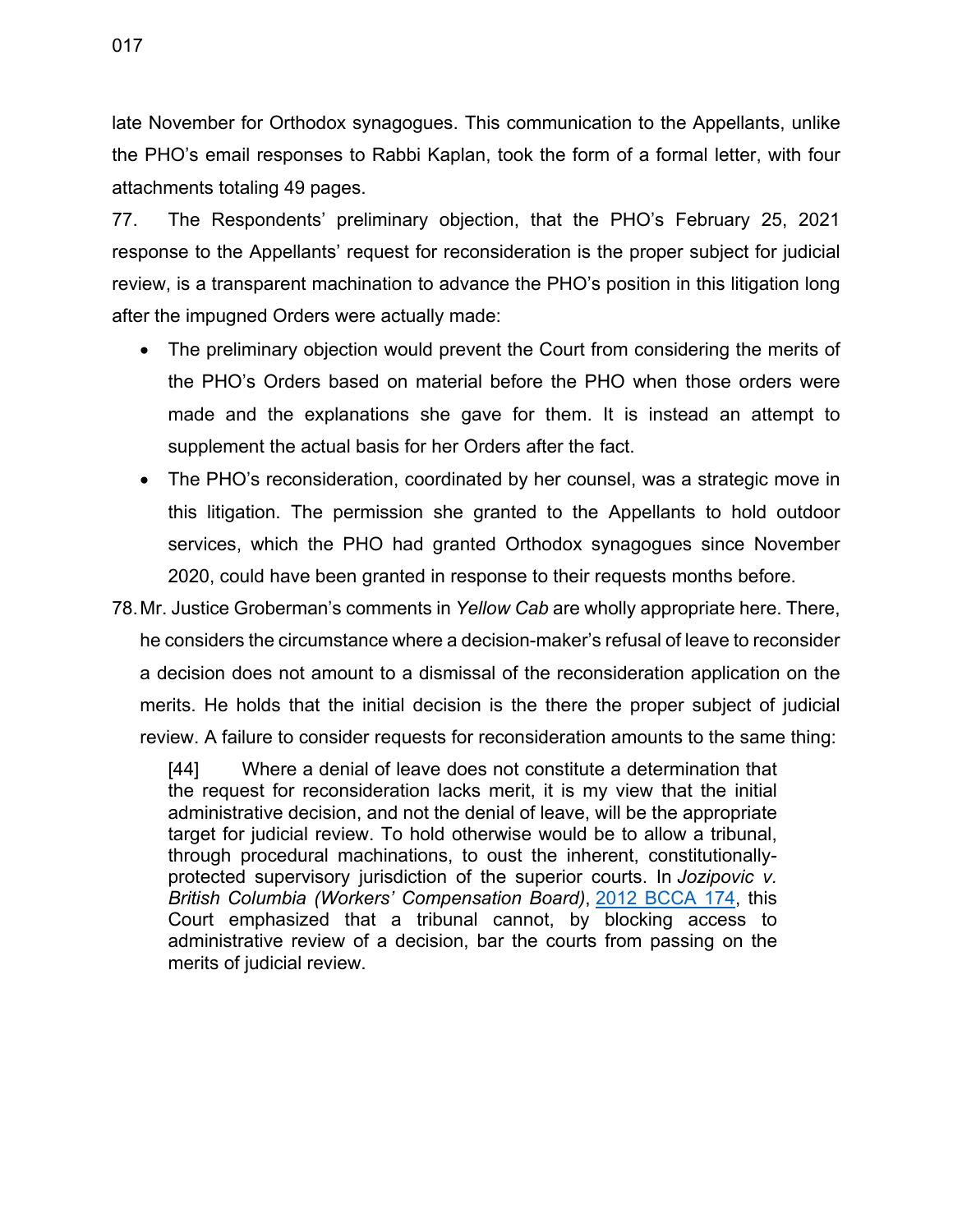#### <span id="page-24-0"></span>**C. The prohibition on in-person worship services impaired equality rights**

79. The Chambers Judge made no finding regarding s.15 of the *Charter* but recounts arguments made regarding s. 15 at paragraphs 188 through 197 of his reasons.<sup>[78](#page-24-1)</sup> In his discussion he agreed with the Respondents that "There is no evidence before me that the G&E Orders only disadvantage a group of people based on their religious beliefs. The same activities are allowed and restricted for secular and religious people, and whether in a secular or religious setting."<sup>[79](#page-24-2)</sup> The lower court's failure to find a distinction on the basis of religion, errs by mis-reading the Orders, mis-defining the comparator groups, and focusing on formal rather than substantive equality.<sup>[80](#page-24-3)</sup>

80. Further, in-person worship services were not prohibited after specific consideration of the risks they posed, but because they were in a broad sense *religious*. The PHO's broad prohibition on "worship and other religious events" did not consider the particular character of such events or whether worship services that followed safety measures constituted an unacceptable transmission risk.

81. The PHO's categorical ban on in-person worship, including indoor in-person worship as proposed by the Appellants, thus involves "stereotyping on the basis of [enumerated and analogous grounds] that results in a decision that does not correspond to a claimant's or group's actual circumstances and characteristics."<sup>[81](#page-24-4)</sup> Such stereotyping is explicit in the PHO's December 18 letter to Rev. Koopman and Rev. Smith asserting that "it is particularly difficult to achieve compliance" with safety measures by people in places of worship. [82](#page-24-5)

82. Nor did the Appellants receive the consideration given to people gathering for secular purposes, at bars, restaurants, exercise facilities and the like, where updates to and enforcement of safety measures was deemed sufficient. "Support groups" with up to 50 people were permitted to meet with identical safety measures as those adhered to by the Appellants.<sup>[83](#page-24-6)</sup> Permitting gatherings focused on interpersonal support while prohibiting

<span id="page-24-1"></span><sup>78</sup> The Chambers Judge's decision to not decide the s. 15 issue was not followed in *Gateway Bible Baptist Church et al. v. Manitoba et al.*, 2021 MBQB 219, at paras. 217-233.<br><sup>79</sup> Reasons, para. 191, AR, pp. 81-82.

<span id="page-24-2"></span>

<span id="page-24-3"></span><sup>&</sup>lt;sup>80</sup> Fraser v. Canada (Attorney General), [2020 SCC 28](https://scc-csc.lexum.com/scc-csc/scc-csc/en/item/18510/index.do) at para. 40.

<span id="page-24-4"></span><sup>81</sup> *R. v. Kapp*, 2008 SCC 41, at para.18, referring to A*ndrews v. Law Society of British Columbia*, [1989](https://www.canlii.org/en/ca/scc/doc/1989/1989canlii2/1989canlii2.html)  [CanLII 2 \(SCC\),](https://www.canlii.org/en/ca/scc/doc/1989/1989canlii2/1989canlii2.html) [1989] 1 S.C.R. 143.

<span id="page-24-5"></span><sup>82</sup> Emerson #1, Ex. 49, AB, p. 958.

<span id="page-24-6"></span><sup>83</sup> Emerson #1, Ex. 28, AB, pp. 657, 668.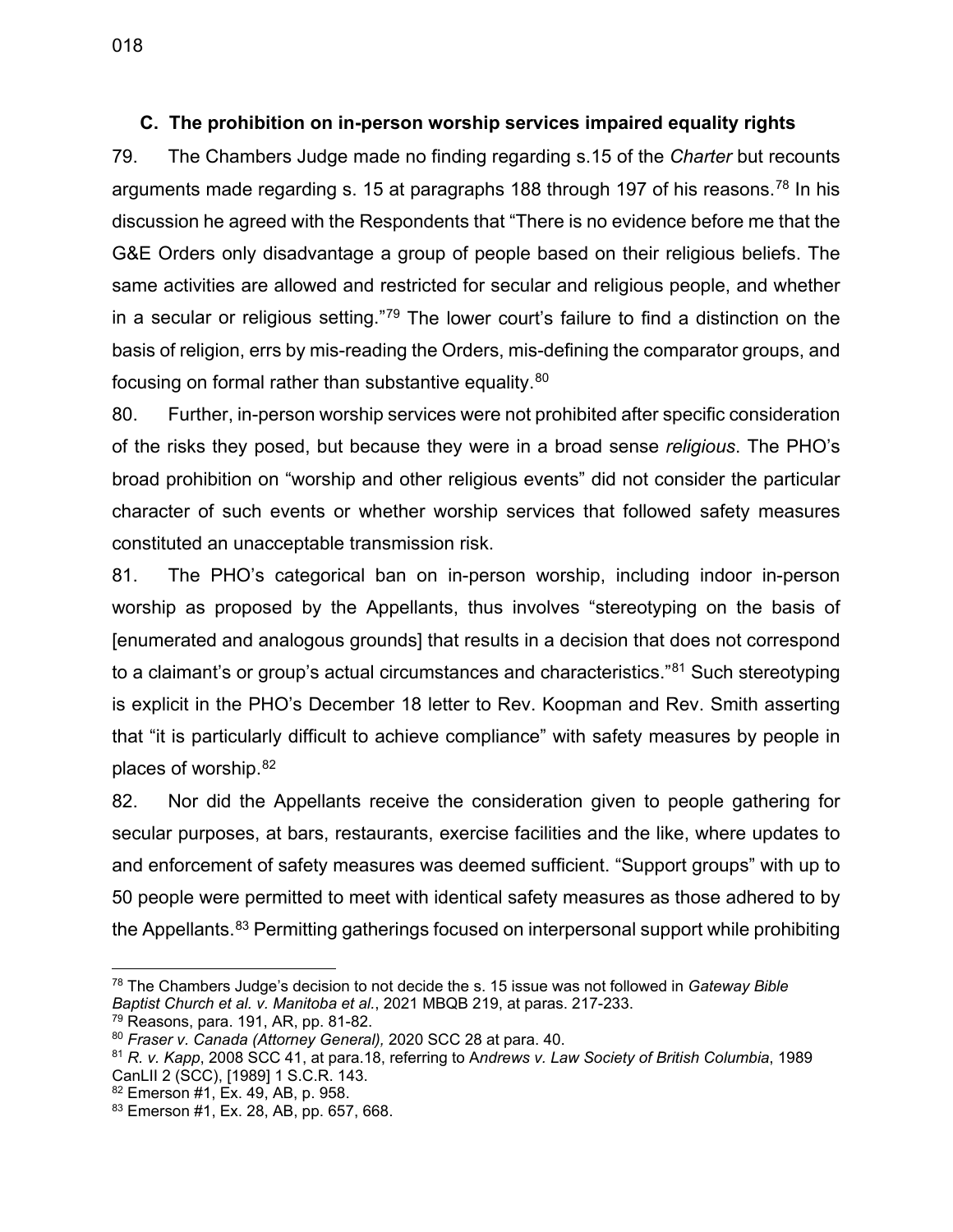gatherings focused on the worship of a deity is an impermissible distinction based on religion, particularly as worship services are also critical support for people.<sup>[84](#page-25-1)</sup>

83. The Chambers Judge also considers whether the Appellants' s. 15 claim is resolved by a consideration of our s. 2(a) argument. These claims are distinct: the PHO's Orders contravene s. 2(a) because they unjustifiably *burden* religious practice and *also* contravene s. 15(1) because they *allocate* the burdens of public health measures in a discriminatory fashion, which offends the Appellants' equality before the law. These wrongs are distinct and both are present here.

#### <span id="page-25-0"></span>**D. The PHO's Orders prohibiting in-person worship are unreasonable restrictions of Charter-protected rights and freedoms**

84. Should the Orders be treated as administrative decisions subject to judicial review rather than as laws of general application subject to an *Oakes* analysis, the principles of administrative law, reasonableness review and the *Doré/TWU/ Loyola* framework apply. In this section we consider the reasoning and evidence given in support of the impugned Orders, and the permission granted to others but denied to the Appellant Churches. These reveal a failure of justification, transparency and intelligibility in the decisionmaking process that unreasonably limits *Charter*-protected freedoms and equality rights. 85. First, administrative law analysis of this case requires consideration of what may properly be considered the Record before the PHO for the Orders and identification of the PHO's reasons for prohibiting in-person worship services when the Orders were made.

86. Some of the information put forward by the Respondents raises the concern that the materials "simply seek to shore up weaknesses in the record, or serve to provide a revisionist version of the tribunal's reasons". [85](#page-25-2)

87. The most significant example of the Respondents attempting to "shore up weaknesses in the record" or "provide a revisionist version of the tribunal's reasons" is the transcript of the February  $12<sup>th</sup>$  news conference, placed in a paralegal's affidavit and filed two business days before the Chambers hearing. The PHO had already filed her response to this Petition and the Record in the form Affidavit of Brian Emerson, on

<span id="page-25-2"></span><span id="page-25-1"></span><sup>&</sup>lt;sup>84</sup> O'Neill #1, paras. 4-6, AB, p. 81; Koopman #1, paras. 26-30, AB, pp. 118-119.<br><sup>85</sup> See *Air Canada v. British Columbia (Workers' Compensation Appeal Tribunal), 2018 BCCA 387 at* para. 40.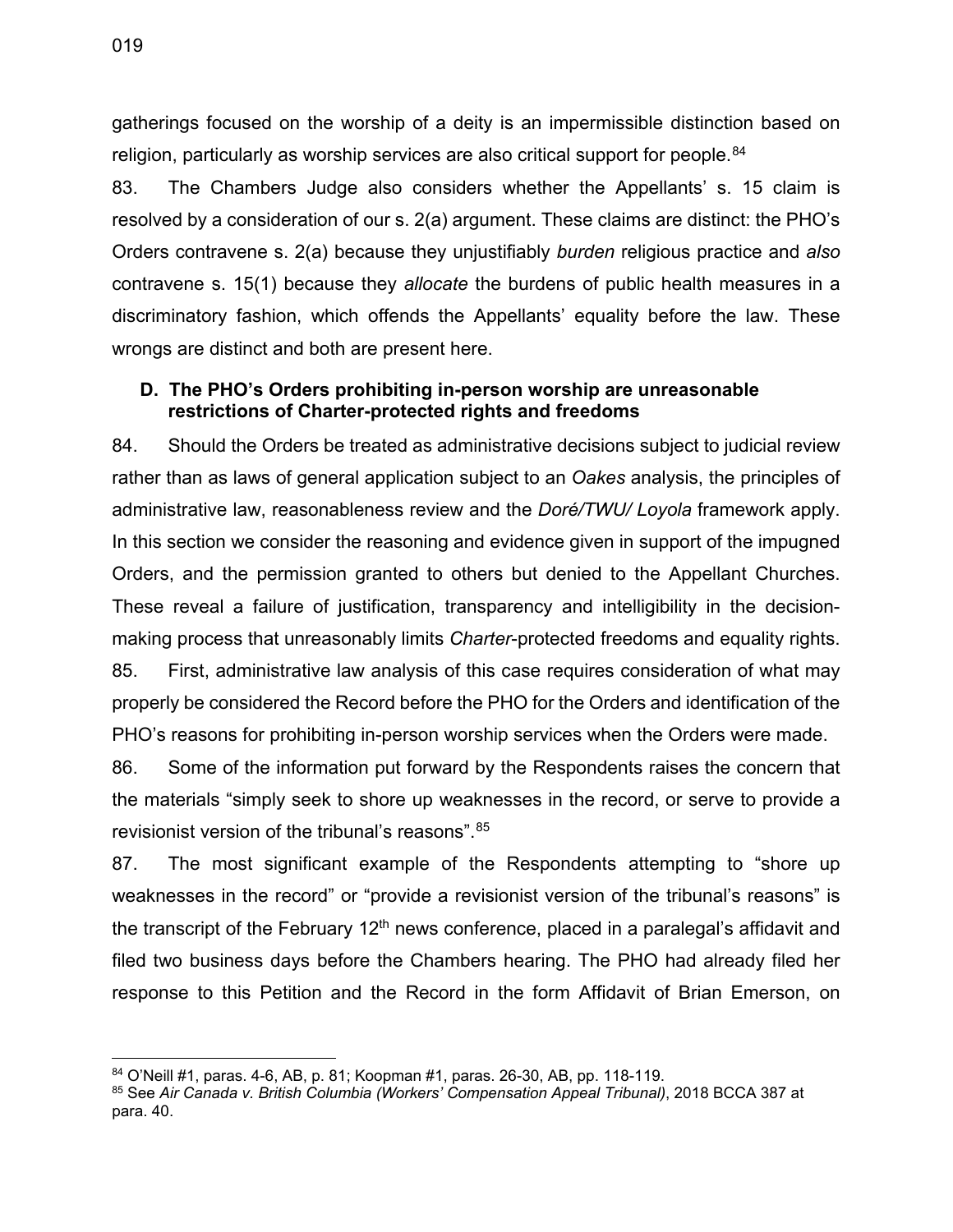020

February 2, 2021. The PHO, through her counsel, was in Court seeking an injunction against the Appellant Churches on the very day she chose to issue her most lengthy comments in support of her prior Orders, referring to additional and different information than had earlier been provided.

88. In their response to this Petition, the Respondents indicated that the reasons for the PHO's oral orders were those provided in the media briefing announcing the order and that the reasons for the written Orders were the written recitals provided in the Order[.86](#page-26-1)

## *1. Fundamental gap in the reasoning supporting the prohibition*

<span id="page-26-0"></span>89. There is a "fundamental gap" in a decision's reasons "[w]here a decision maker's rationale for an essential element of the decision is not addressed in the reasons and cannot be inferred from the record"; in such circumstances, the "decision will generally fail to meet the requisite standard of justification, transparency and intelligibility."[87](#page-26-2)

90. Considering the PHO's Orders in light of the rationale and the record provided for them, they each contain a fundamental gap in their reasoning: specifically, there is no detectable attempt in any of them to evaluate the public health implications of in-person worship where attendees actually comply with the Covid safety protocols in place. As the prohibition on in-person worship services was implemented concurrently with other public settings being subject to increased regulation and enforcement – but not prohibition – the difference in treatment of worship services was an essential element of the PHO's decisions and required consideration and explanation.

91. *Vavilov*'s strictures against an expansive reading of the PHO's rationale for a ban on in-person worship regardless of safety measures observed is particularly important here, as the Orders limit the Appellants' *Charter*-protected freedoms. *The PHO* has the burden of showing that these freedoms are reasonably limited, i.e., that in-person worship with implemented safety measures would not meet her public health concerns.

92. The PHO's reasons for both the November  $19<sup>th</sup>$  and December  $7<sup>th</sup>$  Orders prohibiting in-person worship were that there had been transmission in religious settings

<span id="page-26-1"></span><sup>86</sup> Response to Petition, paras. 16-19, AR, p. 24.

<span id="page-26-2"></span><sup>87</sup> *Vavilov* at paras. 96, 98 [emphasis added].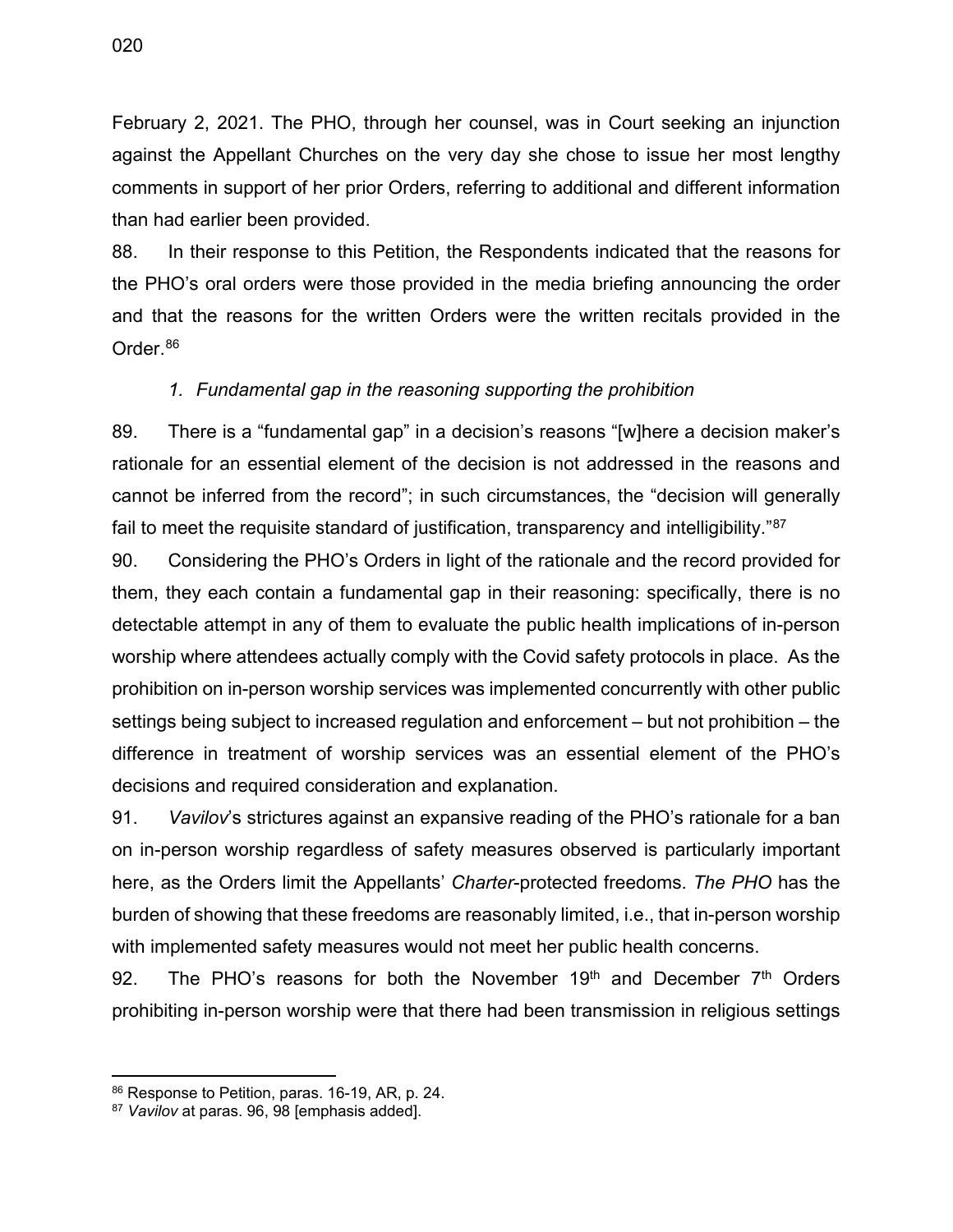"despite our best efforts".<sup>[88](#page-27-0)</sup> There is nothing unique about the claim that transmission had occurred in some religious settings: indeed, on November 19<sup>th</sup>, the PHO had discussed transmission occurring in many public in-person settings.<sup>[89](#page-27-1)</sup> Yet, these other settings were permitted to open with appropriate Covid safety plans, with only certain activities in these settings prohibited.<sup>[90](#page-27-2)</sup>

93. The claim that transmission had occurred "despite our best efforts" is not remarkable when understood to reflect the efforts of the PHO and her office. There is excellent reason to not attribute to the PHO any belief that transmission had significantly occurred at worship services where safety measures akin to those observed and proposed by the Appellants are observed:

- a. The PHO specifically addressed *this issue* on October 26, 2020 and said transmission did not occur when safety measures were observed, regretting spread that occurred when safety measures were not followed;
- b. The PHO's press briefings on November 19 and December 7, 2020 do not in fact contradict her earlier conclusion;
- c. Nothing in the supporting record suggests that safety measures, when observed, were insufficient to prevent spread in religious settings.

94. As shown in paras 101-107 of the Emerson Affidavit, the PHO treated "religious settings", which included such events as weddings and funerals, as a broad category for evaluating the risk posed by in-person worship services, without attention to whether or what measures had been observed to prevent spread of COVID-19 at the religious events in question. By ignoring this difference, the PHO treated the fact that an event was "religious" as being itself significant from a public health perspective.

95. When considering other gatherings, which are not in any obvious way *Charter*protected, like workplaces, bars, restaurants, and gyms, the PHO showed herself to be perfectly capable of distinguishing between gatherings that properly observe safety measures and those that do not, and looked to enforcement measures to secure

<span id="page-27-0"></span><sup>88</sup> Emerson #1, Exs. 28, 34, AB, pp. 655, 748.

<span id="page-27-1"></span> $89$  Emerson #1, Ex. 34, AB, pp. 658, 660, 662, 665-66, 670-71.<br> $90$  Emerson #1, Ex. 34, AB, pp. 658-61, 667-71.

<span id="page-27-2"></span>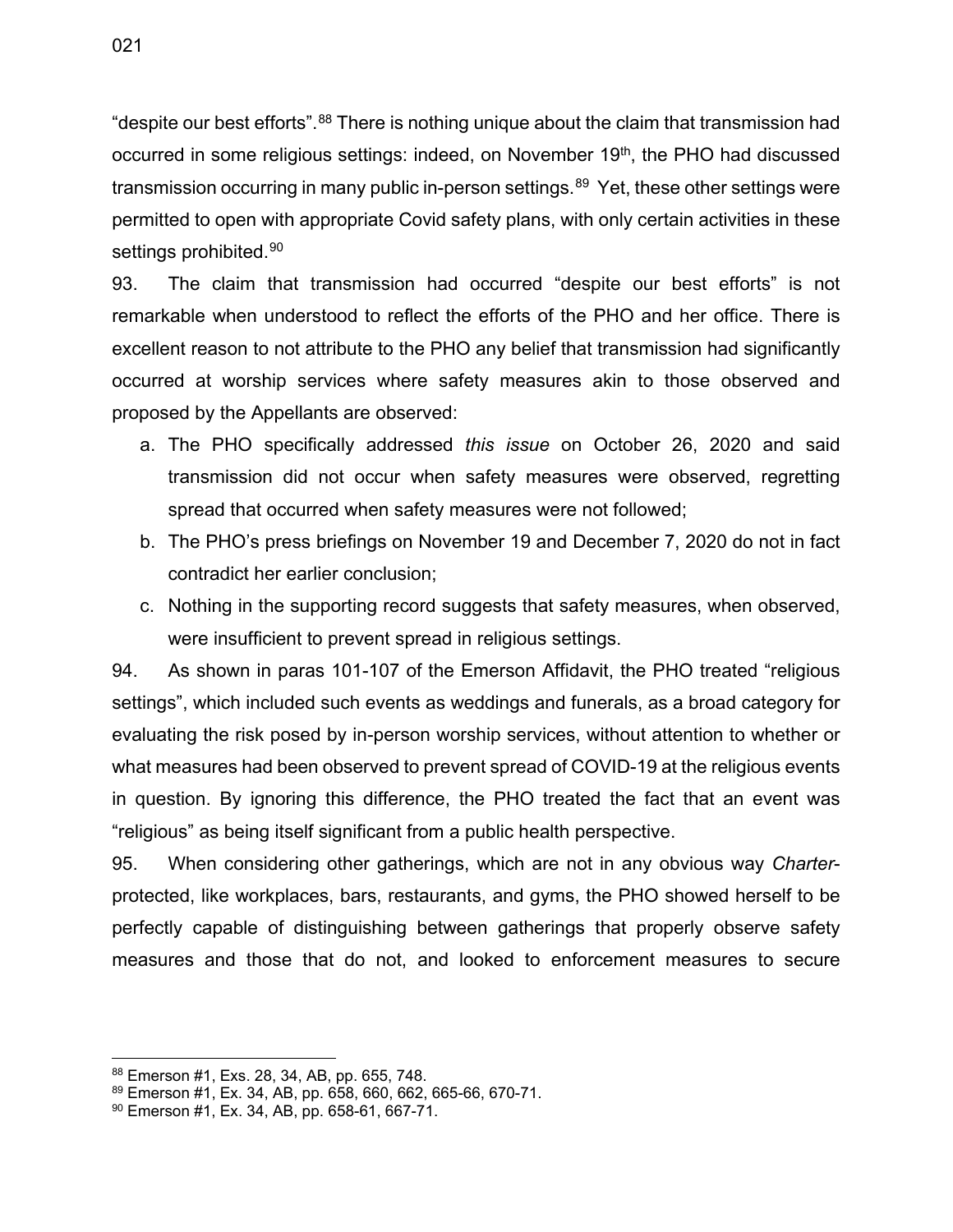compliance; she would shut down only non-compliant operators rather than shutting down an entire sector.

96. The PHO's only substantive comment on the effectiveness of the safety measures at in-person worship came in her December 18 letter sent to two Appellant churches, which claimed it was "particularly difficult" and "extremely difficult" to ensure people's compliance with infection control measures in places of worship. [91](#page-28-1) There is no evidence to support this accusation against people of faith, or against the Appellant Churches in particular. Further, this claim contradicts the PHO's earlier statements on November 19th indicating that people in a wide variety of "transactional" and other settings had in fact not complied with the rules and had caused spread. The very low instances of transmission recorded in "religious settings" further preclude this explanation from addressing why all in-person worship services needed to be prohibited and not just those out of compliance with safety measures, as was the PHO's approach with other in-person settings.

97. Finally, the PHO's December  $18<sup>th</sup>$  claim that there is a "high risk of transmission" in places of worship<sup>[92](#page-28-2)</sup> is not supported in the Record.

#### *2. Availability of reasonable alternatives*

<span id="page-28-0"></span>98. The conceded fact that prohibitions on in-person worship services limited *Charter* freedoms requires the PHO to consider whether there were other reasonable options that would have given effect more fully to the Appellants' freedoms of religion, expression, peaceful assembly and association in light of the PHO's objectives.<sup>[93](#page-28-3)</sup>

99. The complete prohibition on in-person worship services was the most extreme possible measure to prevent transmission at worship services.

100. The Record before the PHO, however, shows not only the existence of a reasonable option that would have given much more effect to the *Charter* protections at stake, but also the PHO's own acknowledgement that this option met her objectives.

101. The PHO viewed the outdoor in-person worship services she permitted Orthodox synagogues to be "low risk" and to meet her objectives.<sup>[94](#page-28-4)</sup> The PHO permitted these in-

<span id="page-28-2"></span><span id="page-28-1"></span><sup>&</sup>lt;sup>91</sup> Emerson #1, Exs. 49, 50, AB, pp. 958, 984.<br><sup>92</sup> See page 1 of Dec 18 letter, Emerson #1, Exs. 49, 50, AB, pp. 957, 983.<br><sup>93</sup> *LSBC v TWU* at paras 80-82.

<span id="page-28-3"></span>

<span id="page-28-4"></span><sup>94</sup> Emerson #1, Exs. 43-47, AB, pp. 934-49.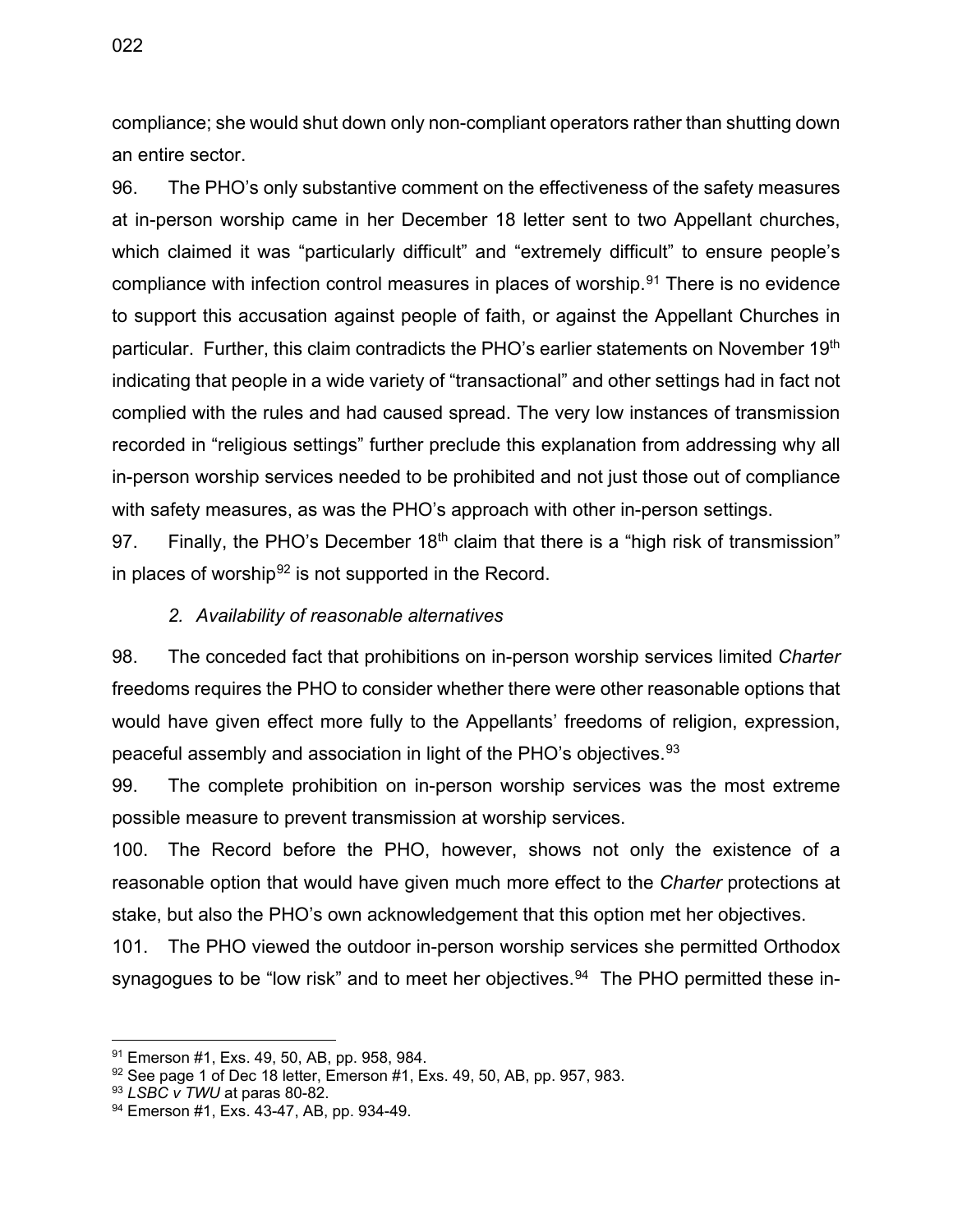person worship services for the duration of the in-person worship service prohibition contained in the PHO's Orders. For a period in February 2021, the PHO also viewed inperson indoor services, with the conditions she required, as sufficiently safe.

102. The blanket prohibition on in-person services thus does not "fall within the range of reasonable outcomes" since there was clearly "an option or avenue *reasonably* open" to the PHO that would have reduced the impact on the protected right while still allowing the PHO to "sufficiently further" the objective of reducing the rate of transmission in worship services. [95](#page-29-2)

103. The PHO's February orders show that she was perfectly able to address concerns around singing and for elderly or at-risk people in a way that satisfied her objectives, without categorically prohibiting in-person worship services.

## <span id="page-29-0"></span>**E. The prohibitions on worship services are not demonstrably justified**

104. Since the Respondents concede that the Appellants' *Charter* freedoms were violated, the question is whether these violations are "demonstrably justified in a free and democratic society" under s. 1. The onus of justification is on the party who has limited the *Charter* rights engaged—the Respondents.[96](#page-29-3) This burden requires that they provide "cogent and persuasive" evidence which "makes clear to the Court the consequence of imposing or not imposing the limit."[97](#page-29-4)

#### <span id="page-29-1"></span>*1. Pressing and Substantial Objective*

105. The Supreme Court of Canada holds that "people should not be left guessing about why their *Charter* rights have been infringed."[98](#page-29-5)

106. An appropriate statement of the objective of the Prohibition is to reduce the rate of transmission in worship services. Is this objective "pressing and substantial"?

107. The extent to which it may have been "pressing and substantial" to reduce the rate of transmission in worship services varies significantly in different areas of the province. For example, in the Island Health region, there is no evidence of any transmission in "religious settings" at all, indicating that seeking to reduce that rate of transmission was

<span id="page-29-3"></span><span id="page-29-2"></span><sup>95</sup> *LSBC v TWU* at para. 81.

<span id="page-29-4"></span><sup>&</sup>lt;sup>97</sup> *R. v. Oakes* at para. 68; *R. v. Spratt*, 2008 BCCA 340 at para. 30. <sup>98</sup> *Sauvé v. Canada (Chief Electoral Officer)*, 2002 SCC 68 at para 23.

<span id="page-29-5"></span>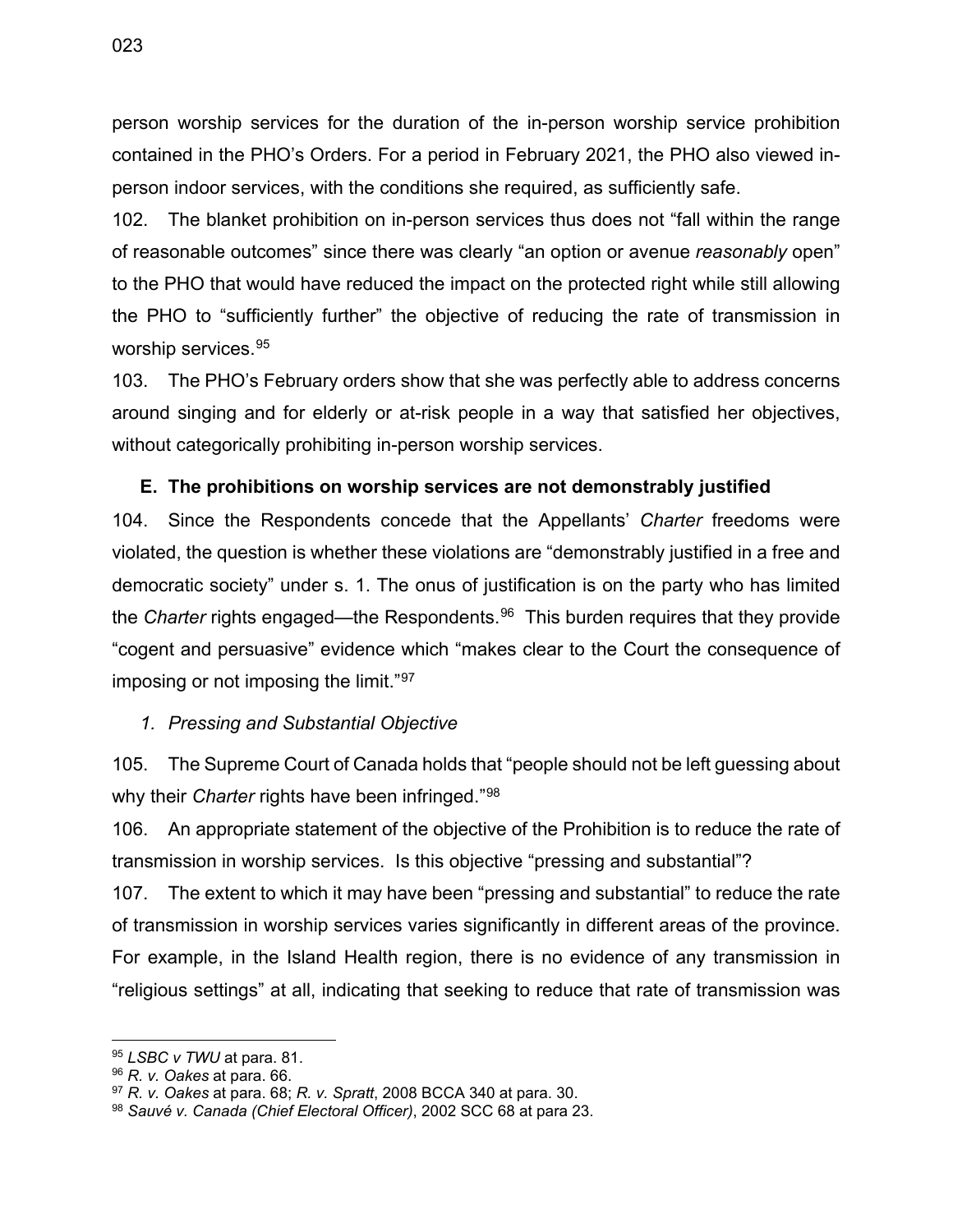not "pressing and substantial". The extent to which reducing the rate of transmission in worship services in other areas was pressing and substantial is relevant to the overall proportionality analysis in the *Oakes* test, discussed below.

#### *3. Rational Connection*

<span id="page-30-0"></span>108. What has become known as the "rational connection test" was first set out by the Court in *Oakes*, as follows:

First, the measures adopted must be carefully designed to achieve the objective in question. They must not be arbitrary, unfair or based on irrational considerations. In short, they must be rationally connected to the objective.[99](#page-30-1)

109. This inquiry can also be described as "a consideration of the rationality of the provision".[100](#page-30-2) While it can be stated that categorically prohibiting religious worship services is "rationally connected" to the objective of reducing the rate of transmission of Covid at such services, the rationality of that prohibition is seriously undermined by its context. The following points, which are also relevant to the "minimal impairment" and overall proportionality of the prohibition, show that the categorical prohibition on in-person worship services was arbitrary and unfair:

- a. Religious settings accounted for a minute portion of the Province's Covid cases;
- b. No evidence was provided showing that religious settings where safety protocols were followed experienced transmission;
- c. Settings with much greater rates of transmission, such as gyms and fitness facilities were permitted to remain open; and
- d. Orthodox synagogues were permitted to gather in-person for outdoor religious services for months while others' requests were ignored.

110. Dr. Kettner, Manitoba's former Chief Public Health Officer, notes that the Record provided by Dr. Emerson shows a lack of consideration and data to address whether the prohibition on worship services, in contrast to the permission for attendance at

<span id="page-30-1"></span><sup>99</sup> *Oakes* at para. 74. 100 *Oakes* at para. 81.

<span id="page-30-2"></span>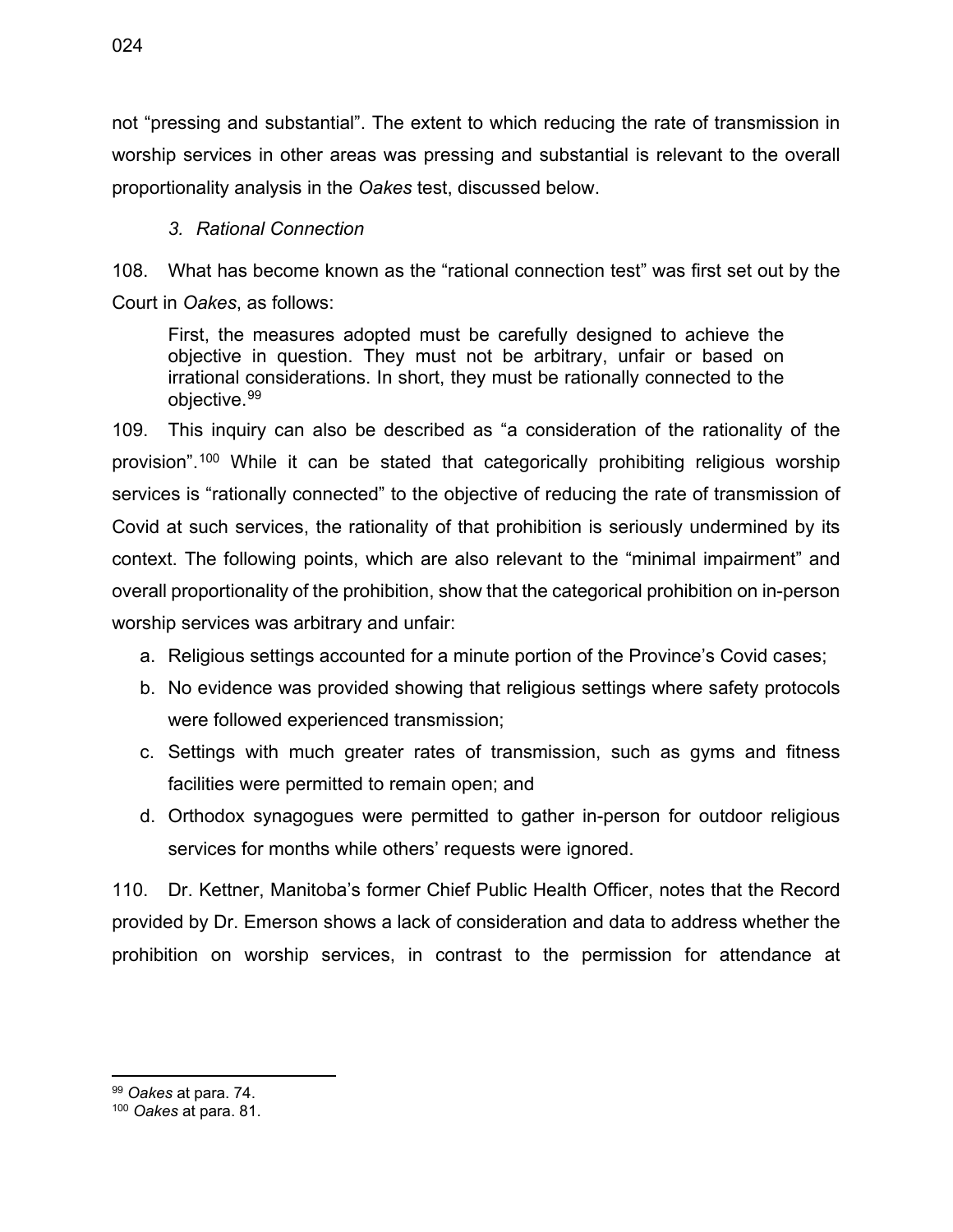restaurants, bars, and retail, was "evidence-based", "reasonable" and "fair."<sup>[101](#page-31-1)</sup> Further, he notes that the PHO's claim that worship services constitute a high risk of transmission suffers from "a significant gap of epidemiological evidence".<sup>[102](#page-31-2)</sup>

#### *4. Minimal Impairment*

<span id="page-31-0"></span>111. The PHO is obligated to show on a balance of probabilities<sup>[103](#page-31-3)</sup> that the means chosen to reduce the rates of transmission in religious services impaired the *Charter* protections "as little as possible."[104](#page-31-4) The Court is called upon to make this determination on the basis of the evidence tendered.[105](#page-31-5)

112. The PHO has not tendered any actual evidence that categorically prohibiting worship services was necessary to reduce transmission at those services to the level of transmission accepted in other settings, which were regulated but not prohibited. The PHO provided vague statements that transmission was occurring despite "our" best efforts and current measures, but did not provide any evidence of transmission occurring in worship services where safety protocols were observed.<sup>[106](#page-31-6)</sup> Unsupported and vague claims to the contrary do not satisfy the PHO's evidentiary burden.

113. The PHO's December 18 letters to Revs. Koopman and Smith indicated that the concern about transmission at worship services was in fact based on her view that, unlike restaurants, commercial or retail operations, it was very difficult to get people in places of worship to comply with Covid safety measures.<sup>[107](#page-31-7)</sup> In addition to being discriminatory, this claim is just not true and not supported by any evidence. The PHO's own statements<sup>[108](#page-31-8)</sup> indicated that in fact many "commercial" and business settings had seen attendees failing to comply with the rules, resulting in transmission.

<span id="page-31-1"></span> $101$  Kettner #1, paras. 22-23, AB, pp. 1160-61; see also para. 39, AB pp. 1163-64: "If activities such as spiritual gatherings are prohibited, it is incumbent on the accountable decision-makers to explain the estimated threat – in absolute and relative terms – posed by the activity, the estimated effectiveness of intervention options and the estimated harms from the intervention options."

<span id="page-31-2"></span><sup>102</sup> Kettner #1, para. 69, AB, p. 1171.103 *Oakes* at paras 67.

<span id="page-31-3"></span><sup>103</sup> *Oakes* at paras 67.

<span id="page-31-5"></span><span id="page-31-4"></span><sup>104</sup> *Irwin Toy Ltd. v. Quebec (Attorney General)*, 1989 CarswellQue 115, [1989] 1 S.C.R. 927 at para. 79. <sup>105</sup> *Ibid*. at para. 82.

<span id="page-31-6"></span><sup>106</sup> Emerson #1, Exs. 28, 34, AB, pp. 669, 756.

<span id="page-31-7"></span><sup>107</sup> Emerson #1, Exs. 49, 50, AB, pp. 958, 984.

<span id="page-31-8"></span><sup>108</sup> Emerson #1, Exs. 23, 28, AB, pp. 599, 609, 660.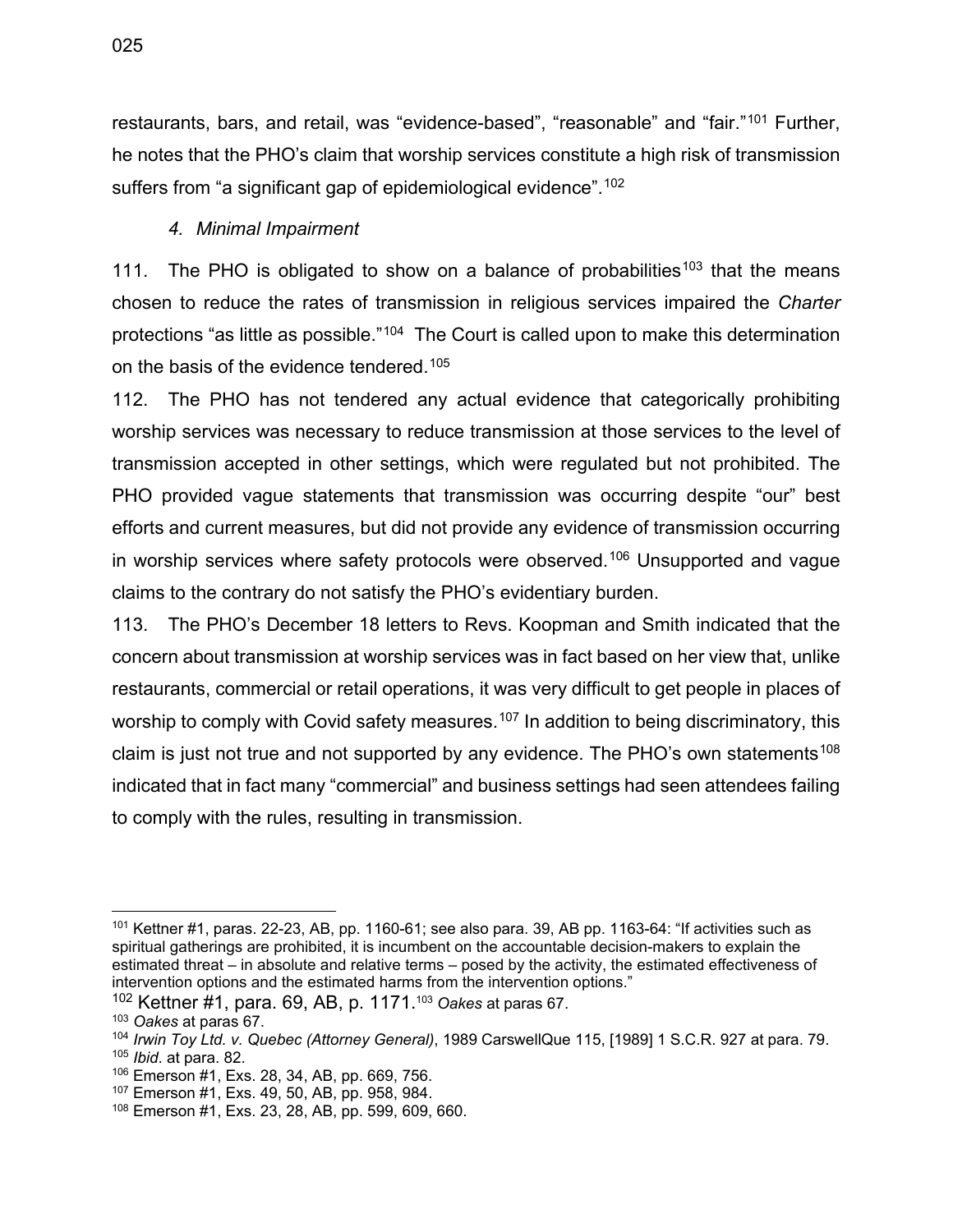114. On November 19, 2020, with rising case numbers caused by transmission, including in retail, gyms, restaurants and pubs, businesses and workplaces, the PHO's response was not to categorically shut down all such settings but to provide "active inspections" and shut down those places not complying with safety guidelines.

115. From the evidence tendered, there is no discernable reason why the PHO could not have adopted the same approach for worship services. For example, in the Fraser Health region where all the Appellant Churches are located and which saw more Covid cases than any other region in the Province  $(36,591)$  cases by January 9, 2021<sup>109</sup>), the PHO's evidence is that in the ten-month period between March 15, 2020 and January 15, 2021, only seven places of worship were "associated with" a total of 59 Covid cases.<sup>[110](#page-32-1)</sup> There is no evidence why further education and enforcement of safety guidelines could not have addressed the concern about transmission in religious settings, as was being done to address transmission in workplace, gyms and "transactional" settings.

116. Despite the failure of the PHO to provide useful settings data for anything other than the broadly inclusive "religious settings", the Appellants were able to secure data which showed that gyms and fitness facilities constituted a much more significant part of Provincial Covid cases and transmission risks than "religious settings."[111](#page-32-2) Yet, only the higher risk activities in gyms were shut down (e.g. high intensity interval training), despite the potential for transmission in lower intensity activities as well, which were permitted to continue (e.g. individual workouts). [112](#page-32-3)

117. The expert reports of the Appellants found that imposing the same kinds of restrictions on worship services that were imposed on other settings would have rendered worship services "at least as safe"<sup>[113](#page-32-4)</sup> and with a low risk of transmission "not greater than the risk of transmission within the general community." Dr. Warren, an infectious disease specialist, after reviewing the measures adopted at the Appellant Churches, found that their in-person worship services posed a low risk of infection.<sup>[114](#page-32-5)</sup>

<span id="page-32-0"></span><sup>109</sup> Emerson #1, Ex. 38, AB, p. 838.

<span id="page-32-1"></span><sup>110</sup> Emerson #1, para. 103, AB, p. 346.

<span id="page-32-3"></span><span id="page-32-2"></span><sup>&</sup>lt;sup>111</sup> Roy #1, Ex. A, AB, p. 1248.<br><sup>112</sup> Emerson #1, Ex. 28, AB, pp. 658-60.

<span id="page-32-5"></span><span id="page-32-4"></span><sup>&</sup>lt;sup>113</sup> Kettner #1, para. 76, AB, p. 1172.<br><sup>114</sup> Affidavit #1 of Dr. Thomas A. Warren, para 43, AB, pp. 1143-44.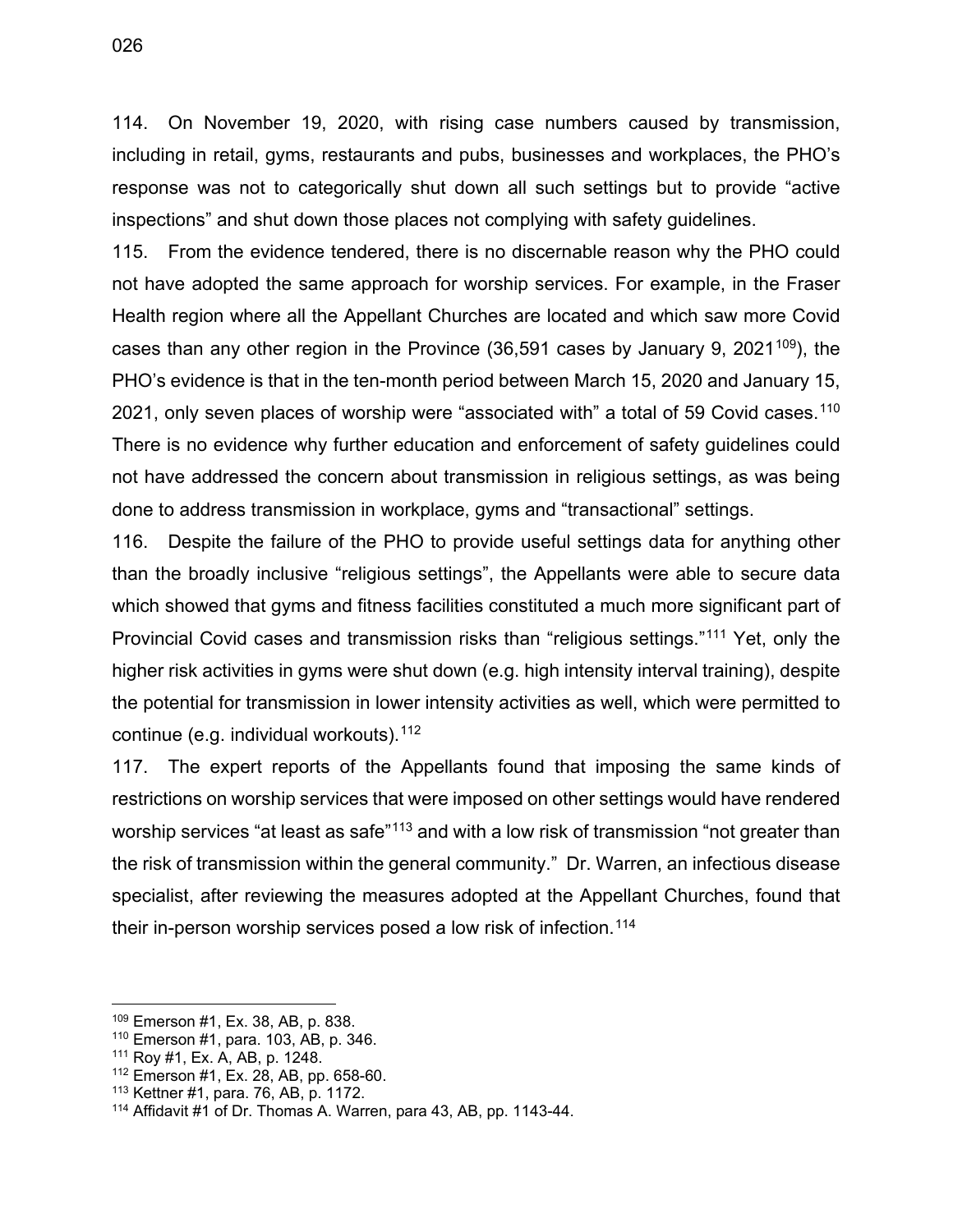118. The PHO had in fact permitted in-person worship services she deemed "low risk", services held outdoors with up to 25 persons, throughout the period of time she categorically prohibited in-person services.<sup>[115](#page-33-1)</sup> Rather than permit religious adherents across the Province to gather in this manner, the PHO only provided this option to a handful of faith communities. The PHO only granted permission for the Appellant Churches to meet outdoors in late February – on the eve of the Chambers Hearing.

119. Clearly in this context, the categorical prohibitions on in-person worship services did not impair the Appellants' and others' *Charter* rights as little as possible. They were not minimally impairing.

#### *5. Proportionality of the Prohibition's Effects*

<span id="page-33-0"></span>120. The Appellant churches have sincerely-held religious beliefs requiring them to meet for religious worship, which is an "essential component of the exercise of [their] faith."[116](#page-33-2) They have attested to the profound importance such services have to the mental, spiritual and even physical well-being of their members.<sup>[117](#page-33-3)</sup> They have met safely without any transmission in their worship services.<sup>[118](#page-33-4)</sup>

121. In contrast to targeted enforcement of effective safety protocols as was done for a significant number of other secular in-person settings, every in-person worship service in the province was categorically prohibited. Without hyperbole, it is difficult to recollect a more complete infringement of the right to worship in Canada's history.

122. Against this, any salutary effects of the Prohibition must be considered. It is possible that the Prohibition prevented some Covid transmission in religious settings. According to the evidence provided by the PHO, total transmissions in "religious settings" in BC, including weddings and funerals, amounted roughly to 0.31% of total cases. Given the lack of any evidence that there was transmission at worship services which observed the safety protocols, it is a legitimate question whether there was in fact any benefit to prohibiting in-person worship services.

<span id="page-33-1"></span><sup>&</sup>lt;sup>115</sup> Emerson #1, Exs. 43, 44, AB, pp. 934, 937.<br><sup>116</sup> See eg Koopman #1, paras. 8-11, 14, AB, p. 116; Smith #1, paras. 14-22, AB, p. 186-87.<br><sup>117</sup> See eg Koopman #1, paras. 24, 26-33, AB, pp. 118-19.<br><sup>118</sup> See eg Smith #1

<span id="page-33-3"></span><span id="page-33-2"></span>

<span id="page-33-4"></span>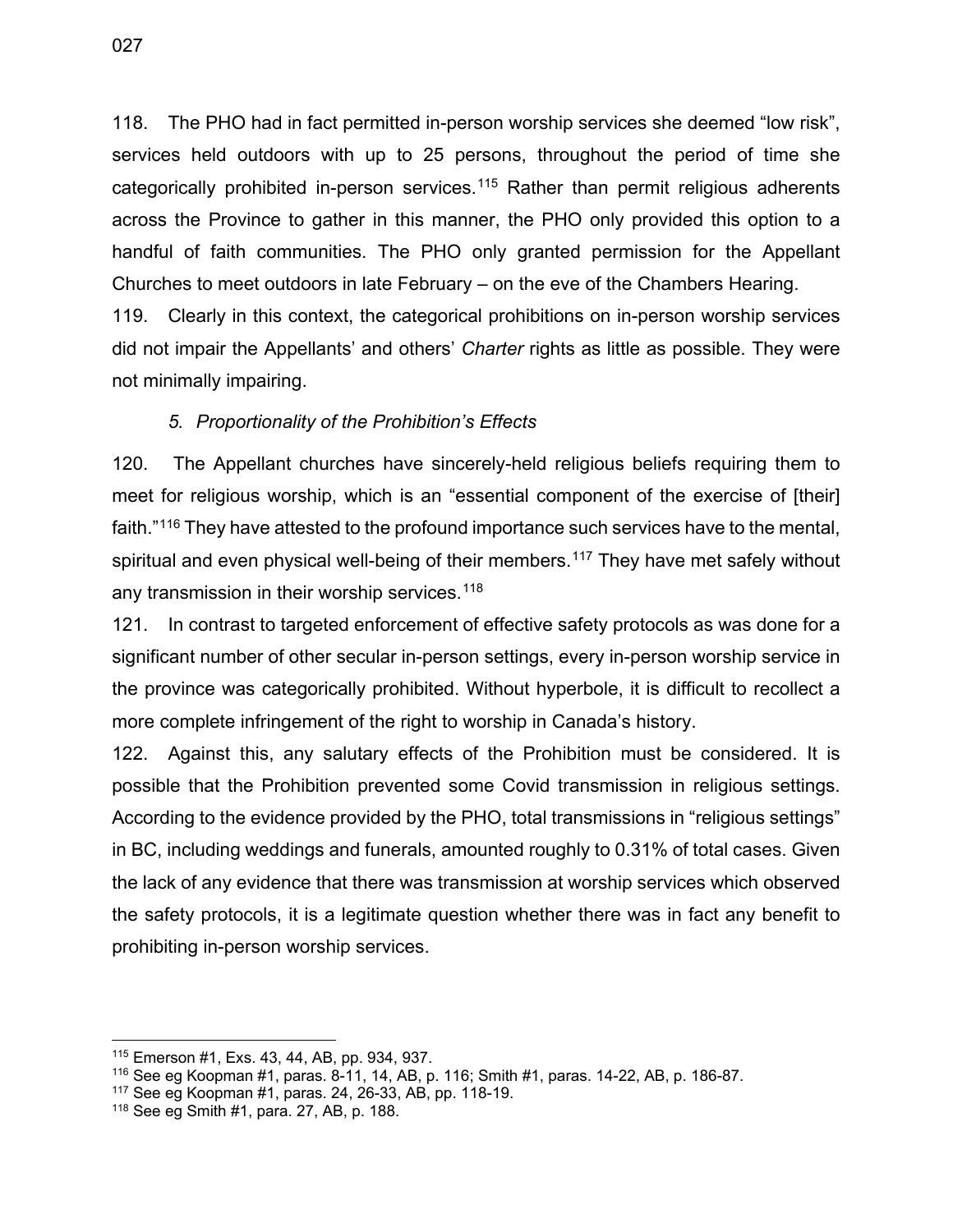123. There is simply no proportionality between the severe deleterious effects of a blanket province-wide ban on in-person worship services and any salutary effects it may have had.

124. The PHO's prohibitions on in-person worship should be declared to be of no force and effect pursuant to section 52 of the *Constitution Act, 1982*. [119](#page-34-1)

#### <span id="page-34-0"></span>**F. The requirement for outdoor protests to follow unspecified "guidelines" is not "prescribed by law" and therefore cannot be justified**

125. In the Petition filed January 7, 2021, the Appellant Alain Beaudoin challenged existing orders and "such further orders as may be pronounced which prohibit or unduly restrict gatherings for public protests".[120](#page-34-2)

126. Although the Chambers Judge issued a declaration that the prohibition on outdoor protests between November 19, 2020 and February 10, 2021 violated ss. 2(b) and 2(c) of the *Charter* and are of no force or effect,<sup>[121](#page-34-3)</sup> the February 10 Order continued to restrict outdoor protests to those who communicated "a position on a matter of public interest or controversy" and who "take the steps and put in place the measures recommended in the guidelines posted on my website in order to limit the risk of transmission of COVID-19."[122](#page-34-4) 127. As the Respondents acknowledge in their Response to Petition, "[t]here is no question that restrictions on gatherings to avoid transmission of SARS-CoV-2 limit rights

and freedoms guaranteed by the *Charter of Rights and Freedoms*."[123](#page-34-5)

128. The Chambers Judge did not discuss why the alleged "guidelines" referred to in the February 10<sup>th</sup> Order did not violate the rights asserted by Mr. Beaudoin, despite the fact that the police had ticketed Mr. Beaudoin for allegedly failing to comply with certain guidelines and requirements the police had sought to impose on the protests he organized, including having a "Covid response plan", collecting the data of those who attend protests, and limiting attendance at the protest to 50 persons or fewer.<sup>[124](#page-34-6)</sup> Mr.

<span id="page-34-1"></span><sup>119</sup> Schedule B to the *Canada Act 1982 (UK),* 1982, c 11.

<span id="page-34-2"></span> $120$  Petition to the Court, para. 1(c), AR, p. 3.

<span id="page-34-3"></span> $121$  Reasons, paras. 174, 251, AR, pp. 78, 94; see also Order Made after Application, entered June 28, 2021, para. 1, AR, p. 35.

<span id="page-34-4"></span><sup>&</sup>lt;sup>122</sup> Christopherson #1, Ex. A, para. J, AB, p. 1025.<br><sup>123</sup> Response to Petition, para. 27, AR, p. 26.

<span id="page-34-5"></span>

<span id="page-34-6"></span><sup>124</sup> Beaudoin #1, paras. 9, 26, 39, AB, pp. 41, 43, 45.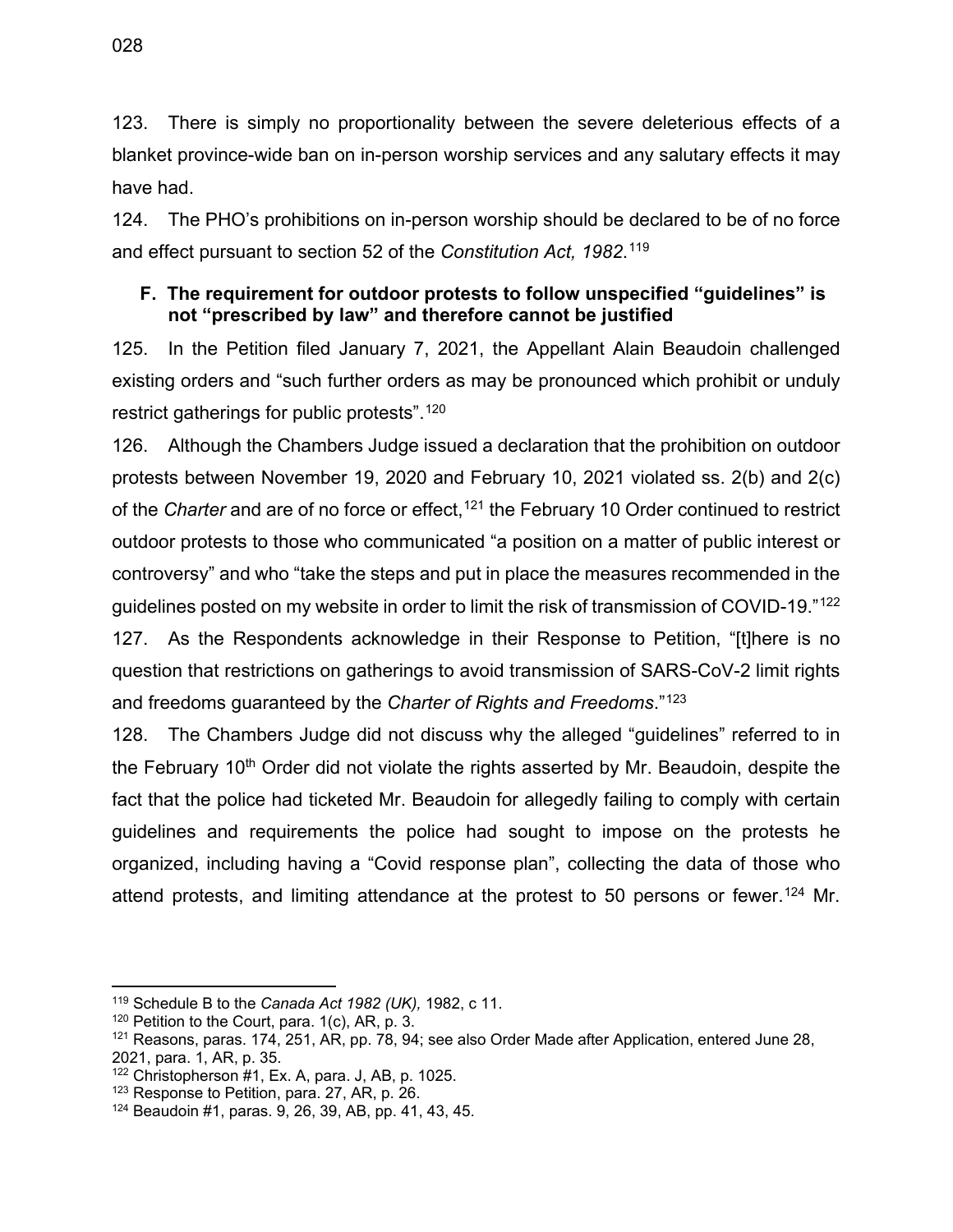Beaudoin's testimony was that he could not comply with those guidelines. The failure to consider the restrictions remaining on outdoor protests was an error.

129. The February 10 Order limiting the content of outdoor protests to matters of "public interests or controversy" infringes the *Charter* freedom of expression.[125](#page-35-0) Further, imposing compliance with "guidelines" in order for people to gather in public to express themselves also limits the *Charter* freedoms of expression, peaceful assembly and association.

130. The Appellants contend that the February 10 Order's restrictions on outdoor protests were not "prescribed by law" and cannot be justified under s. 1 of the *Charter.*

131. First, the requirement that the protests "communicat[e] a position on a matter of public interest or controversy" is subjective and does not constitute a legal standard.

132. Second, the Order did not provide any link or web address to the "guidelines posted on my website", or even identify what "website" was being referenced.

133. In *Greater Vancouver*, the Supreme Court of Canada indicated that limitations on *Charter* rights are "prescribed by law" only if they are sufficiently accessible and precise, thereby "precluding arbitrary state action" and providing "individuals and government entities with sufficient information on how they should conduct themselves."[126](#page-35-1)

134. The February 10 Orders' restrictions on outdoor protests did not provide sufficient information to guide the actions of individuals or law enforcement and did not preclude further arbitrary state action. Mr. Beaudoin's prior experience of the RCMP requiring a 50-person limit, the collection of protestors' personal data and having a "Covid response plan" indicates exactly the kind of arbitrary state action that the February 10 Order invited by referring to unspecified "guidelines" on an unspecified website.

135. Finally, the PHO can not point to a single Covid case associated with an outdoor protest.<sup>127</sup> The PHO therefore failed to bear her burden to justify any restrictions on outdoor protests for the purpose of reducing transmission at outdoor protests.

<span id="page-35-0"></span><sup>125</sup> See *Greater Vancouver Transportation Authority v. Canadian Federation of Students — British Columbia Component*, 2009 SCC 31 [*Greater Vancouver*] at para. 38.

<span id="page-35-1"></span>

<span id="page-35-2"></span><sup>&</sup>lt;sup>127</sup> See Emerson #1, para. 109, AB, p. 347.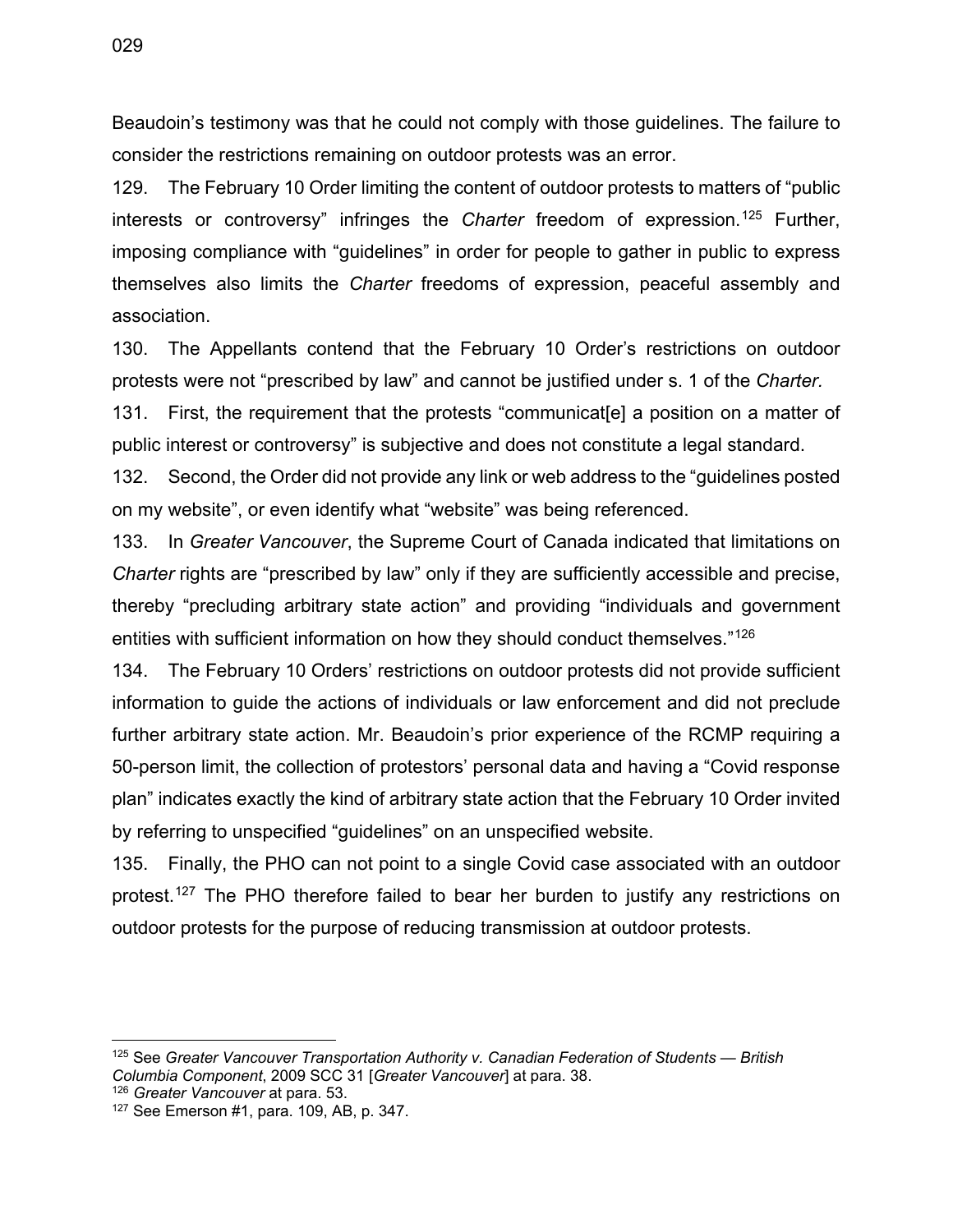#### **PART 4 - NATURE OF ORDER SOUGHT**

- <span id="page-36-0"></span>136. The Appellants seek an Order:
	- a. Declaring that the prohibitions on in-person worship services contained in Provincial Health Orders issued by the PHO, including on November 19 and December 2, 4, 7, 9, 15 and 24, 2020, January 8, February 5 and 10, 2021, unreasonably restrict ss. 2(a), 2(b), 2(c), 2(d), and 15(1) of the *Charter* and are therefore of no force or effect pursuant to section 52(1) of the *Constitution Act, 1982*.
	- b. Declaring that the prohibitions on in-person worship services contained in Provincial Health Orders issued by the PHO, including on November 19 and December 2, 4, 7, 9, 15 and 24, 2020, January 8, February 5 and 10, 2021, unjustifiably violate ss. 2(a), 2(b), 2(c), 2(d), and 15(1) of the *Charter* and are therefore of no force or effect pursuant to section 52(1) of the *Constitution Act, 1982*.
	- c. That the requirements for outdoor protests to express "a position on a matter of public interest or controversy" and to comply with unspecified "guidelines" contained in Provincial Health Orders issued by the PHO, including on February 10, 2021, unjustifiably violate ss. 2(b), 2(c) and 2(d) of the *Charter* and are therefore of no force or effect pursuant to section 52(1) of the *Constitution Act, 1982*.
- 137. All of which is respectfully submitted.

Dated at the City of Calgary, Province of Alberta, this 13<sup>th</sup> day of December of 2021.

Rod Wiltshire and Marty Moore

\_\_\_\_\_\_\_\_\_\_\_\_\_\_\_\_\_\_\_\_\_\_\_\_\_\_\_\_\_\_\_\_

Counsel for the Appellants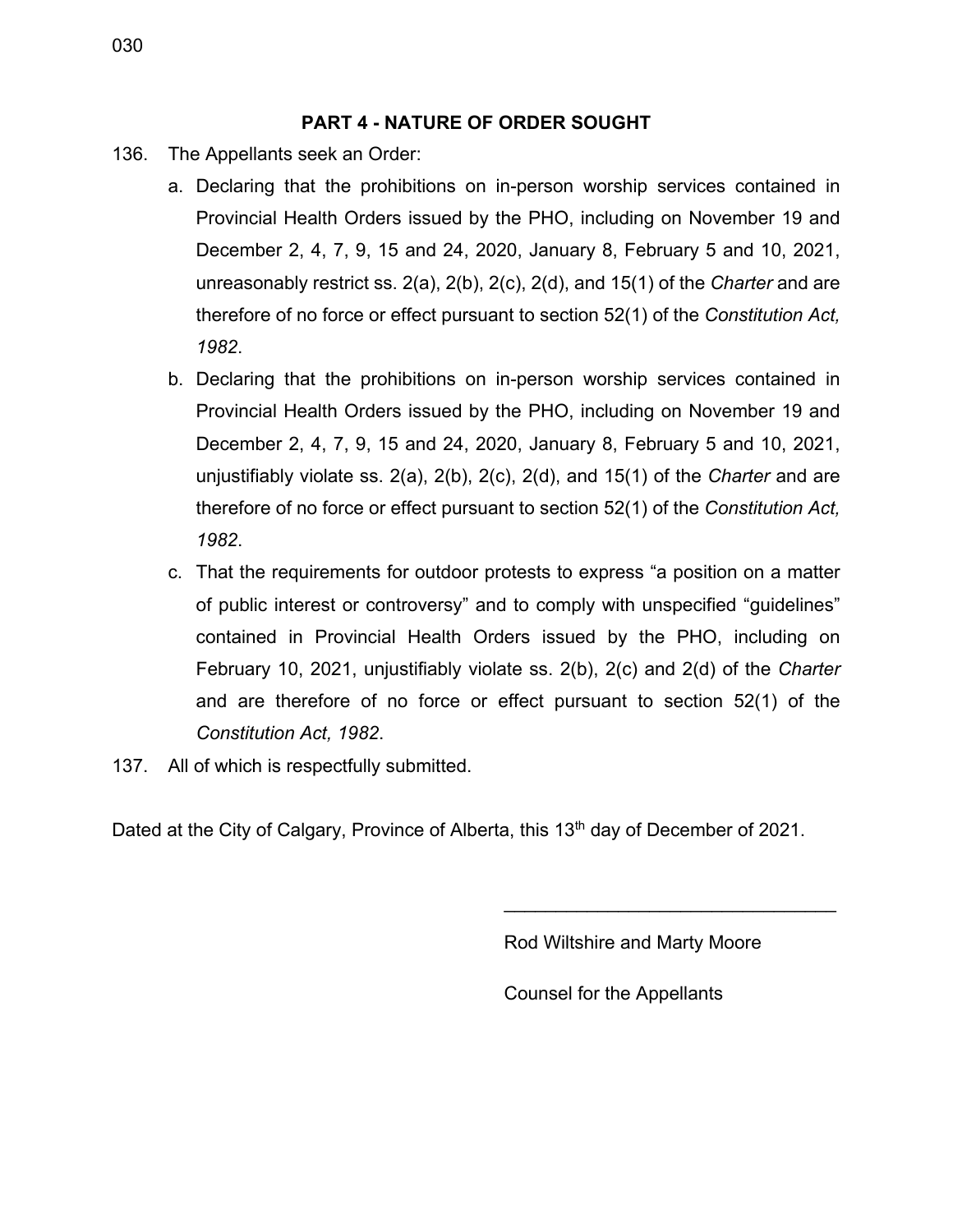#### <span id="page-37-0"></span>*[CANADIAN CHARTER OF RIGHTS AND FREEDOMS,](https://laws-lois.justice.gc.ca/eng/const/page-12.html)*  PART I OF THE *CONSTITUTION ACT, 1982,*  BEING SCHEDULE B TO THE *CANADA ACT 1982* (UK), c 11

## **Rights and freedoms in Canada**

**1** The *Canadian Charter of Rights and Freedoms* guarantees the rights and freedoms set out in it subject only to such reasonable limits prescribed by law as can be demonstrably justified in a free and democratic society.

## **Fundamental freedoms**

**2** Everyone has the following fundamental freedoms:

- **(a)** freedom of conscience and religion;
- **(b)** freedom of thought, belief, opinion and expression, including freedom of the press and other media of communication;
- **(c)** freedom of peaceful assembly; and
- **(d)** freedom of association.

## **Equality before and under law and equal protection and benefit of law**

**15 (1)** Every individual is equal before and under the law and has the right to the equal protection and equal benefit of the law without discrimination and, in particular, without discrimination based on race, national or ethnic origin, colour, religion, sex, age or mental or physical disability.

## *[PART VII OF THE CONSTITUTION ACT,](https://laws-lois.justice.gc.ca/eng/const/page-13.html#docCont) 1982,*

BEING SCHEDULE B TO THE *CANADA ACT 1982* (UK), c 11

## **Primacy of Constitution of Canada**

**52 (1)** The Constitution of Canada is the supreme law of Canada, and any law that is inconsistent with the provisions of the Constitution is, to the extent of the inconsistency, of no force or effect.

#### **Constitution of Canada**

- **(2)** The Constitution of Canada includes
	- **(a)** the *Canada Act 1982*, including this Act;
	- **(b)** the Acts and orders referred to in the schedule; and
	- **(c)** any amendment to any Act or order referred to in paragraph (a) or (b).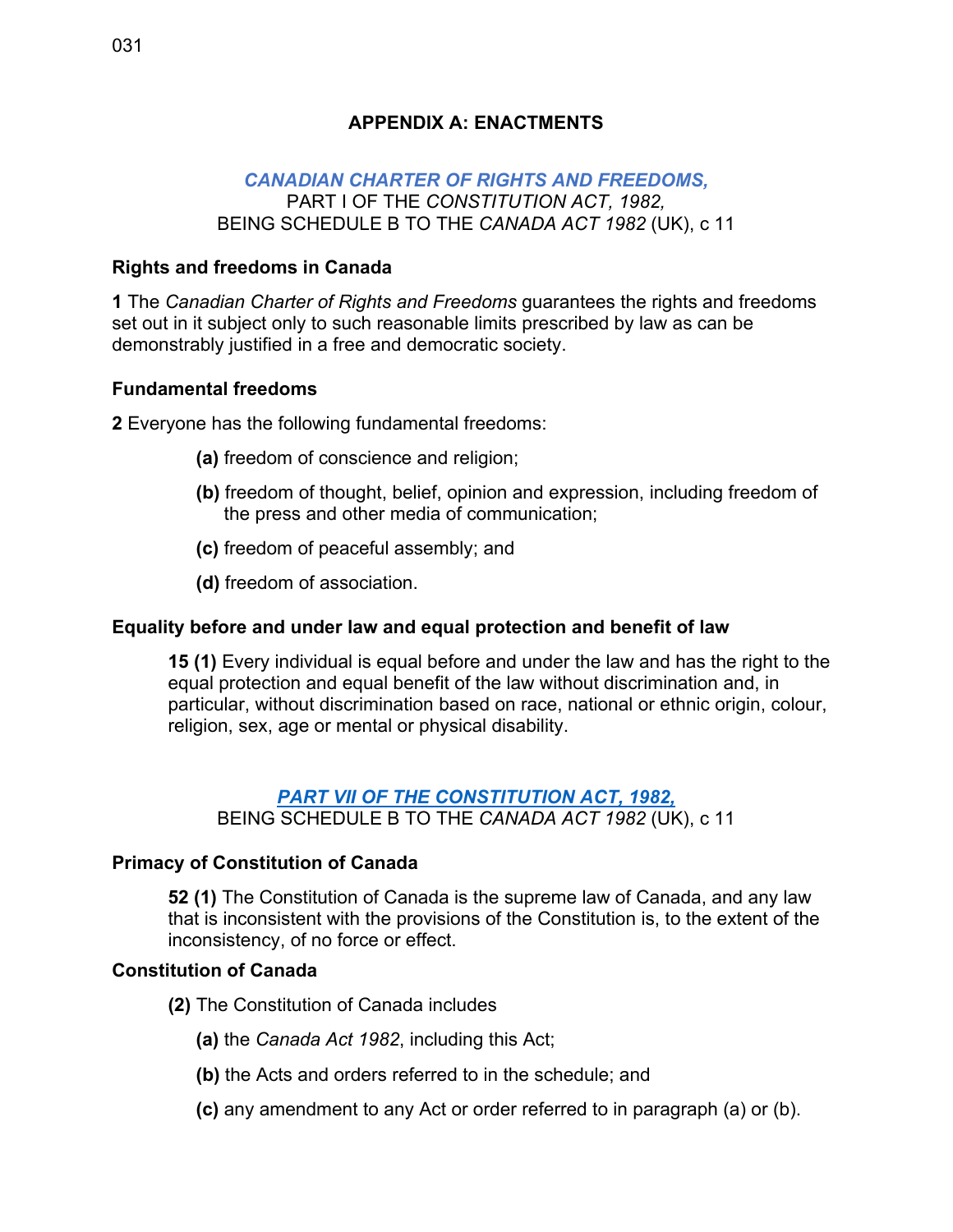#### *[PUBLIC HEALTH ACT](https://www.bclaws.gov.bc.ca/civix/document/id/complete/statreg/08028_01#section43)* [SBC 2008] CHAPTER 28

#### **Reconsideration of orders**

**43** (1)A person affected by an order, or the variance of an order, may request the health officer who issued the order or made the variance to reconsider the order or variance if the person

> (a)has additional relevant information that was not reasonably available to the health officer when the order was issued or varied,

(b)has a proposal that was not presented to the health officer when the order was issued or varied but, if implemented, would

(i)meet the objective of the order, and

(ii)be suitable as the basis of a written agreement under section 38 *[may make written agreements]*, or

(c)requires more time to comply with the order.

(2)A request for reconsideration must be made in the form required by the health officer.

(3)After considering a request for reconsideration, a health officer may do one or more of the following:

> (a)reject the request on the basis that the information submitted in support of the request

> > (i)is not relevant, or

(ii)was reasonably available at the time the order was issued;

(b)delay the date the order is to take effect or suspend the order, if satisfied that doing so would not be detrimental to public health;

(c)confirm, rescind or vary the order.

(4)A health officer must provide written reasons for a decision to reject the request under subsection (3) (a) or to confirm or vary the order under subsection (3) (c).

(5)Following a decision made under subsection (3) (a) or (c), no further request for reconsideration may be made.

(6)An order is not suspended during the period of reconsideration unless the health officer agrees, in writing, to suspend it.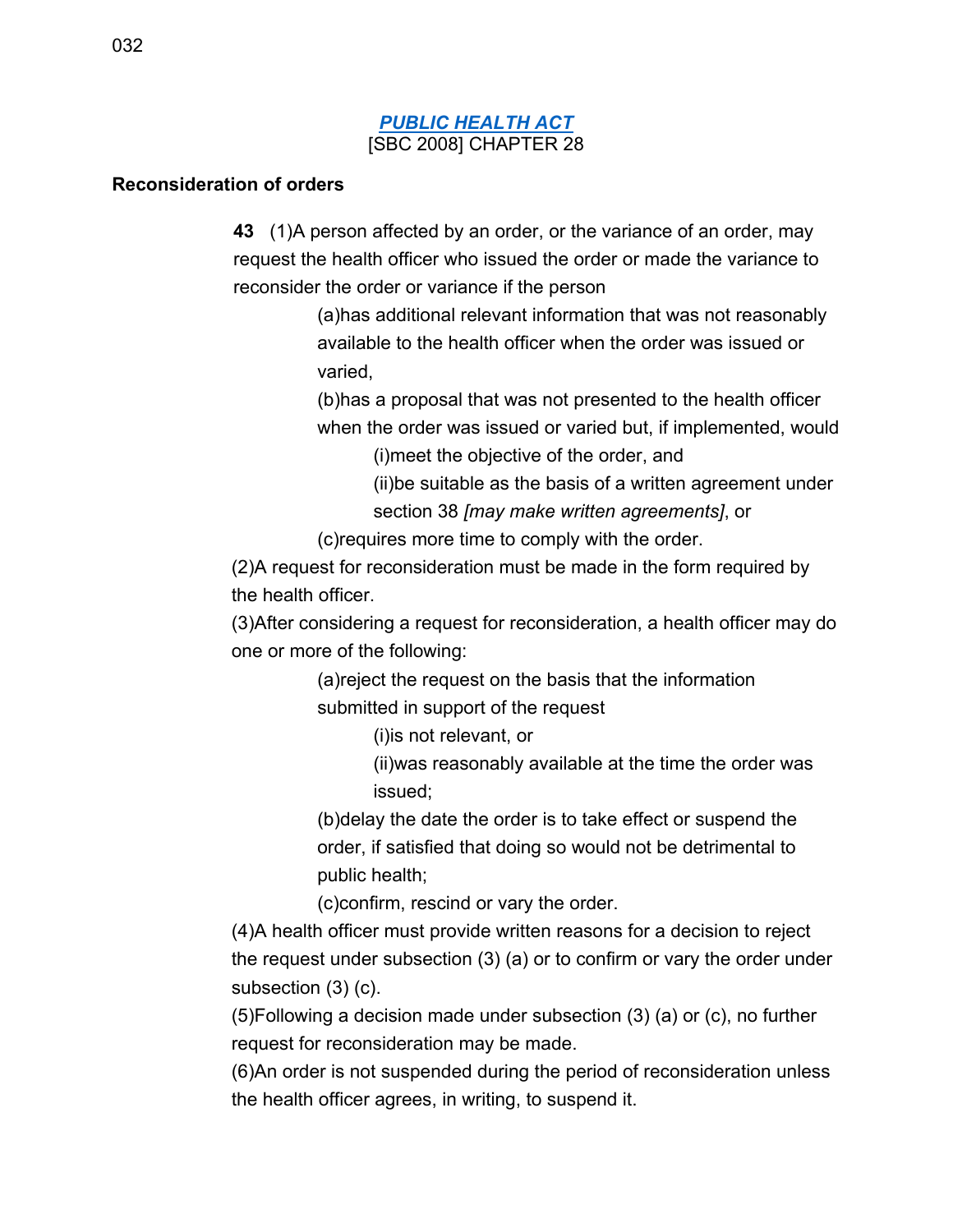(7)For the purposes of this section,

(a)if an order is made that affects a class of persons, a request for reconsideration may be made by one person on behalf of the class, and

(b)if multiple orders are made that affect a class of persons, or address related matters or issues, a health officer may reconsider the orders separately or together.

(8)If a health officer is unable or unavailable to reconsider an order he or she made, a similarly designated health officer may act under this section in respect of the order as if the similarly designated health officer were reconsidering an order that he or she made.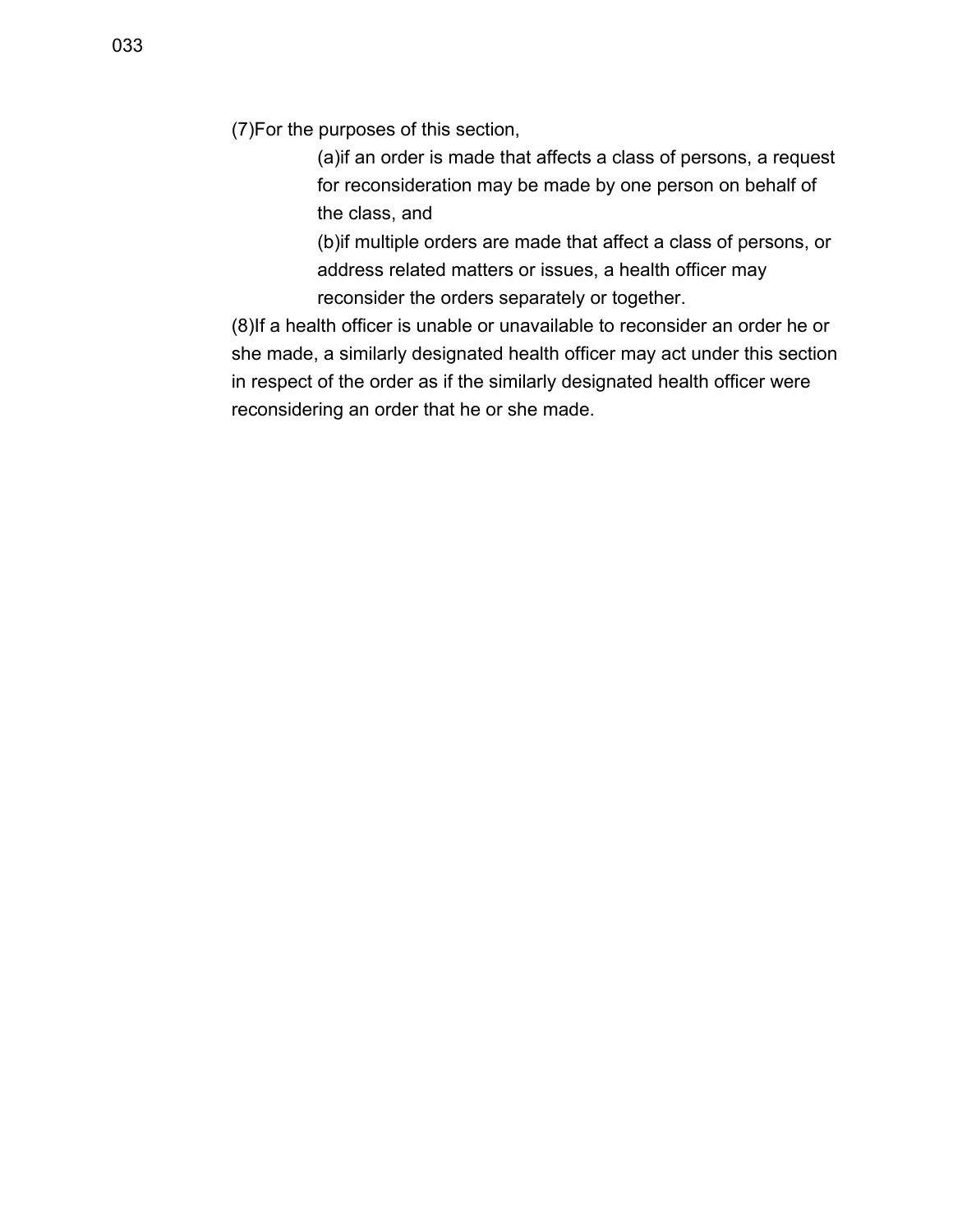## **LIST OF AUTHORITIES**

<span id="page-40-0"></span>

| <b>Authorities</b>                                                                                                                          | <b>Factum</b><br>Page | <b>Factum</b><br>Paragraph |
|---------------------------------------------------------------------------------------------------------------------------------------------|-----------------------|----------------------------|
| Air Canada v. British Columbia (Workers' Compensation<br>Appeal Tribunal), 2018 BCCA 387                                                    | 19                    | 86                         |
| Canada (Minister of Citizenship and Immigration) v. Vavilov,<br>2019 SCC 65                                                                 | 14-15, 20             | 66, 91                     |
| Christian Medical and Dental Society of Canada v. College of<br><b>Physicians and Surgeons of Ontario, 2018 ONSC 579</b>                    | 14                    | 64                         |
| Christian Medical and Dental Society of Canada v. College of<br>Physicians and Surgeons of Ontario, 2019 ONCA 393                           | 14                    | 64                         |
| Fraser v. Canada (Attorney General), 2020 SCC 28                                                                                            | 18                    | 79                         |
| Gateway Bible Baptist Church et al. v. Manitoba et al., 2021<br><b>MBQB 219</b>                                                             | 18                    | 79                         |
| <b>Greater Vancouver Transportation Authority v. Canadian</b><br>Federation of Students - British Columbia Component, 2009<br><b>SCC 31</b> | 29                    | 129, 133                   |
| Housen v. Nikolaisen, 2002 SCC 33                                                                                                           | 14                    | 62                         |
| Irwin Toy Ltd. v. Quebec (Attorney General), 1989<br>CarswellQue 115, [1989] 1 S.C.R. 927                                                   | 25                    | 111                        |
| Law Society of British Columbia v. Trinity Western University,<br>2018 SCC 32                                                               | 15, 23                | 67, 99,<br>103             |
| Loyola High School v. Quebec (Attorney General), 2015 SCC<br>12 <sub>2</sub>                                                                | 15                    | 68                         |
| Northern Regional Health Authority v. Horrocks, 2021 SCC 42                                                                                 | 14                    | 65                         |
| R. v. Kapp, 2008 SCC 41                                                                                                                     | 18                    | 81                         |
| R. v. Oakes, 1986 CarswellOnt 95, [1986] 1 SCR 103                                                                                          | 24                    | 105, 109,<br>110           |
| R. v. Spratt, 2008 BCCA 340                                                                                                                 | 24                    | 105                        |
| Sauvé v. Canada (Chief Electoral Officer), 2002 SCC 68                                                                                      | 24                    | 106                        |
| Yellow Cab Company Ltd. v. Passenger Transportation Board,<br>2014 BCCA 329                                                                 | $15 - 16$             | 70-71, 73,<br>78           |
| Yu v. Richmond (City), 2021 BCCA 226                                                                                                        | 14                    | 65                         |